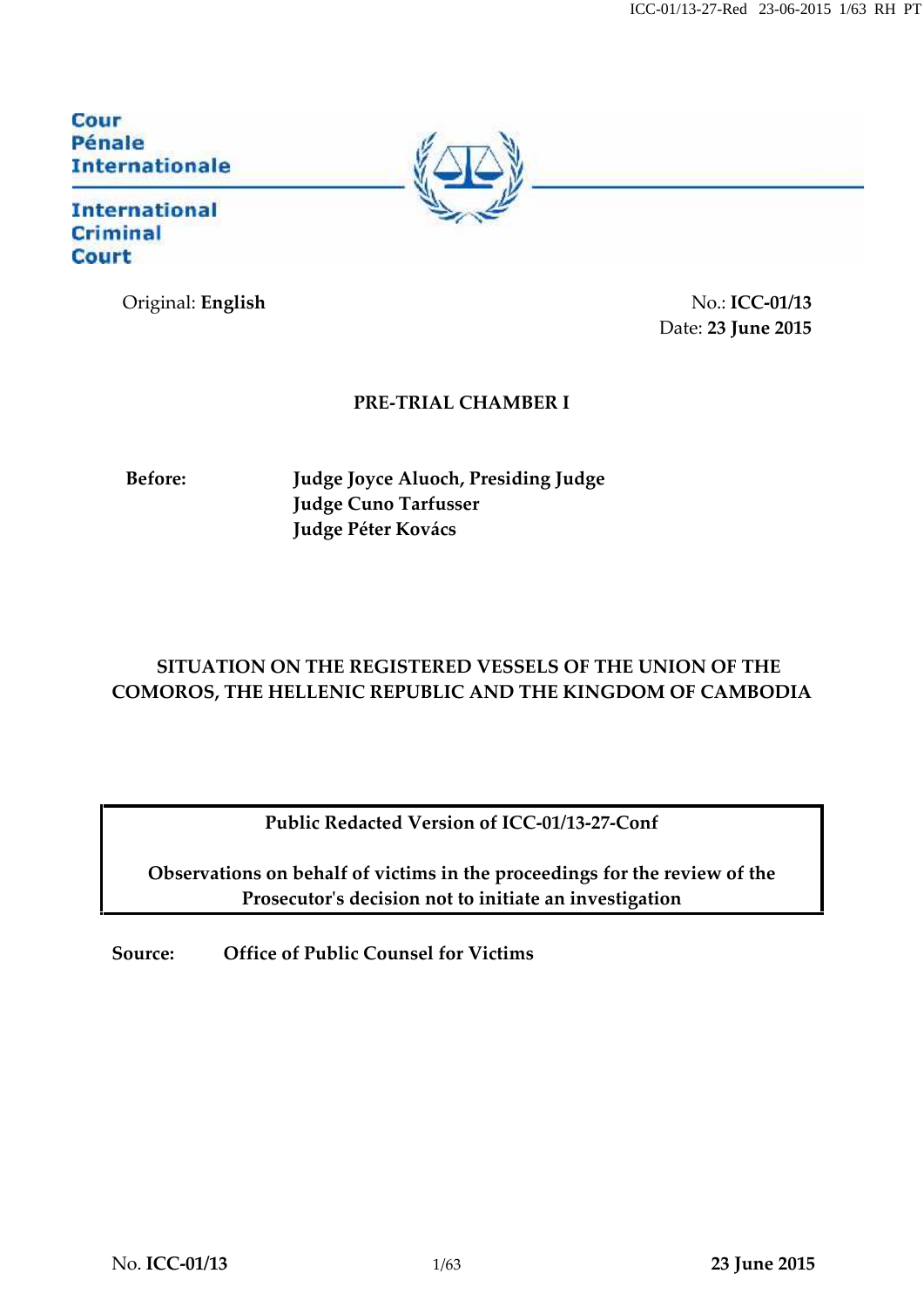**Document to be notified in accordance with regulation 31 of the** *Regulations of the Court* **to:**

| The Office of the Prosecutor | <b>Counsel for the Defence</b> |
|------------------------------|--------------------------------|
| Ms Fatou Bensouda            |                                |
| Mr James Stewart             |                                |

| Legal Representatives of the Victims | Legal Representatives of the Applicants |
|--------------------------------------|-----------------------------------------|
| Mr Geoffrey Nice                     |                                         |
| Mr Rodney Dixon                      |                                         |
| Ms Paolina Massidda                  |                                         |

**Unrepresented Victims Unrepresented Applicants (Participation/Reparation)**

**The Office of Public Counsel for Victims** Ms Paolina Massidda Mr Enrique Carnero Rojo Ms Ludovica Vetruccio Mr Mohamed Abdou

**The Office of Public Counsel for the Defence**

**States' Representatives of the Union of the Comoros** Mr Geoffrey Nice Mr Rodney Dixon

**Amicus Curiae**

#### **REGISTRY**

| Registrar                                                      | <b>Counsel Support Section</b> |
|----------------------------------------------------------------|--------------------------------|
| Mr Herman von Hebel                                            |                                |
| <b>Victims and Witnesses Unit</b>                              | <b>Detention Section</b>       |
| <b>Victims Participation and Reparations</b><br><b>Section</b> | Other                          |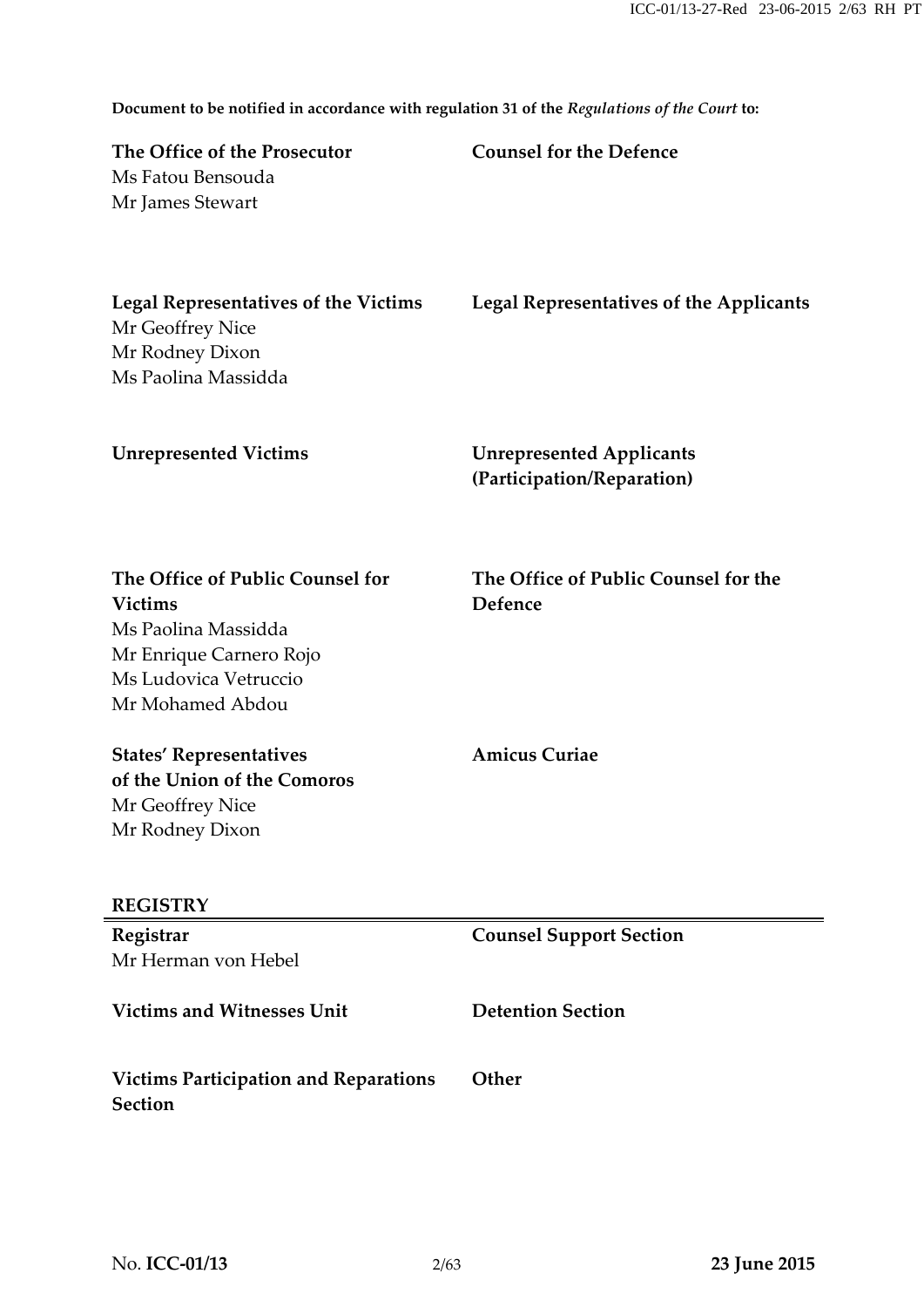| 1.                                                                                    |  |
|---------------------------------------------------------------------------------------|--|
| 2.                                                                                    |  |
| The Prosecutor failed to consider and refer to all the relevant information<br>2.1.   |  |
| The Prosecutor failed to distinguish and properly weigh the Reports15<br>2.2.         |  |
| 2.3.<br>The Prosecutor failed to consider and apply the correct evidentiary           |  |
| The Prosecutor unreasonably assessed the elements of the alleged crimes21<br>2.4.     |  |
| 3.                                                                                    |  |
| 3.1.                                                                                  |  |
| 3.1.1. The Prosecutor's failure to take into account the continuous character of      |  |
| The Prosecutor's failure to consider the temporal dimension of the alleged<br>3.1.2.  |  |
| The Prosecutor's failure to take a position on the (un)lawfulness of the<br>3.1.3.    |  |
| The Prosecutor's analysis is almost entirely premised on the lawful nature<br>3.1.4.  |  |
|                                                                                       |  |
| The Prosecutor's failure to address the link between the alleged crimes and<br>3.1.6. |  |
| The Prosecutor's failure to address the contextual elements of the alleged<br>3.1.7.  |  |
| 3.2.                                                                                  |  |
| The Prosecutor failed to conduct a complementarity analysis 56<br>3.3.                |  |
| III.                                                                                  |  |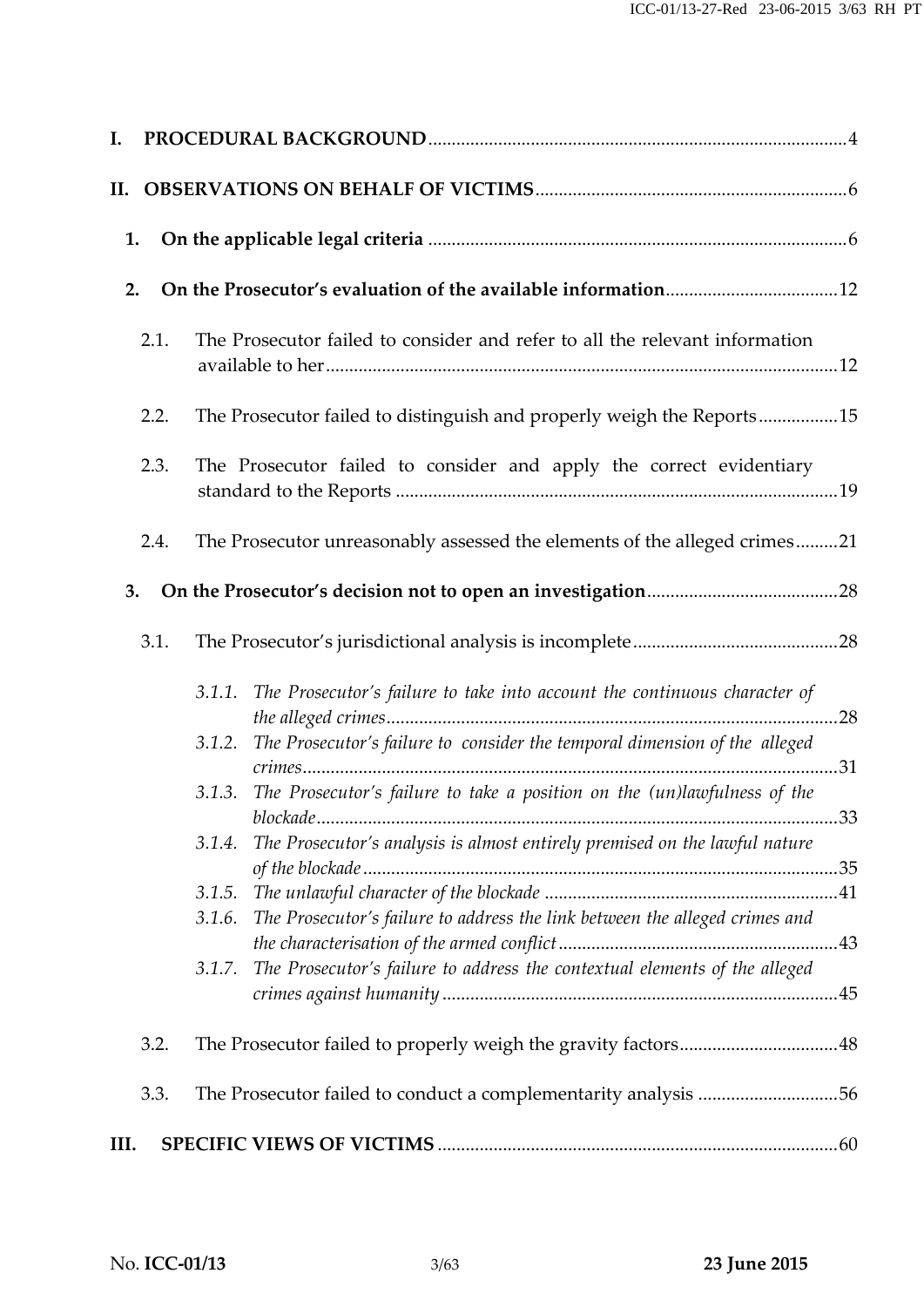### **I. PROCEDURAL BACKGROUND**

1. On 14 May 2013, the authorities of the Union of the Comoros (the "Comoros") referred to the Prosecutor the situation relating to the incidents allegedly committed from 31 May 2010 through 5 June 2010 on registered vessels of the Union of the Comoros, the Hellenic Republic and the Kingdom of Cambodia bound for the Gaza Strip (the "Referral" and the "Situation", respectively).<sup>1</sup>

2. On 19 May 2014, the Comoros provided the Prosecutor with supplemental submissions to the Referral (the "Supplemental Submissions").<sup>2</sup>

3. On 6 November 2014, the Prosecutor issued a report in which she concluded that there is "[a] *reasonable basis to believe that war crimes under the Court's jurisdiction have been committed in the context of interception and takeover of the* Mavi Marmara *by IDF soldiers on 31 May 2010*", but considering that "[t]*he potential case(s) that would likely arise from an investigation into the situation would not be of sufficient gravity to justify further action by the Court and would therefore be inadmissible pursuant to articles 17(1)(d) and 53(1)(b) of the Statute*", she decided that "[t]*here is no reasonable basis to proceed with an investigation and* […] *decided to close this preliminary examination*" (the "Prosecutor's Decision" or the "Decision").<sup>3</sup>

4. On 29 January 2015, the Comoros requested Pre-Trial Chamber I (the "Chamber") to review the Prosecutor's Decision and to direct the Prosecutor to

<sup>&</sup>lt;sup>1</sup> See the "Annex 1: Decision Assigning the Situation on Registered Vessels of the Union of the Comoros, the Hellenic Republic and the Kingdom of Cambodia to Pre-Trial Chamber I" (Presidency), No. ICC-01/13-1-Anx1, 5 July 2013 (the "Referral").

<sup>2</sup> See the "Annex 2 to: Application for Review pursuant to Article 53(3)(a) of the Prosecutor's Decision of 6 November 2014 not to initiate an investigation in the Situation", No. ICC-01/13-3-Conf-Anx2, 19 May 2014 (the "Supplemental Submissions").

<sup>3</sup> See "Situation on Registered Vessels of Comoros, Greece, and Cambodia: Article 53(1) Report", No. ICC-01/13-6-AnxA, 4 February 2015 (dated 6 November 2014), paras. 149-151 (the "Prosecutor's Decision" or the "Decision").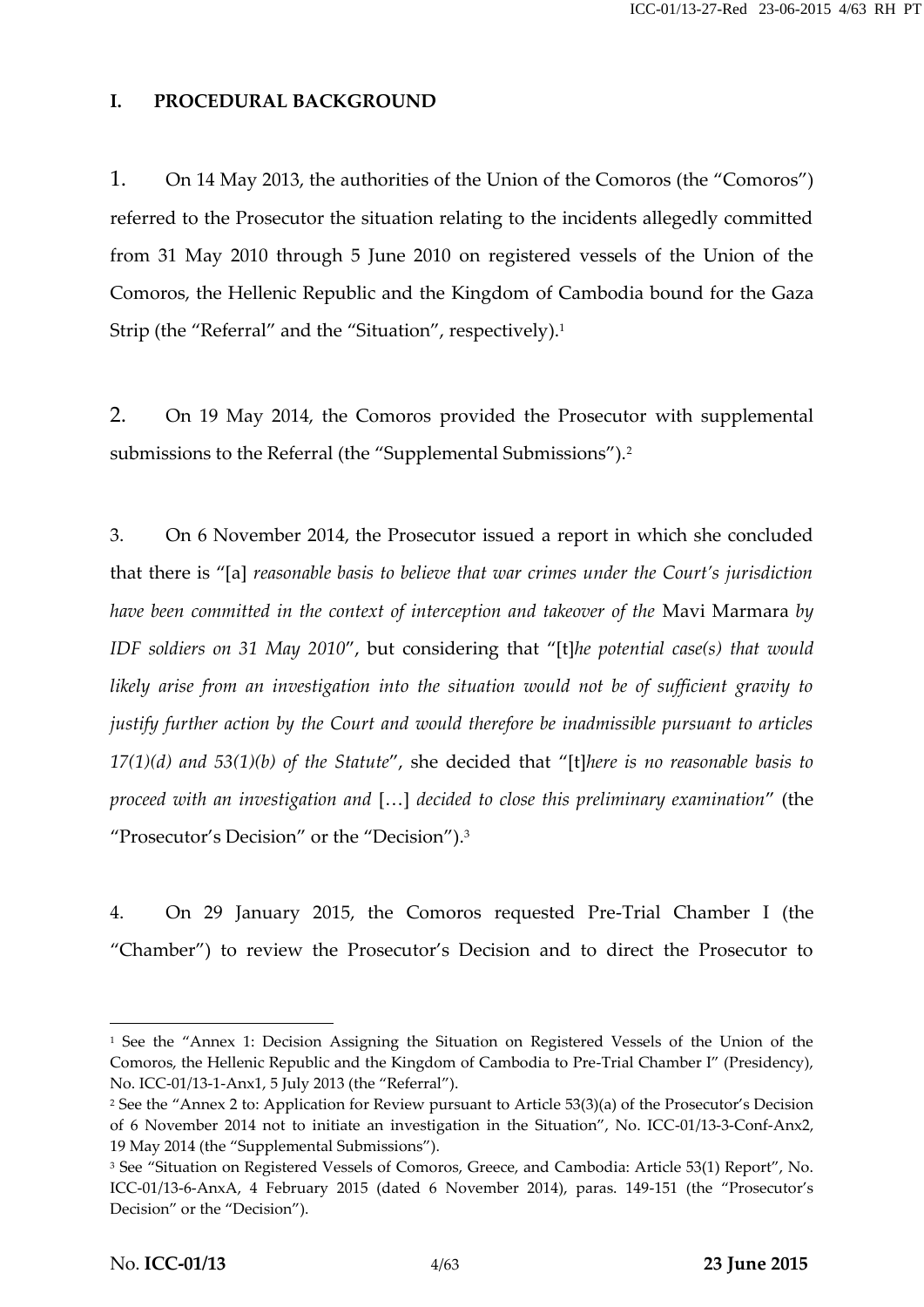reconsider said Decision under article 53(3)(a) of the Rome Statute (the "Application for Review").<sup>4</sup>

5. On 30 March 2015, the Prosecutor provided its response to the Review Application (the "Prosecution Response").<sup>5</sup>

6. On 24 April 2015, the Chamber issued the "Decision on Victims' Participation", whereby it, *inter alia,* appointed the Principal Counsel of the Office of Public Counsel for Victims (the "Principal Counsel") as legal representative of unrepresented victims for the purposes of the current proceedings under article 53 of the Rome Statute, and invited victims who had communicated with the Court to submit any observations deemed relevant to the Chamber's review of the Prosecutor's Decision by 5 June 2015.<sup>6</sup>

7. On 18 May 2015, the Chamber extended until 22 June 2015 the deadline for the Principal Counsel to submit the observations of the victims she represents in the current proceedings.<sup>7</sup>

8. Pursuant to the Decision on Victims' Participation,<sup>8</sup> the Principal Counsel submits the following observations on behalf of the victims.<sup>9</sup>

9. Pursuant to regulation 23*bis*(2) of the Regulations of the Court, these observations are filed confidentially because they refer to confidential submissions. A public redacted version will be submitted as soon as practicable.

<sup>4</sup> See the "Application for Review pursuant to Article 53(3)(a) of the Prosecutor's Decision of 6 November 2014 not to initiate an investigation in the Situation", No. ICC-01/13-3-Red, 29 January 2015 (the "Application for Review").

<sup>&</sup>lt;sup>5</sup> See the "Prosecution Response to the Application for Review of its Determination under article 53(1)(b) of the Rome Statute", No. ICC-01/13-14-Red, 30 March 2015 (the "Prosecution Response").

<sup>6</sup> See the "Decision on Victims' Participation" (Pre-Trial Chamber I), No. ICC-01/13-18, 24 April 2015, p. 10.

<sup>7</sup> See the "Decision on the 'Request for extension of time to submit Victims' Observations in relation to the article 53 proceedings" (Pre-Trial Chamber I), No. ICC-01/13-23, 19 May 2015.

<sup>8</sup> See the "Decision on Victims' Participation", *supra* note 6, para. 21.

<sup>9</sup> See the "Notification following the appointment of the Office of Public Counsel for Victims as legal representative of unrepresented victims who have communicated with the Court for the purposes of the proceedings under article 53(3)a of the Rome Statute", No. ICC-01/13-26, 28 May 2015.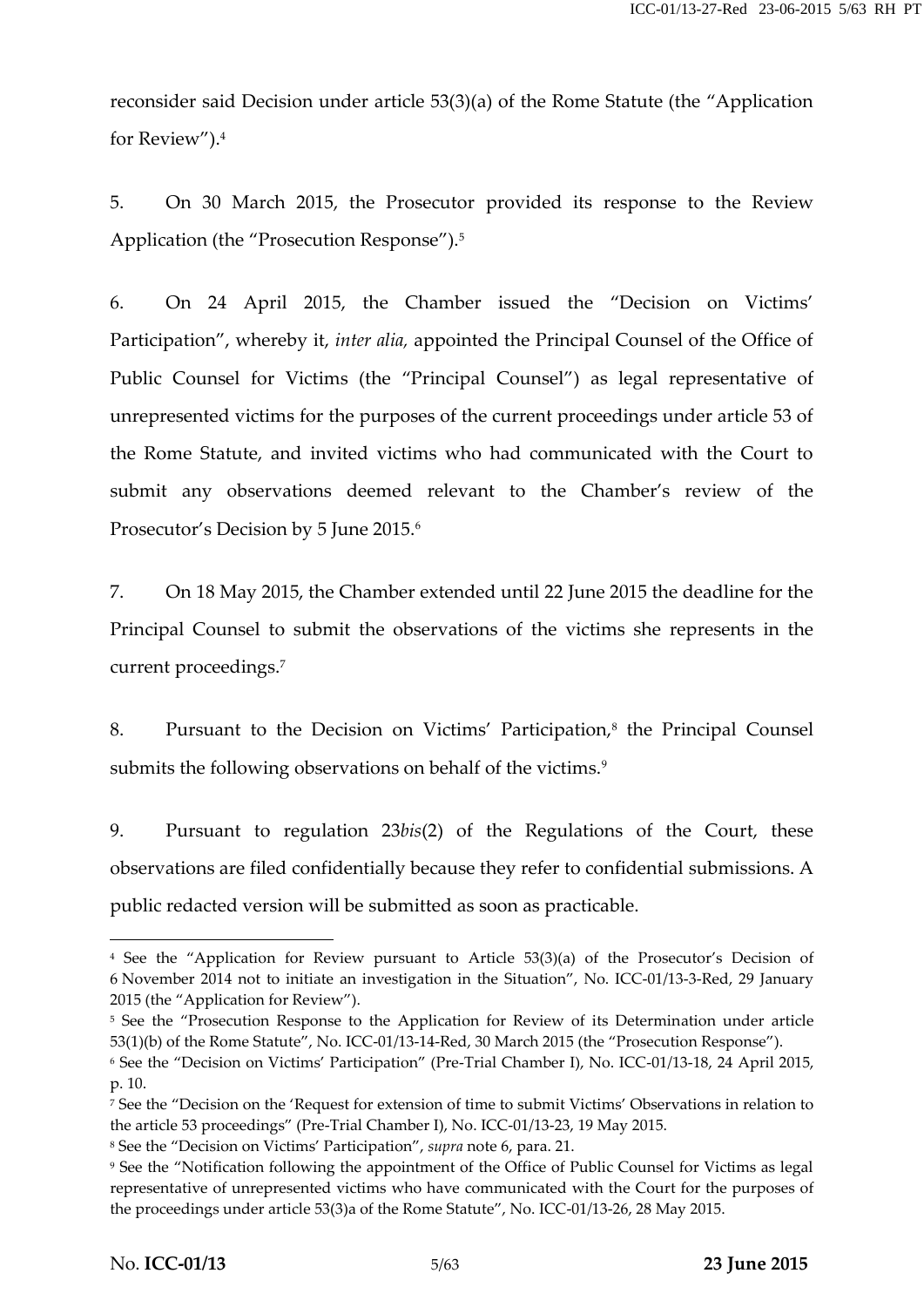10. The Principal Counsel contends that the Prosecutor's finding according to which the potential case(s) which might derive from the investigation into the situation would not be of sufficient gravity to justify further action by the Court is incorrect because the Prosecutor, in applying the legal criteria to determine whether an investigation must be opened, misinterpreted the information available to her.

11. The Principal Counsel submits that any assessment of the issue of gravity necessarily stems from the evaluation of all information available to the Prosecutor. Therefore, the present observations address, first, the applicable legal criteria and, subsequently, demonstrate how in applying said legal criteria to the information available to her, the Prosecutor reached an erroneous conclusion in relation to the lack of gravity. Finally, the specific observations by victims consulted for the purposes of these proceedings are provided.

#### **II. OBSERVATIONS ON BEHALF OF VICTIMS**

### **1. On the applicable legal criteria**

12. Chambers already clarified that the standard to determine whether an investigation must be opened into a situation is the same under the Rome Statute regardless of whether said investigation is opened by the Prosecutor pursuant to a referral or upon authorisation from a Pre-Trial Chamber. For this purpose, the Rome Statute requires the existence of a "*reasonable basis to proceed*" upon examining whether the criteria under article  $53(1)(a)-(c)$  of the Rome Statute are satisfied.<sup>10</sup>

13. Accordingly, the Principal Counsel refers to the criteria already identified by Chambers in the decisions authorising the Prosecutor to conduct investigations in the situation in Kenya and in the situation in Côte d'Ivoire, regarding (i) the

<sup>10</sup> See the "Corrigendum of the Decision Pursuant to Article 15 of the Rome Statute on the Authorization of an Investigation into the Situation in the Republic of Kenya" (Pre-Trial Chamber II), No. ICC-01/09-19-Corr, 1 April 2010 (the "Kenya Article 15 Decision"), paras. 21, 26, 66 and 68.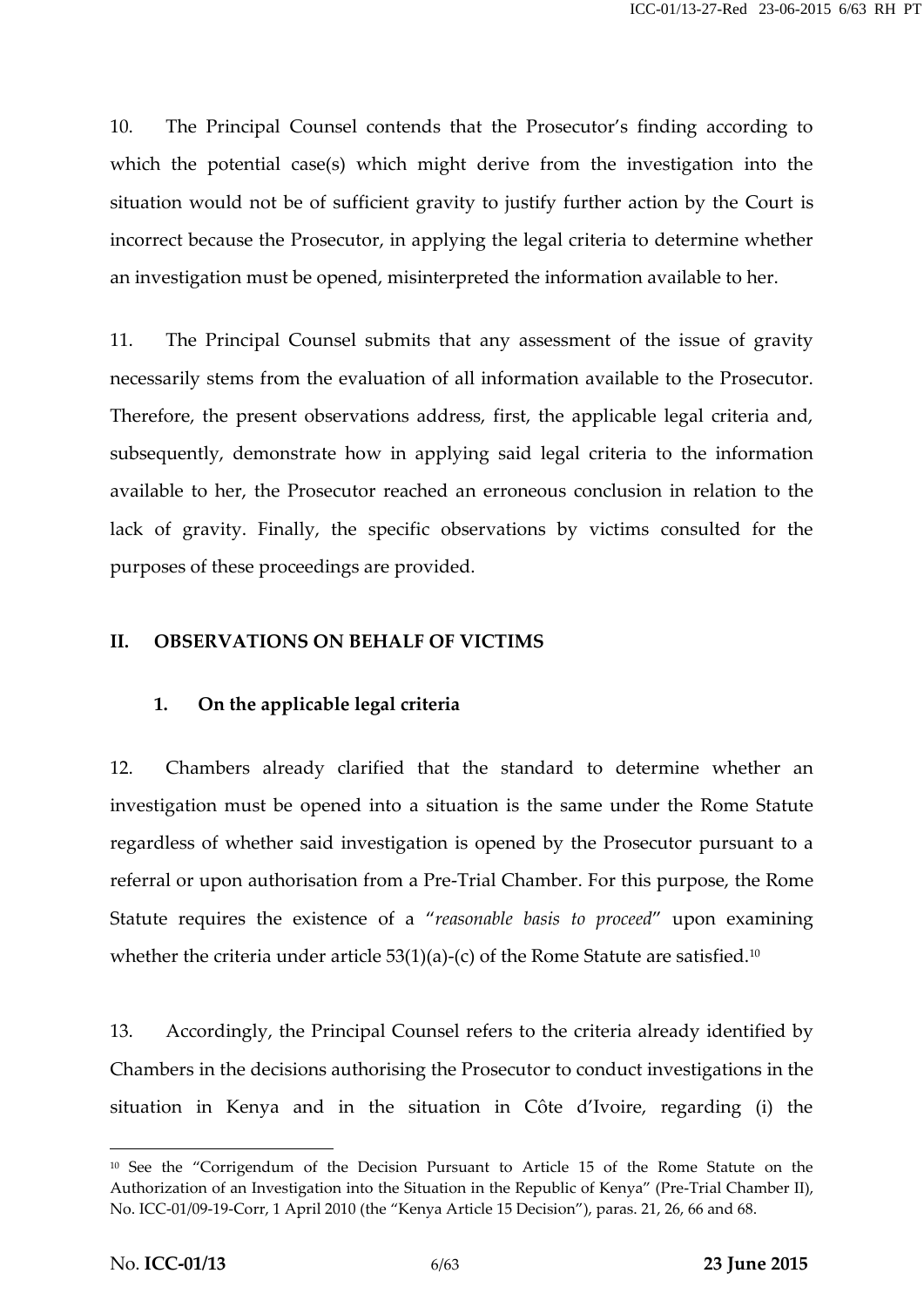jurisdictional analysis required by article 53(1)(a) of the Rome Statute (*i.e.* whether the alleged crimes fall within the material, temporal, and territorial/personal jurisdiction of the Court), $11$  (ii) the admissibility assessment of situations conducted pursuant to article 53(1)(b) of the Rome Statute, including its dimensions of gravity (*i.e.* whether the likely set of cases or potential case(s) that would arise from an investigation of the situation concern those who may bear the greatest responsibility for crimes allegedly committed in the context of quantitatively and/or qualitative grave incidents) <sup>12</sup> and complementarity (*i.e.* whether relevant States are conducting or have conducted national proceedings in relation to the groups of persons and the crimes allegedly committed during the incidents which would likely form the object of the Court's investigations) $i<sup>13</sup>$  and (iii) the conditional analysis of the interests of justice regarding situations pursuant to article 53(1)(c) of the Rome Statute, only if the Prosecutor decides not to proceed with the investigation on the basis of this sole factor.<sup>14</sup>

14. The Principal Counsel notes the Prosecutor's similar understanding of the applicable legal criteria, as reflected in the Regulations of the Office of the Prosecutor and in the Prosecutor's Decision.<sup>15</sup> It is worth noting that the Prosecutor has adopted "policy papers" on interests of justice and on the conduct of preliminary

<sup>11</sup> See the Kenya Article 15 Decision, *supra* note 10, paras. 39 and 172, 175; and the "Decision Pursuant to Article 15 of the Rome Statute on the Authorisation of an Investigation into the Situation in the Republic of Côte d'Ivoire" (Pre-Trial Chamber III), No. ICC-02/11-14, 3 October 2011 (the "Côte d'Ivoire Article 15 Decision"), paras. 22 and 186-187.

<sup>12</sup> See the Kenya Article 15 Decision, *supra* note 10, paras. 45, 48-50, 58-62, 182 and 188-189; and the Côte d'Ivoire Article 15 Decision, *supra* note 11, paras. 190-191 and 202-204.

<sup>13</sup> See the Kenya Article 15 Decision, *supra* note 10, paras. 45, 48-50, 52 and 182; and the Côte d'Ivoire Article 15 Decision, *supra* note 11, paras. 190-191 and 194.

<sup>14</sup> See the Kenya Article 15 Decision, *supra* note 10, para. 63; and the Côte d'Ivoire Article 15 Decision, *supra* note 11, para. 207.

<sup>&</sup>lt;sup>15</sup> See the Regulations of the Office of the Prosecutor, Doc. ICC-BD/05-01-09, 23 April 2009, regulations 29 and 31, available at http://www.icc-cpi.int/NR/rdonlyres/FFF97111-ECD6-40B5-9CDA-792BCBE1E695/280253/ICCBD050109ENG.pdf; and the Prosecutor's Decision, *supra* note 3, paras. 133- 136.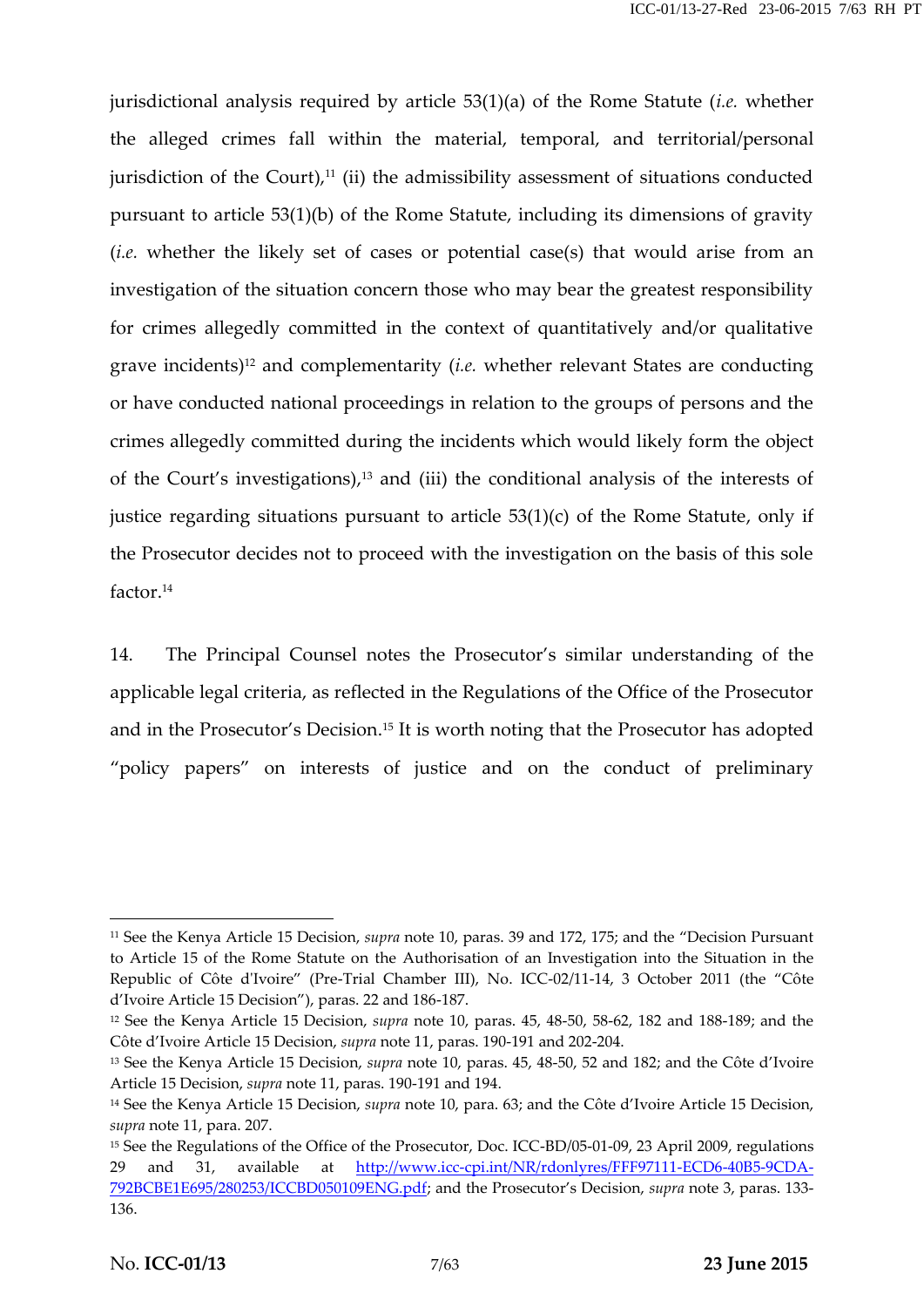examinations, where the consideration of all or some of these factors is addressed in practical terms.<sup>16</sup>

15. Moreover, the Principal Counsel submits that the Chamber must take into account the following considerations when reviewing the Prosecutor's Decision pursuant to article 53(3)(b) of the Rome Statute.

16. Firstly, the Rome Statute presumes that the Prosecutor will investigate a situation upon a referral from a State Party. Pursuant to the literal wording of article 53(1) of the Rome Statute, the Prosecutor is mandated ("*shall*") to start investigating a referred situation "[u]*nless he or she determines* [having evaluated the information made available to him or her] *that there is no reasonable basis to proceed*". In other words, there is a presumption that the Prosecutor will act upon referrals,<sup>17</sup> her decision not to open the investigation being only justified by her conclusion that the Court has no jurisdiction, that the situation is not admissible and/or that the situation is not grave enough.

17. Accordingly, the Principal Counsel contends that where the Prosecutor considers that there are inconsistencies in the information available to her concerning a particular referral, the latter's decision whether to start an investigation ought to be made on the basis of the available evidence considered, in principle, as being in favour of the State making the referral. The required predisposition for an investigation will be effective in practice only when adopting this approach, even more so because, as already stated by Chambers, the information available at this early stage of the proceedings is "[n]*either expected to be 'comprehensive' nor 'conclusive', if compared to evidence gathered during the investigation*".<sup>18</sup>

<sup>&</sup>lt;sup>16</sup> See the "Policy Paper on the Interests of Justice", September 2007, available at http://www.icccpi.int/NR/rdonlyres/772C95C9-F54D-4321-BF09-73422BB23528/143640/ICCOTPInterestsOfJustice.pdf; and the "Policy Paper on Preliminary Examinations", November 2013, available at http://www.icc cpi.int/en\_menus/icc/press%20and%20media/press%20releases/Documents/OTP%20Preliminary%20E xaminations/OTP%20-%20Policy%20Paper%20Preliminary%20Examinations%20%202013.pdf. <sup>17</sup> See the Referral, *supra* note 1, para. 68.

<sup>18</sup> See the Kenya Article 15 Decision, *supra* note 10, para. 27. See also the Côte d'Ivoire Article 15 Decision, *supra* note 11, para. 24; and the Prosecutor's Decision, *supra* note 3, para. 4.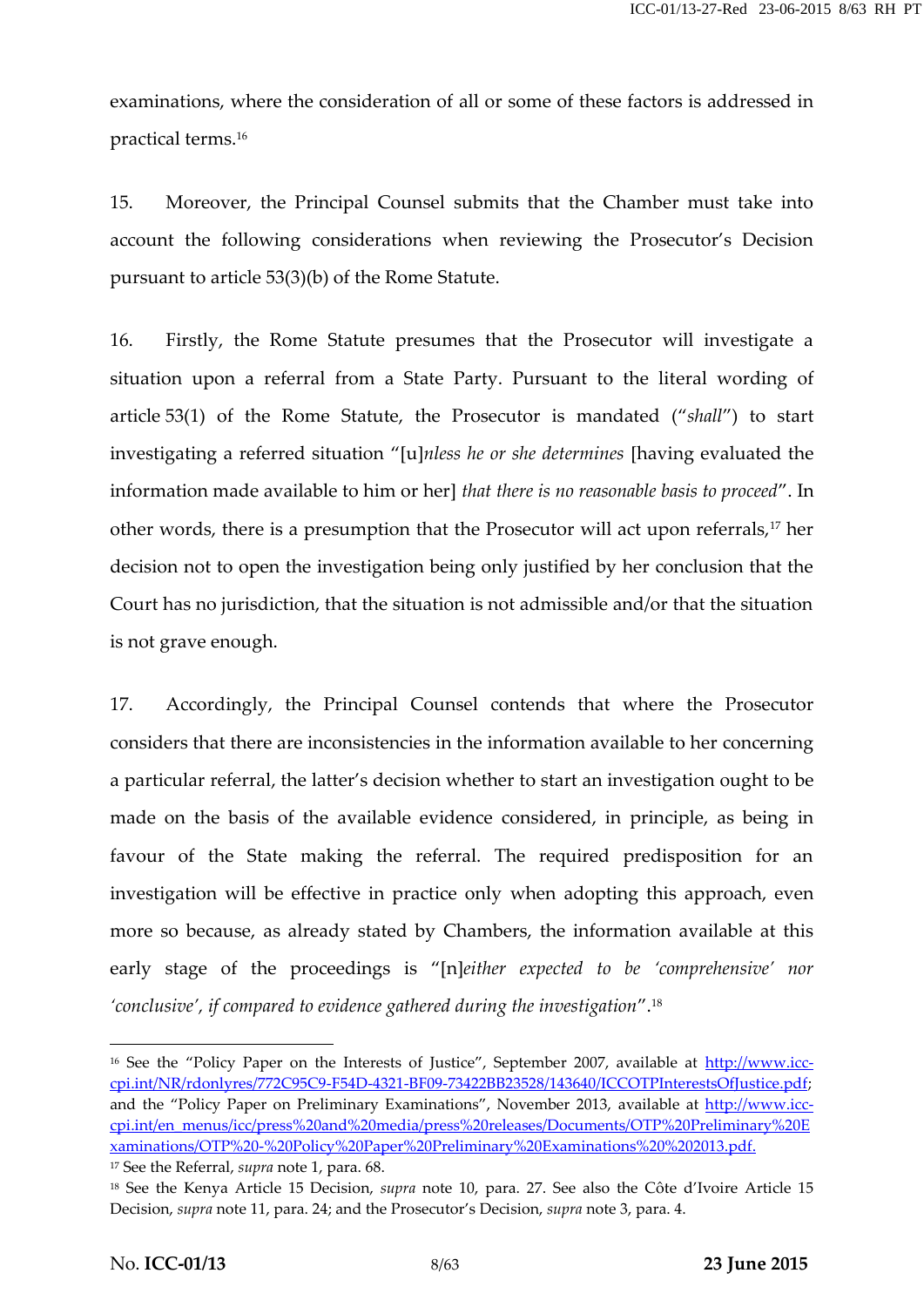18. Secondly, the abovementioned approach to the application of article 53 of the Rome Statute is consistent with the finding that this provision embodies the lowest standard of proof in proceedings before the Court ("*reasonable basis to proceed*").<sup>19</sup> Said standard was adopted solely for the purpose of determining whether to investigate a referred situation, and not for the purpose of deciding whether to charge a particular person ("*reasonable grounds to believe*") or to commit said person for trial ("*substantial grounds to believe*").<sup>20</sup> As clarified by the jurisprudence, the Prosecutor remains free to determine the responsible persons (if any) within the scope of the situation during the development of the subsequent proceedings.<sup>21</sup>

19. Accordingly, the Prosecutor must open an investigation if the information available to her provides "[a] *sensible or reasonable justification for a belief that a crime falling within the jurisdiction of the Court has been or is being committed*" and "[n]*eed not point towards only one conclusion*".<sup>22</sup> In this regard, the Appeals Chamber clarified that the disproval of any other reasonable conclusions is not required even for the subsequent issuance of warrants of arrest against particular individuals.<sup>23</sup>

20. Thirdly, the determination of whether the standard to open an investigation pursuant to article 53(1) of the Rome Statute is met requires the Prosecutor to consider the information available to her in an objective and impartial manner.<sup>24</sup> This duty, expressly endorsed by the Prosecutor in documents regulating the functioning of her Office,<sup>25</sup> stems from the wording of article 54(1) of the Rome Statute according

<sup>19</sup> See the Kenya Article 15 Decision, *supra* note 10, paras. 27 and 34; and the Côte d'Ivoire Article 15 Decision, *supra* note 11, para. 24.

<sup>20</sup> See the Kenya Article 15 Decision, *supra* note 10, para. 28.

<sup>21</sup> See the Kenya Article 15 Decision, *supra* note 10, paras. 50 and 75; and the Côte d'Ivoire Article 15 Decision, *supra* note 11, para. 25.

<sup>22</sup> See the Kenya Article 15 Decision, *supra* note 10, paras. 34-35; and the Côte d'Ivoire Article 15 Decision, *supra* note 11, para. 24. See also the Prosecutor's Decision, *supra* note 3, para. 4.

<sup>&</sup>lt;sup>23</sup> See the "Judgment on the appeal of the Prosecutor against the 'Decision on the Prosecution's Application for a Warrant of Arrest against Omar Hassan Ahmad Al Bashir'" (Appeals Chamber), No. ICC-02/05-01/09-73 OA, 03 February 2010, para. 33.

<sup>24</sup> See the Prosecution Response, *supra* note 5, para. 23.

<sup>&</sup>lt;sup>25</sup> See the Regulations of the Office of the Prosecutor, Doc. ICC-BD/05-01-09, 23 April 2009, regulation 24; the Code of Conduct for the Office of the Prosecutor, 5 September 2013, article 8(c), available at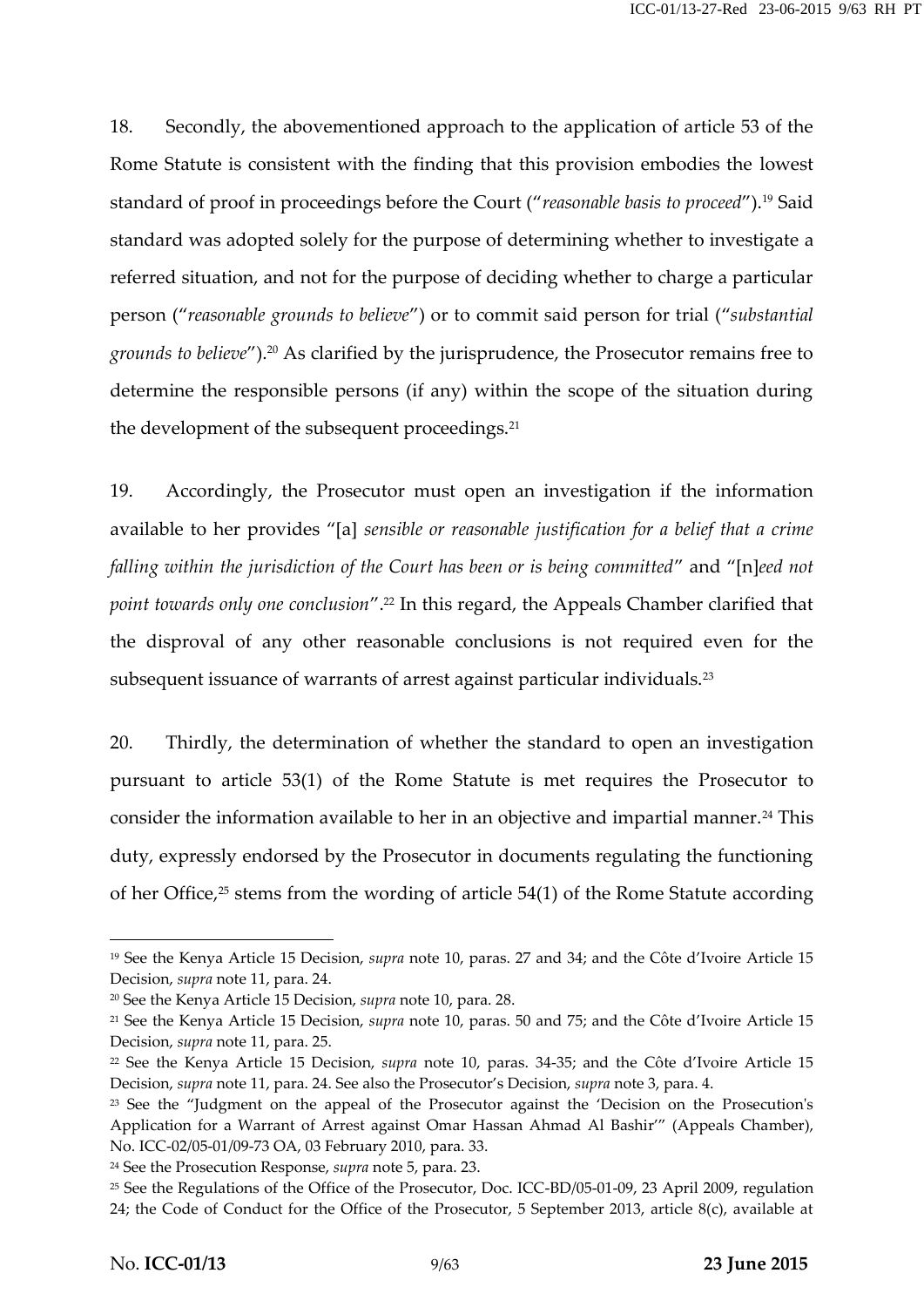to which she shall "[i]*n order to establish the truth, extend the investigation to cover all facts and evidence relevant to an assessment of whether there is criminal responsibility under this Statute*", and "[t]*ake appropriate measures to ensure the effective investigation and prosecution of crimes within the jurisdiction of the Court*".

21. The jurisprudence clarified that, in fulfilling this duty, the Prosecutor need not resolve legal complexities when deciding whether there is a reasonable basis to proceed to investigate alleged crimes. This is explained by the Prosecutor's limited powers during the preliminary examination phase *vis-à-vis* those afforded to her during the eventually ensuing investigation.<sup>26</sup>

22. Fourthly, in light of the low standard of proof to be met and the limited powers enjoyed during preliminary examinations, the Prosecutor cannot apply the jurisdictional and gravity requirements to open an investigation in the most restrictive manner. Otherwise, the Prosecutor would deny the *effet utile* of the relevant provisions of the Rome Statute, which, as indicated *supra*, provide for a presumption in favour of investigating situations referred to the Court. A more flexible interpretation of these statutory requirements is consistent with the principle of effectiveness (*ut res magis valeat quam pereat*) embodied in article 31 of the Vienna Convention on the Law of Treaties,<sup>27</sup> applicable before the Court.<sup>28</sup>

http://www.icc-cpi.int/iccdocs/oj/otp-COC-Eng.PDF; and the Policy Paper on Preliminary Examinations, *supra* note 16, paras. 28-33.

<sup>26</sup> See the Kenya Article 15 Decision, *supra* note 10, para. 27.

<sup>27</sup> See (1966) Yearbook of the International Law Commission, Vol. II, p. 219 ("[w]*hen a treaty is open to two interpretations one of which does and the other does not enable the treaty to have appropriate effects, good faith and the objects and purposes of the treaty demand that the former interpretation should be adopted*").

<sup>&</sup>lt;sup>28</sup> See, *inter alia*, the "Judgment on the Prosecutor's Application for Extraordinary Review of Pre-Trial Chamber I's 31 March 2006 Decision Denying Leave to Appeal" (Appeals Chamber), No. ICC-01/04- 168 OA3, 13 July 2006, para. 33; the "Judgment on the appeal of Mr. Germain Katanga against the decision of Pre-Trial Chamber I entitled 'Decision on the Defence Request Concerning Languages'" (Appeals Chamber), No. ICC-01/04-01/07-522 OA3, 27 May 2008, paras. 38-39; the "Judgment on the appeal of the Prosecutor against the decision of Trial Chamber I entitled 'Decision on the consequences of non-disclosure of exculpatory materials covered by Article 54(3)(e) agreements and the application to stay the prosecution of the accused, together with certain other issues raised at the Status Conference on 10 June 2008'" (Appeals Chamber), No. ICC-01/04-01/06-1486 OA13, 21 October 2008, para. 40; the "Judgment on the appeal of Mr Jean-Pierre Bemba Gombo against the decision of Trial Chamber III of 28 July 2010 entitled 'Decision on the review of the detention of Mr Jean-Pierre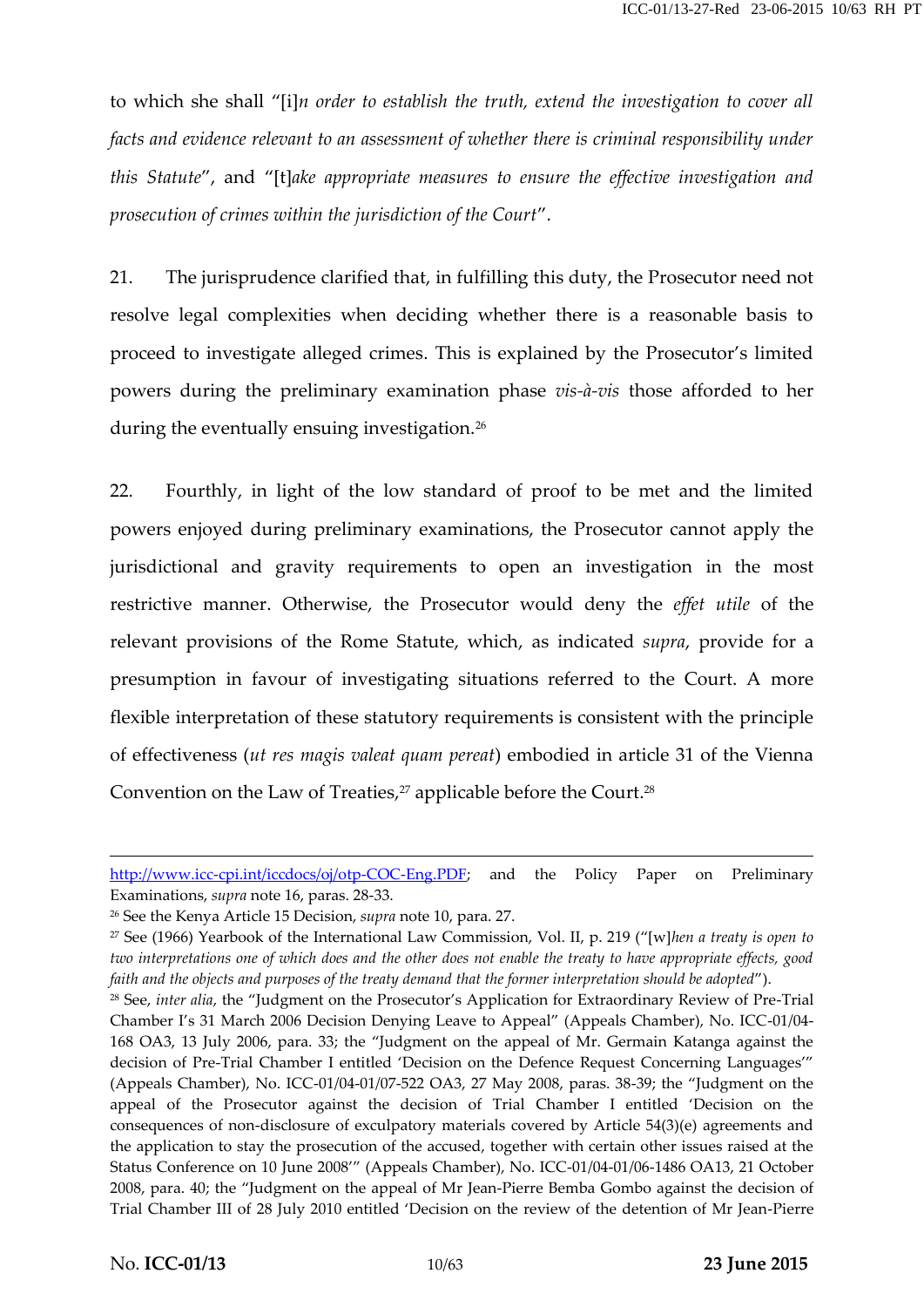23. Moreover, the Principal Counsel contends that the Prosecutor's decisions under article 53 of the Rome Statute must be fully consistent with the policy standards she adopted for this purpose, and cannot pick and choose from them as she sees fit. Otherwise, the Prosecutor's behaviour would be impermissibly random and arbitrary.

24. Lastly, considering the abovementioned presumption to act upon referrals, the low standard of proof applicable at this stage, the Prosecutor's duty of objectivity and impartiality, her limited powers to collect information during preliminary examinations, and her policies for the conduct of said examinations, the Principal Counsel submits that the standard for review of a decision by the Prosecutor not to investigate a situation referred to her ought to be whether an impartial and objective observer in the same position as the Prosecutor (*i.e.* with access to the same information) would have reasonably reached the same conclusion.<sup>29</sup>

25. In order to determine whether this standard was upheld in the Prosecutor's Decision, the Principal Counsel contends that a decision under article 53 of the Rome Statute must be reasoned, and that an analysis must be conducted as to (i) whether the Prosecutor evaluated the information available to her in an impartial and objective manner, and (ii) whether the decision not to open the investigation was reasonable in light of said information.

Bemba Gombo pursuant to Rule 118(2) of the Rules of Procedure and Evidence'" (Appeals Chamber), No. ICC-01/05-01/08-1019 OA4, 19 November 2010, footnote 74.

<sup>29</sup> See, *inter alia*, ECHR, *Weeks v. United Kingdom*, Application no. 9787/82, Judgment (Plenary), 2 March 1987, para. 69. See also ECHR, *Fayed v. United Kingdom*, Application no. 17101/90, Judgment, 21 September 1990, paras. 44-45.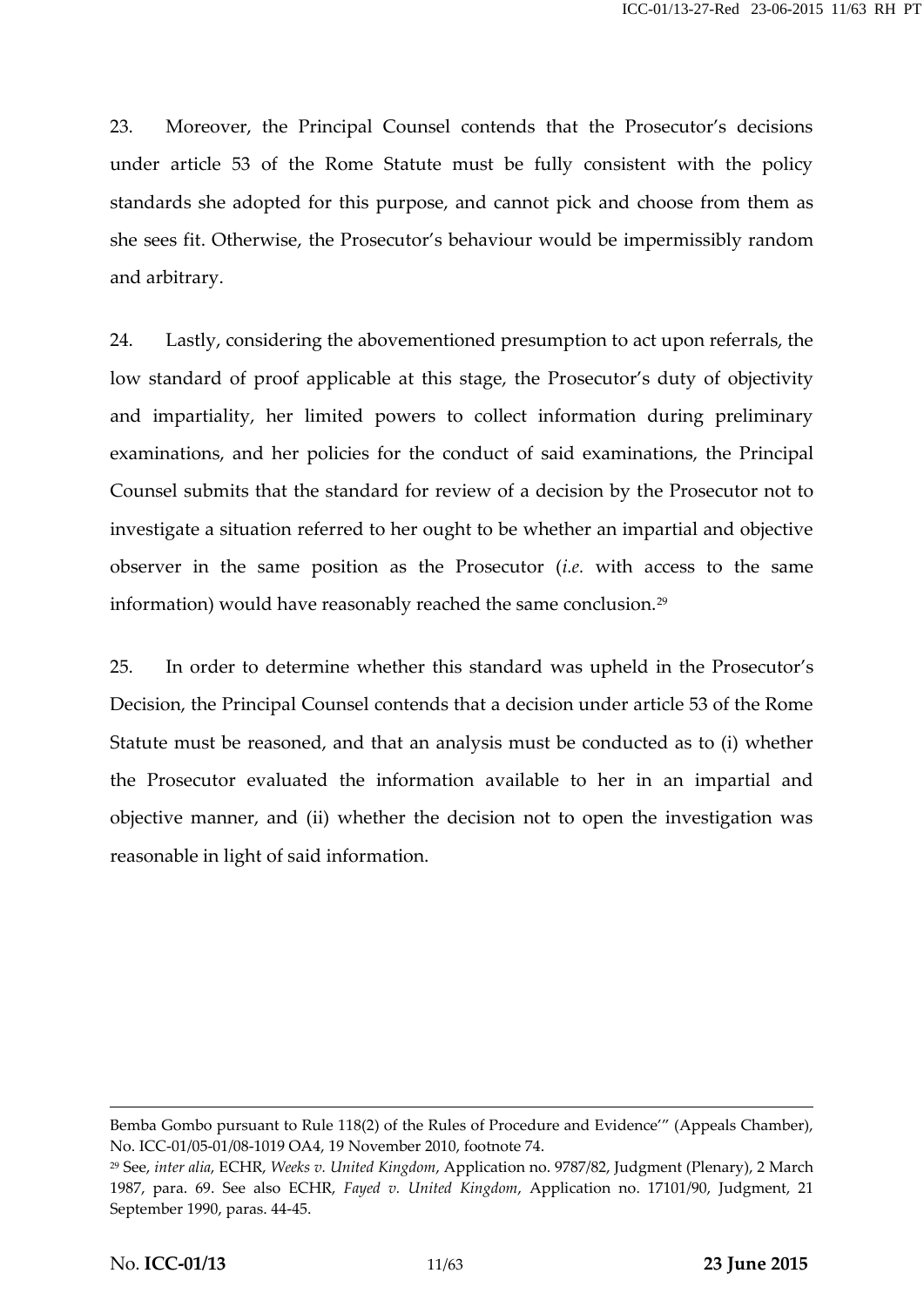#### **2. On the Prosecutor's evaluation of the available information**

26. Applying the legal criteria identified *supra*,<sup>30</sup> the Principal Counsel submits that the Prosecutor did not evaluate all the information available to her in an impartial and objective manner because she (i) relied exclusively on conflicting reports to reach her Decision, (ii) did not weigh properly the information available to her, (iii) misapplied the evidentiary standard applicable during preliminary examinations, and (iv) unreasonably assessed the elements of the alleged crimes.

# **2.1. The Prosecutor failed to consider and refer to all the relevant information available to her**

27. Firstly, the Principal Counsel argues that the Prosecutor did not provide any explanation for her exclusive reliance on international governmental reports in the Decision, and her lack of consideration for all other relevant information, such as victims' statements and applications, information provided by Comoros and other States, and reports prepared by third parties, such as non-governmental organisations ("NGOs"). Instead, on the sole basis of said reports, the Prosecutor ventured in the Decision into reaching conclusions not required by article 53 of the Rome Statute, frequently without citing the sources relied upon for this purpose.

28. The Principal Counsel notes that the Prosecutor mainly grounded the Decision on her analysis of the following four documents (the "Reports"): (i) the Report of the International Fact-Finding mission to investigate violations of international law, including international humanitarian and human rights law, resulting from the Israeli attacks on the flotilla of ships carrying humanitarian assistance (the "HRC Report");<sup>31</sup> (ii) the Report of the Secretary-General's Panel of Inquiry on the 31 May

<sup>30</sup> See *supra* paras. 24-25.

<sup>&</sup>lt;sup>31</sup> See the "Report of the International Fact-Finding mission to investigate violations of international law, including international humanitarian and human rights law, resulting from the Israeli attacks on the flotilla of ships carrying humanitarian assistance", UN Doc. A/HRC/15/21, 27 September 2010 (the "HRC Report"), available at

http://www2.ohchr.org/english/bodies/hrcouncil/docs/15session/A.HRC.15.21\_en.pdf.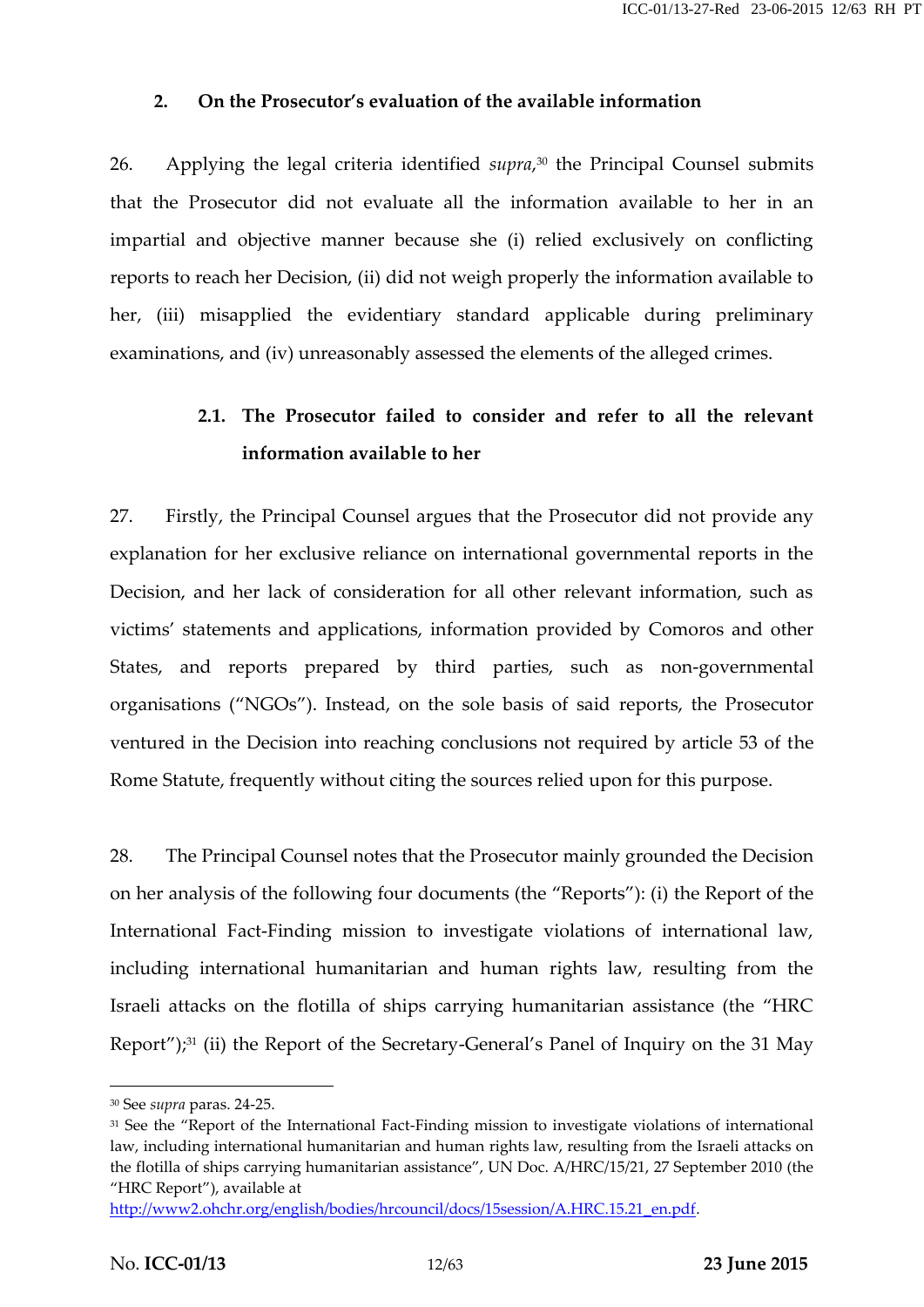2010 Flotilla Incident (the "Palmer-Uribe Report"); $32$  (iii) the Report of the Turkish National Commission of Inquiry on the Israeli Attack on the Humanitarian Aid Convoy to Gaza on 31 May 2010 (the "Turkish Report"); $33$  and (iv) Parts One and Two of the Report of the Public Commission to Examine the Maritime Incident of 31 May 2010, the Turkel Commission (the "Turkel Report" and the "Second Turkel Report", respectively).<sup>34</sup>

29. However, contrary to her own policy, $35$  the Prosecutor seems not to have taken the most basic step of considering or examining the available accounts of witnesses and victims or the crime scene. In particular, the Prosecutor failed to consider in the Decision the dozens of victims' statements appended by Comoros to the Referral and the ones provided in the Supplemental Submissions before the adoption of the Decision.<sup>36</sup> Indeed, the Prosecutor's Decision does not make a single reference to the statement of any victim.<sup>37</sup>

30. Similarly, the Prosecutor did not take any steps with the Chamber or the Registry to have access to and consider the victims' applications for participation in the Situation, and even sought to limit the victims' participation in the review proceedings before the Chamber.<sup>38</sup>

<sup>&</sup>lt;sup>32</sup> See the "Report of the Secretary-General's Panel of Inquiry on the 31 May 2010 Flotilla Incident", September 2011 (the "Palmer-Uribe Report"), available at

http://www.un.org/News/dh/infocus/middle\_east/Gaza\_Flotilla\_Panel\_Report.pdf.

<sup>33</sup> See the "Turkish National Commission of Inquiry, Report on the Israeli Attack on the Humanitarian Aid Convoy to Gaza on 31 May 2010", February 2011 (the "Turkish Report"), available at http://www.mfa.gov.tr/data/Turkish%20Report%20Final%20-%20UN%20Copy.pdf.

<sup>&</sup>lt;sup>34</sup> See the "The Public Commission to Examine the Maritime Incident of 31 May 2010, The Turkel Commission, January 2011, Report Part One" (the "Turkel Report"), available at http://www.turkelcommittee.gov.il/files/wordocs//8707200211english.pdf; and "The Public Commission to Examine the Maritime Incident of 31 May 2010, The Turkel Commission, February 2013, Second Report" (the "Second Turkel Report"), available at

http://www.turkel-committee.gov.il/files/newDoc3/The%20Turkel%20Report%20for%20website.pdf.

<sup>35</sup> See the Policy Paper on Preliminary Examinations, *supra* note 16, para. 90.

<sup>36</sup> See the Referral, *supra* note 1, para. 11 [REDACTED]; and the Supplemental Submissions, *supra* note

<sup>2,</sup> [REDACTED]. See also the Application for Review, *supra* note 4, paras. 33-34 and 41.

<sup>37</sup> See the Prosecution Response, *supra* note 5, para. 21.

<sup>38</sup> See the Application for Review, *supra* note 4, para. 91.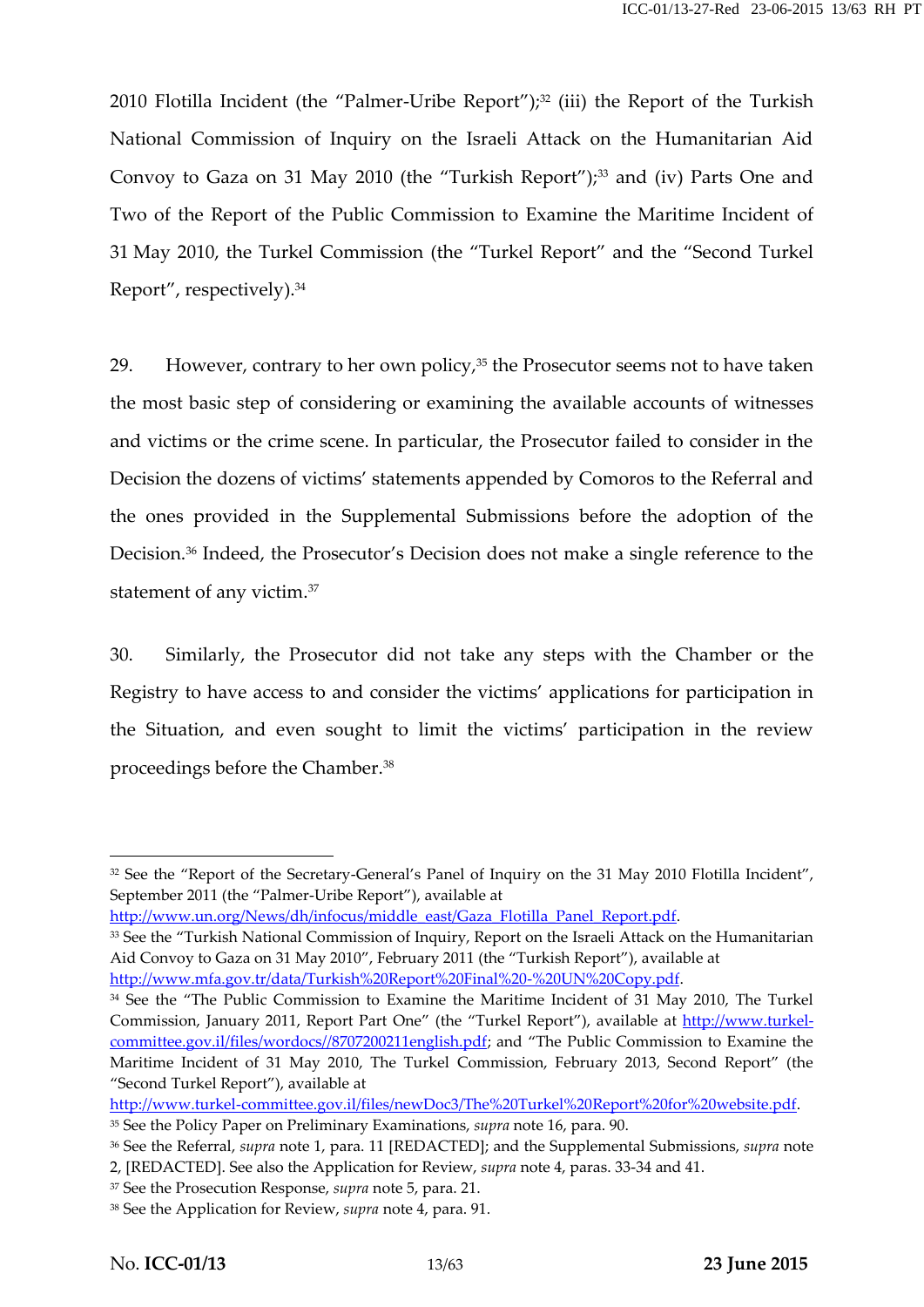31. When it comes to information from States, the Prosecutor did not comply with her own policy when failing to consider any argument or material provided by Comoros,<sup>39</sup> and requested instead observations only from Turkey and Israel, without providing any explanation as to why she failed to do the same for other States Parties, such as Greece and Cambodia, and non-States Parties, such as Togo and Kiribati, whose vessels were also part of the flotilla. The Principal Counsel sees no reason why any of these States could not have provided the Prosecutor with relevant information for her decision on the Referral. In any event, as argued *supra*,<sup>40</sup> the Prosecutor should have made explicit in the Decision her reasons (if any) not to rely on this information.

32. The Prosecutor adopted a similar approach to relevant information available through other sources, failing to request or at least to consider information from other UN bodies and NGOs. For instance, the Prosecutor did not provide valid reasons as to why reports mentioned in the Referral as relevant to the Situation, such as the IHH report and the Goldstone Report,<sup>41</sup> did not deserve her consideration.

33. Instead, the Decision addresses matters that must not necessarily be decided upon when evaluating whether to open or not an investigation into the Situation, such as the (in)existence of grounds for excluding criminal responsibility, $42$  and appears to seek to reach definitive findings with respect to the crimes alleged. By contrast, the Principal Counsel contends that many of the crucial conclusions reached by the Prosecutor in the Decision lack express citations to the supporting information,<sup>43</sup> such as the conclusion on the reasons for the Israeli failure to suspend

<sup>39</sup> See the Policy Paper on Preliminary Examinations, *supra* note 16, para. 33; and the Application for Review, *supra* note 4, paras. 34-38.

<sup>40</sup> See *supra* paras. 24-25.

<sup>41</sup> See the Application for Review, *supra* note 4, para. 41.

<sup>42</sup> *Idem*, para. 114.

<sup>43</sup> See the Prosecutor's Decision, *supra* note 3, para. 3; and the Prosecution Response, *supra* note 5, para. 21.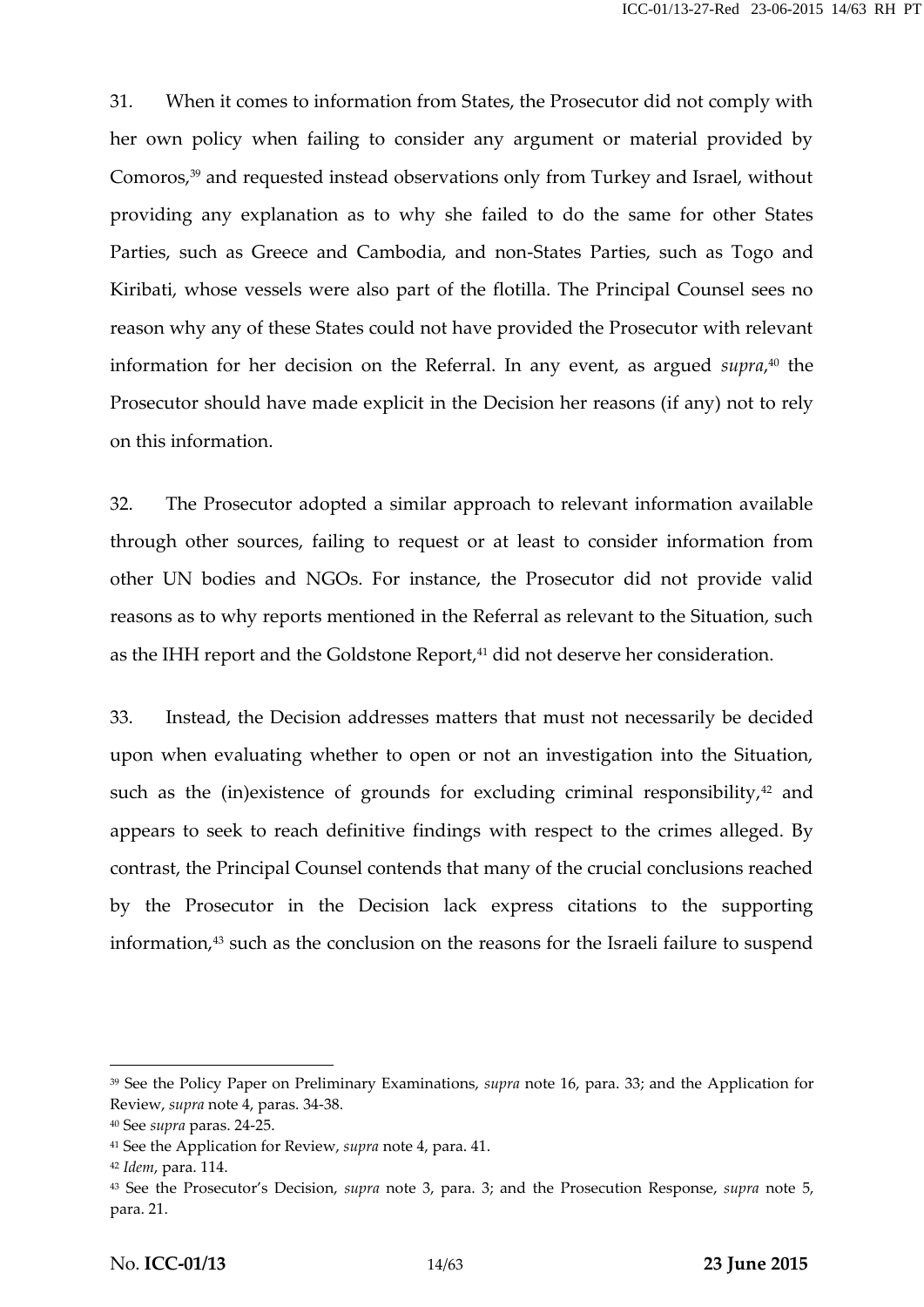the attack on the vessels<sup>44</sup> and on the intent behind said attack, $45$  which as such requires the opening of an investigation for its elucidation.<sup>46</sup>

34. In conclusion, the Principal Counsel submits that the Prosecutor, by relying exclusively on conflicting reports to reach her Decision, failed to consider crucially relevant information and took into account irrelevant information, basing important aspects of the Decision on unsupported facts or statements.

## **2.2. The Prosecutor failed to distinguish and properly weigh the Reports**

35. Secondly, the Principal Counsel argues that had the Prosecutor given an appropriate weight to each of the Reports and had she taken into account the source of said reports in order to establish their reliability, as well as the reliability of the information contained therein, she could not have reasonably concluded that the threshold to open an investigation of the Situation was not reached.

36. Indeed, some statements contained in the Decision raise serious concerns about the methodology applied by the Prosecutor to evaluate the information available during the preliminary examination of the Situation. Whereas the Prosecutor is correct in stating that the determination of the gravity of the potential cases must be the result of a factual analysis,<sup>47</sup> the lack of consideration of the manner in which the available information was received undermines the validity of the method used to perform said factual analysis.<sup>48</sup> In this regard, the Principal Counsel reiterates the Prosecutor's duty of objectivity and impartiality, and her obligation to provide a *fully* reasoned decision not to proceed with an investigation.<sup>49</sup>

<sup>44</sup> See the Prosecution Response, *supra* note 5, para. 50.

<sup>45</sup> *Idem*, paras. 48-49 and 56.

<sup>46</sup> See the Application for Review, *supra* note 4, para. 9.

<sup>47</sup> See the Prosecution Response, *supra* note 5, para. 26.

<sup>48</sup> *Idem*.

<sup>49</sup> See *supra* paras. 20 and 25.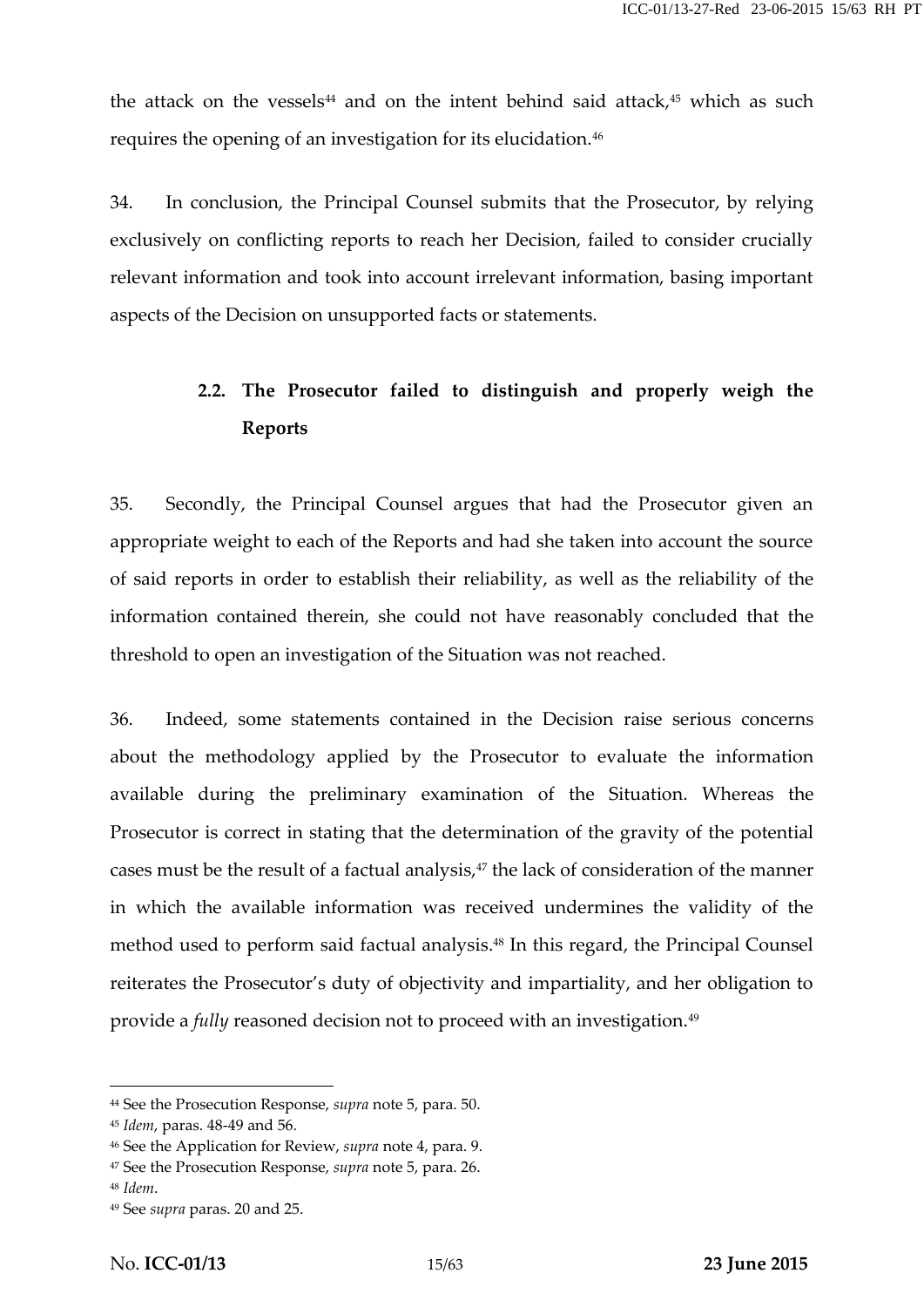37. Moreover, in her evaluation, the Prosecutor seems to misapply the standard of proof for the purposes of the opening of an investigation ("*reasonable basis to proceed"*). As argued *supra*,<sup>50</sup> a reasonable basis does not require a *full* verification of the allegations against the backcloth of the information available to the Prosecutor. Accordingly, where the information on the events contained in the Reports was found to be *significantly conflicting*,<sup>51</sup> the Prosecutor should have proceeded, at most, to evaluate the impartiality and credibility of the sources of each of the four Reports, in order to give the appropriate weight to each piece of information.

38. By contrast, the Decision fails to expressly consider the reliability and weight to be given to each of the Reports – which for the Prosecutor largely form the basis of the "available information" – and consequently fails to assess the conflicting information stemming from these four documents. It is apparent that the Prosecutor's failure to reach a conclusion in relation to clearly contradictory information cannot be the basis for breaching the presumption that she will investigate a situation upon a referral from a State Party.<sup>52</sup>

39. In this regard, the Principal Counsel stresses that the Turkish and the Turkel Reports are documents emanating from the two governments directly involved in the events that took place between 31 May and 5 June 2010. Both governments take strong and unilateral positions while assessing their own responsibilities and the responsibilities of their nationals implicated in the events. This approach has a substantial impact when looking at the reliability of the Reports. This is even clearer for the Turkel Report, as crucial accounts contained therein have been found by the UN Human Rights Council to be "*so inconsistent and contradictory"* <sup>53</sup> that it had no other option than to reject them. In the same way, NGOs such as Amnesty

<sup>50</sup> See *supra* para. 17.

<sup>51</sup> See the Prosecutor's Decision, *supra* note 3, *inter alia* paras. 41, 63-64 and 67.

<sup>52</sup> See *supra* para. 16.

<sup>53</sup> See the HRC Report, *supra* note 31, para. 116.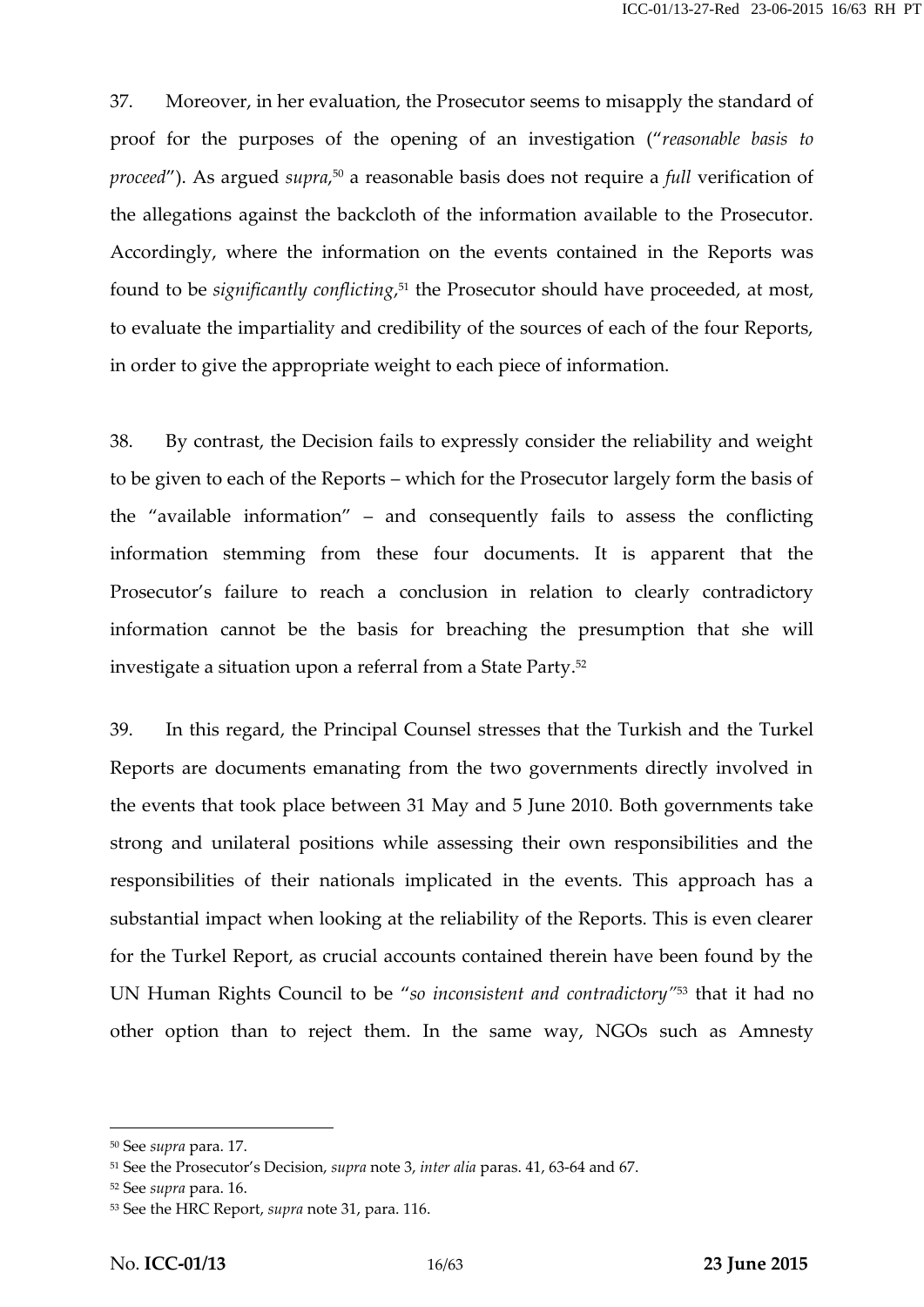International and Human Rights Watch have questioned the impartiality of the Turkel inquiry and have subsequently rejected its findings.<sup>54</sup>

40. All these elements allow to conclude that there is a worrying lack of clarity as to how the Prosecutor distinguished and/or resolved the conflicting information in the Turkel and Turkish Reports and whether, in doing so, she correctly applied the presumption in favour of investigating.

41. In fact, consistent with her failure to consider the victims' views,<sup>55</sup> the Prosecutor appears to have given the most weight to the Commission that interviewed the lowest number of victims, *i.e.* the Turkel Commission.<sup>56</sup> As conceded in the report, the Turkel Commission did not interview the victims of the attack.<sup>57</sup> Moreover, as a further difference with the Turkish Commission,<sup>58</sup> the Turkel Commission did not have access to autopsy reports and other forensic evidence, and relied almost exclusively on factual information provided by IDF soldiers and other security agencies accused by the victims of inhuman treatment and violent interrogation techniques.<sup>59</sup>

42. As regards the Palmer-Uribe Report, the Principal Counsel recalls that the Panel of Inquiry was given the narrow mandate of receiving and reviewing the reports of the national investigations $60$  with a view to recommending ways of

https://www.amnesty.org/en/documents/MDE15/013/2011/en/; and Human Rights Watch, Israel/Gaza: Weak Mandate Undermines Flotilla Inquiry, 16 June 2010, available at

<sup>54</sup> See *inter alia* Amnesty International public statement, "Israeli inquiry into Gaza flotilla deaths no more than a 'whitewash'", 28 January 2011, available at

http://www.hrw.org/news/2010/06/16/israelgaza-weak-mandate-undermines-flotilla-inquiry. <sup>55</sup> See *supra* paras. 29-30.

<sup>56</sup> The Prosecutor's Decision cites the Turkel Report 78 times, followed by the Palmer-Uribe Report (56 times), the HRC Report (48 times), and the Turkish Report (37 times).

<sup>57</sup> See the Turkel Report, *supra* note 34, p. 11.

<sup>58</sup> See the Turkish Report, *supra* note 33, p. 121

<sup>59</sup> See the Application for Review, *supra* note 4, para. 116.

<sup>&</sup>lt;sup>60</sup> The narrow mandate and political composition of the Panel of Inquiry was criticized at the time of the announcement of its creation by the FIDH. See "FIDH Deeply Concerned by the Composition of UN Panel of Inquiry in the Flotilla Events -Open Letter to United Nations Secretary General Ban Ki moon", 6 August 2010, available at https://www.fidh.org/International-Federation-for-Human-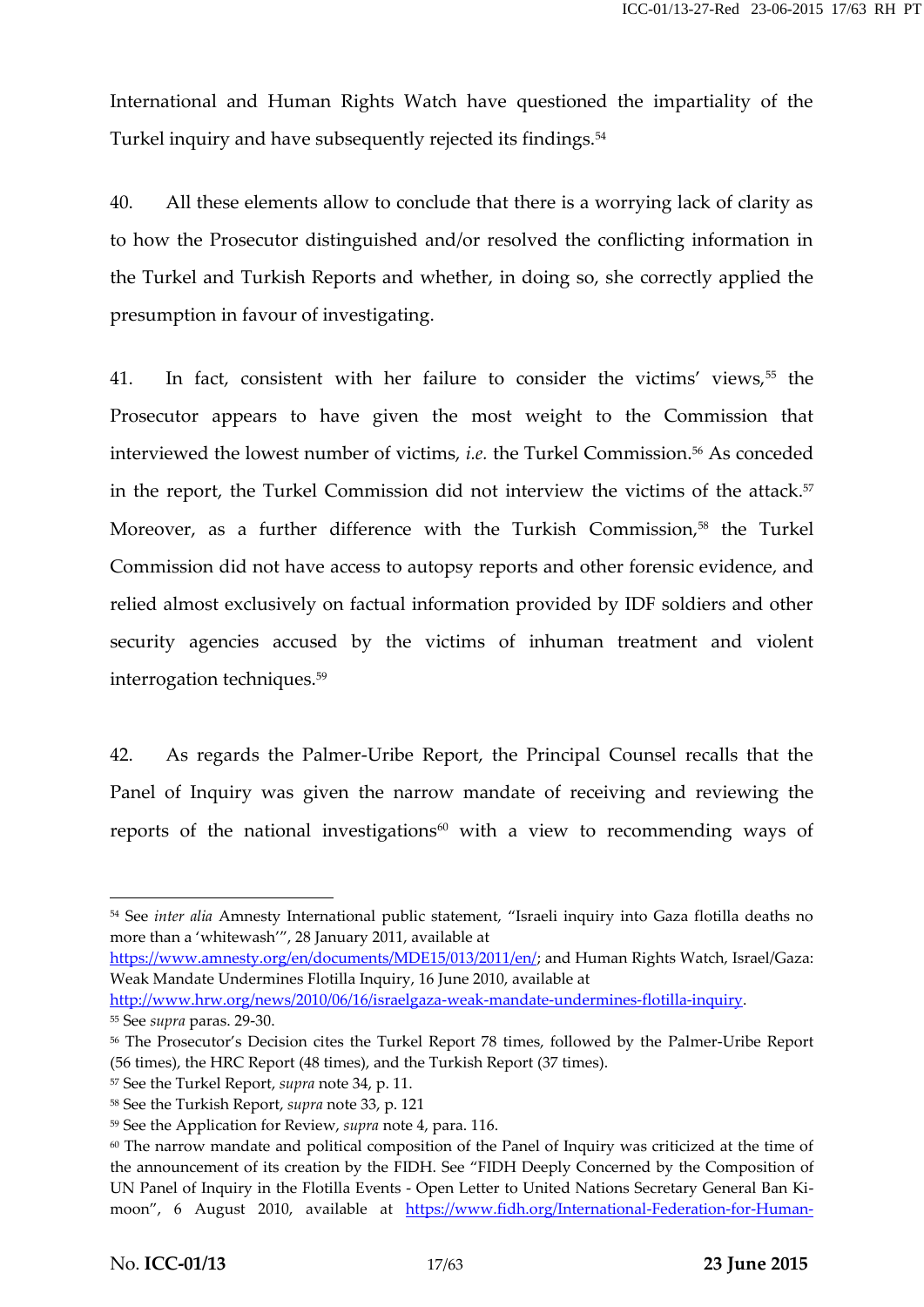avoiding similar incidents in the future,<sup>61</sup> and "[p]ositively affect the relationship *between Turkey and Israel, as well as the overall situation in the Middle East*".<sup>62</sup> At no time did the Panel perform an independent investigation nor had it access to first hand evidence. Furthermore, no consensus could be reached by the Panel as regards any procedural issue, finding or recommendation, $63$  and both the Turkish and the Israeli representatives appended a dissenting statement reflecting the conclusions of their own national investigations.<sup>64</sup>

43. On the contrary, the HRC Report is the only document emanating from a third party not involved in the events. The Human Rights Council appointed an international fact-finding mission with the specific mandate of "[i]*nvestigating the facts and circumstances surrounding the boarding by Israeli military personnel of a flotilla of ships bound for Gaza and to determine whether in the process violations occurred of* international law, including international humanitarian and human rights law",<sup>65</sup> with the assistance of "[e]*xternal specialists in forensic pathology, military issues, firearms, the law of the sea and international humanitarian law*".<sup>66</sup> The experts considered an extensive amount of relevant evidence, including the testimony collected from some victims.<sup>67</sup>

44. Given its source, the mandate of the experts who investigated the events and its intrinsic neutrality, the HRC Report reflects the type of evidence on which the

Rights/north-africa-middle-east/israel-occupied-palestinian-territories/FIDH-Deeply-Concerned-bythe.

<sup>61</sup> See the Palmer-Uribe Report, *supra* note 32, p. 3.

<sup>&</sup>lt;sup>62</sup> See the daily press briefing by the Office of the Spokesperson for the Secretary-General, 2 August 2010, available at http://www.un.org/News/briefings/docs/2010/db100802.doc.htm.

<sup>63</sup> See the Palmer-Uribe Report, *supra* note 32, p. 3 ("[t]*he Panel's Method of Work provided that the Panel was to operate by consensus, but where, despite best efforts, it was not possible to achieve consensus, the Chair and Vice-Chair could agree on any procedural issue, finding or recommendation*").

<sup>64</sup> *Idem*, pp. 104-105. <sup>65</sup> See the HRC Report, *supra* note 31, para. 4.

<sup>66</sup> *Idem*, para. 3.

<sup>67</sup> *Ibid*., para. 190 and Annex I, para. 7.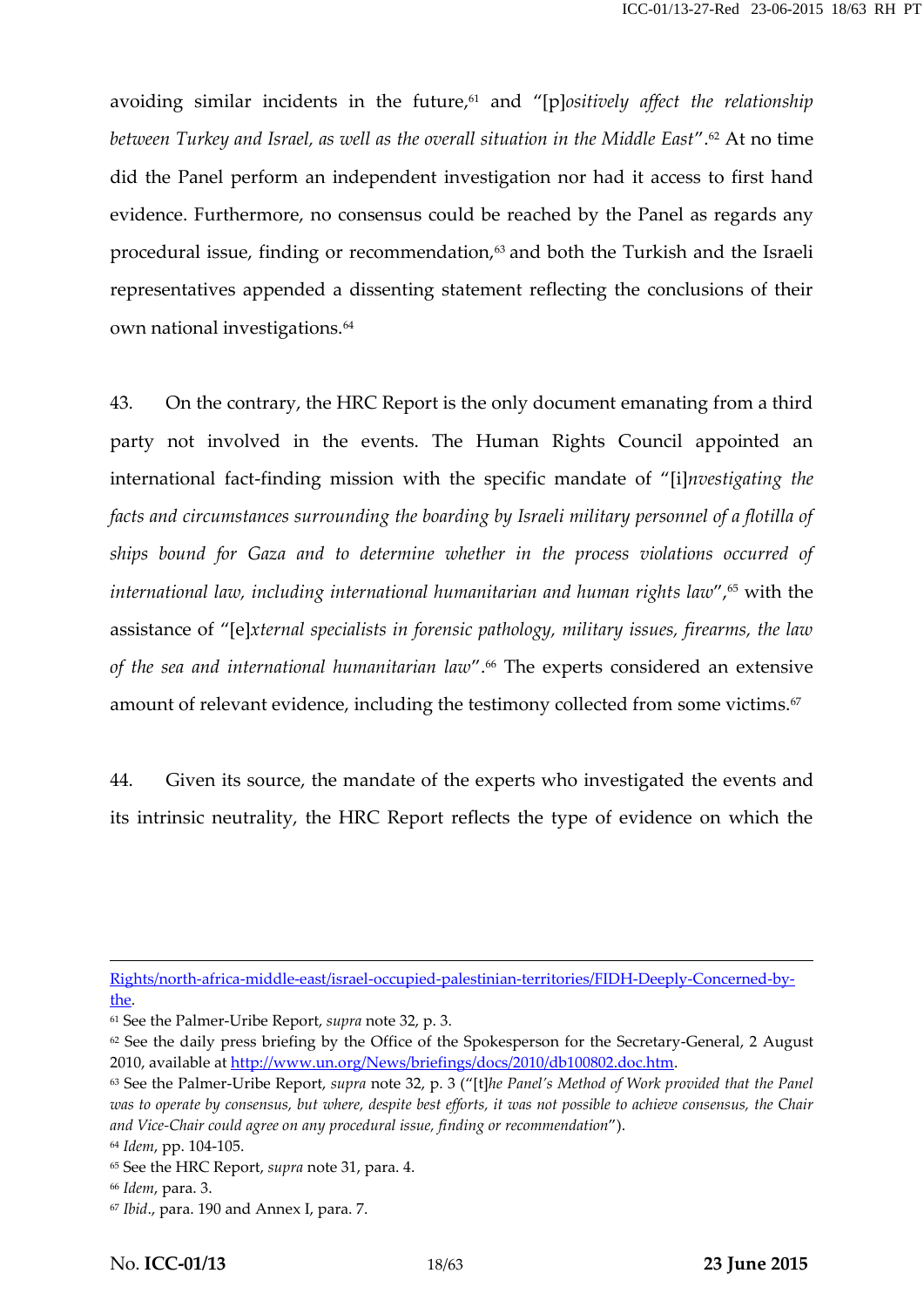Prosecutor heavily relied in previous instances when deciding or requesting authorisation to open an investigation.<sup>68</sup>

45. Regrettably in this instance, the Prosecutor's Decision does not consider the impartiality of the HRC Report and consequently fails to attach the appropriate weight and reliability to the information contained therein. On the contrary and without providing any explanation, the Prosecutor seems to greatly rely on the national reports, to the point that in several occasions she found the information to be "*significantly conflicting*" even when the accounts were consistent in the other three reports and only differed in the Turkel Report.<sup>69</sup>

46. In conclusion, the Principal Counsel contends that the Prosecutor, by relying equally on each of the Reports, failed to discriminate in favour of the HRC Report in case of conflicting views. In light of its composition, mandate, methodology, and the extent of information considered therein, the HRC Report should have been granted the highest evidentiary weight during the preliminary examination.

### **2.3. The Prosecutor failed to consider and apply the correct evidentiary standard to the Reports**

47. Thirdly, assuming *arguendo* the Prosecutor's contention that there is conflicting information regarding the events, $70$  the Principal Counsel submits that this type of controversy cannot serve as the basis for a finding that no reasonable basis exists to proceed with an investigation pursuant to article 53(1) of the Rome Statute. To the contrary, the Prosecutor is required to investigate this type of scenarios "[i]*n order to establish the truth*" of what happened pursuant to article 54(1) of the Rome Statute.

<sup>68</sup> See, *inter alia*, the "Situation in Mali, Article 53(1) Report", 16 January 2013. The Report was mainly built on the accounts of UN and human rights NGOs independent reports. See also, in relation to the situation in Côte d'Ivoire, the "Request for authorisation of an investigation pursuant to article 15", No. ICC-02/11-3, 23 June 2011, paras. 26-32.

<sup>69</sup> See the Prosecutor's Decision, *supra* note 3, *inter alia* paras. 41, 64 and 67-68.

<sup>70</sup> *Idem*.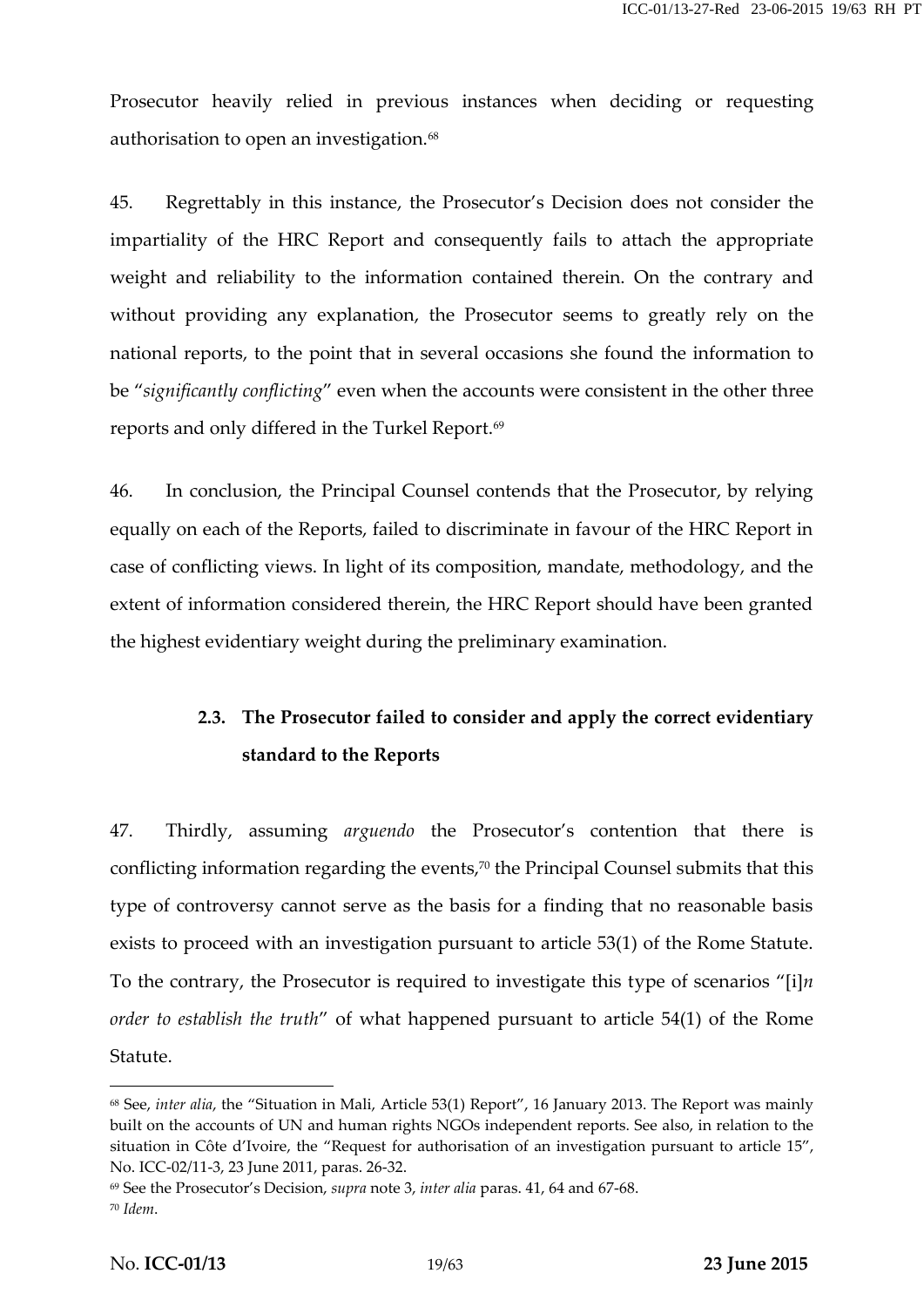48. The Principal Counsel sympathizes with the Prosecutor's difficulties when faced with contradictory reports on a politically charged situation such as the one at hand. However, she submits that, although it may be necessary to examine all possible perspectives of the contested facts during the preliminary examination, it is wholly unnecessary to reach a definitive conclusion on them before the start of an investigation. Reaching said conclusion would indeed defeat the purpose of any subsequent investigation and it would mean, *de facto*, to "put the cart before the horse".

49. In particular, the Prosecutor refers to sources supporting the non-criminal character or the justification of some of the alleged conducts, *i.e.* self-defence, as the basis for not opening an investigation.<sup>71</sup> In this regard, the Principal Counsel submits that since at least one reliable source points at the illegality of said conduct, $72$  it is the duty of the Prosecutor to investigate and establish the truth of said allegation.

50. In more general terms, even conflicting information and contested evidence can still provide a "reasonable basis" to conclude that an investigation must be conducted into *potential* crimes committed in *potential* cases. Otherwise, it will be impossible to determine for sure the legality or illegality of the conduct(s) at hand.

51. Therefore, the Prosecutor, by reaching final conclusions on validly contested legal points, misapplied the standard of proof applicable to decide whether to open an investigation.

<sup>71</sup> *Ibid*., *inter alia*, paras. 55-57, 61, 67-68, 77, 103-109 and footnote 108.

<sup>72</sup> See the HRC Report, *supra* note 31, paras. 56-58 and 262.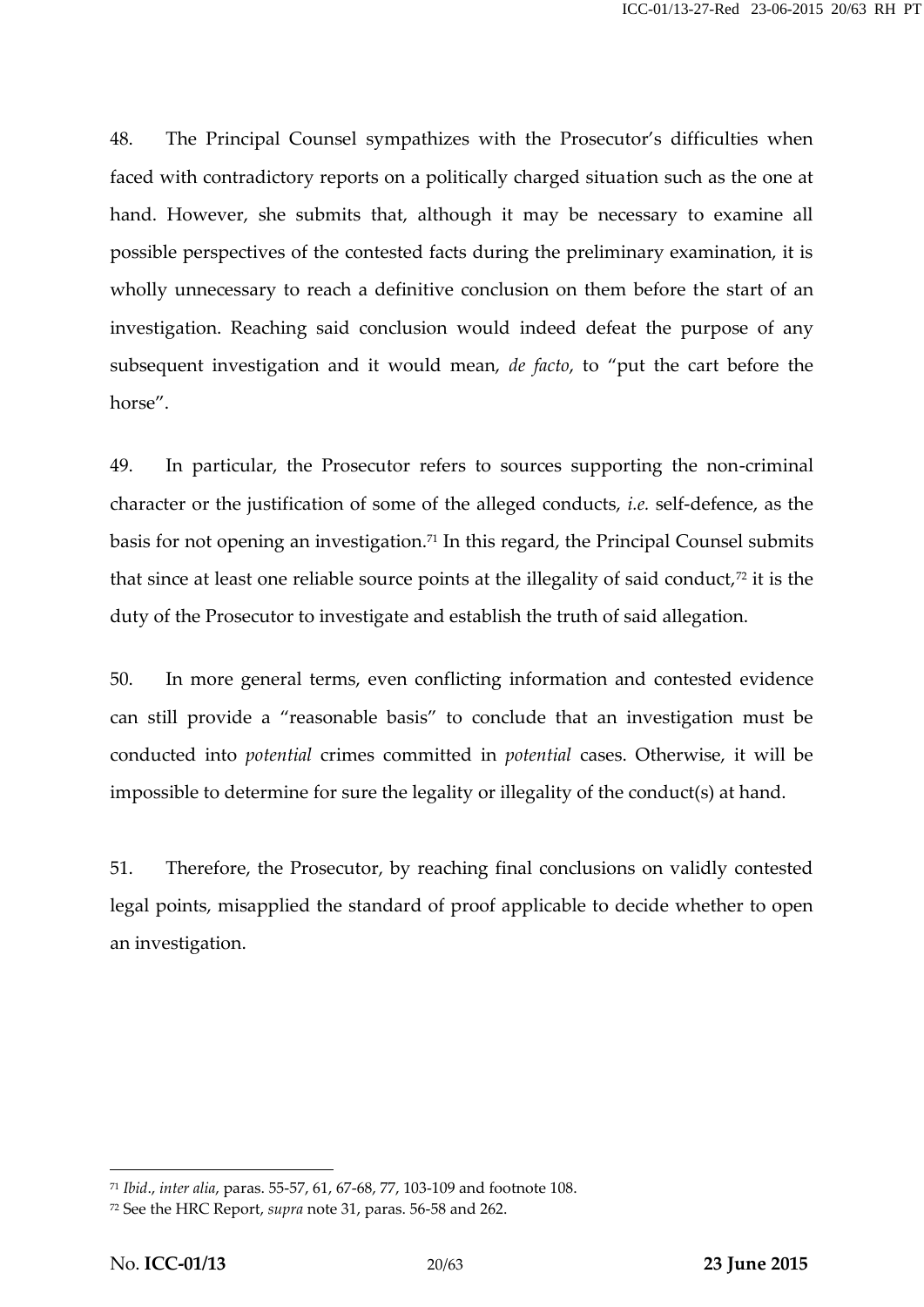## **2.4. The Prosecutor unreasonably assessed the elements of the alleged crimes**

52. Lastly, the Principal Counsel argues that an impartial and objective observer could not have reasonably reached many of the Prosecutor's conclusions regarding the facts of the Situation.

53. The Prosecutor's Decision unreasonably disregards all the available information and fails to appropriately weigh the only independent investigation conducted by the HRC experts in this regard. Had the Prosecutor properly examined the available information, she could not have reasonably concluded that there is no reasonable basis to believe that neither the crime of intentionally directing attacks against civilians not taking direct part in hostilities pursuant to article 8(2)(b)(i) of the Rome Statute,<sup>73</sup> nor the crime of intentionally launching an attack in the knowledge that such attack will cause incidental loss of life or injury to civilians pursuant to article  $8(2)(b)(iv)$  of the Rome Statute<sup>74</sup> were committed by the IDF soldiers.

54. In particular, concerning the crucial issue of whether the IDF soldiers used live ammunition before the boarding of the *Mavi Marmara*, the Prosecutor found that the fact could not be established because of the significantly conflicting accounts contained in the Reports.<sup>75</sup> In this regard, the Principal Counsel submits that the Prosecutor consciously disregarded the information contained in the HRC Report, where it was concluded that "[l]*ive ammunition was used from the helicopter onto the top deck prior to the descent of the soldiers*".<sup>76</sup> This information is not contradicted by the

<sup>73</sup> See the Prosecutor's Decision, *supra* note 3, paras. 97-99.

<sup>74</sup> *Idem*, paras. 100-110.

<sup>75</sup> *Ibid*., para. 42.

<sup>76</sup> See the HRC Report, *supra* note 31, paras. 114 and 117. Instead, the Prosecution refers to paras. 112 and 115 where the experts state that it was not clear whether live ammunition was also fired from the zodiac boats and the difficulty to delineate the exact course of the events on the top deck. The use of live ammunition prior the boarding is in no case put in question by the experts. See the Prosecutor's Decision, *supra* note 3, para. 41, footnote 72. See also the Application for Review, *supra* note 4, paras. 100-104 and 105.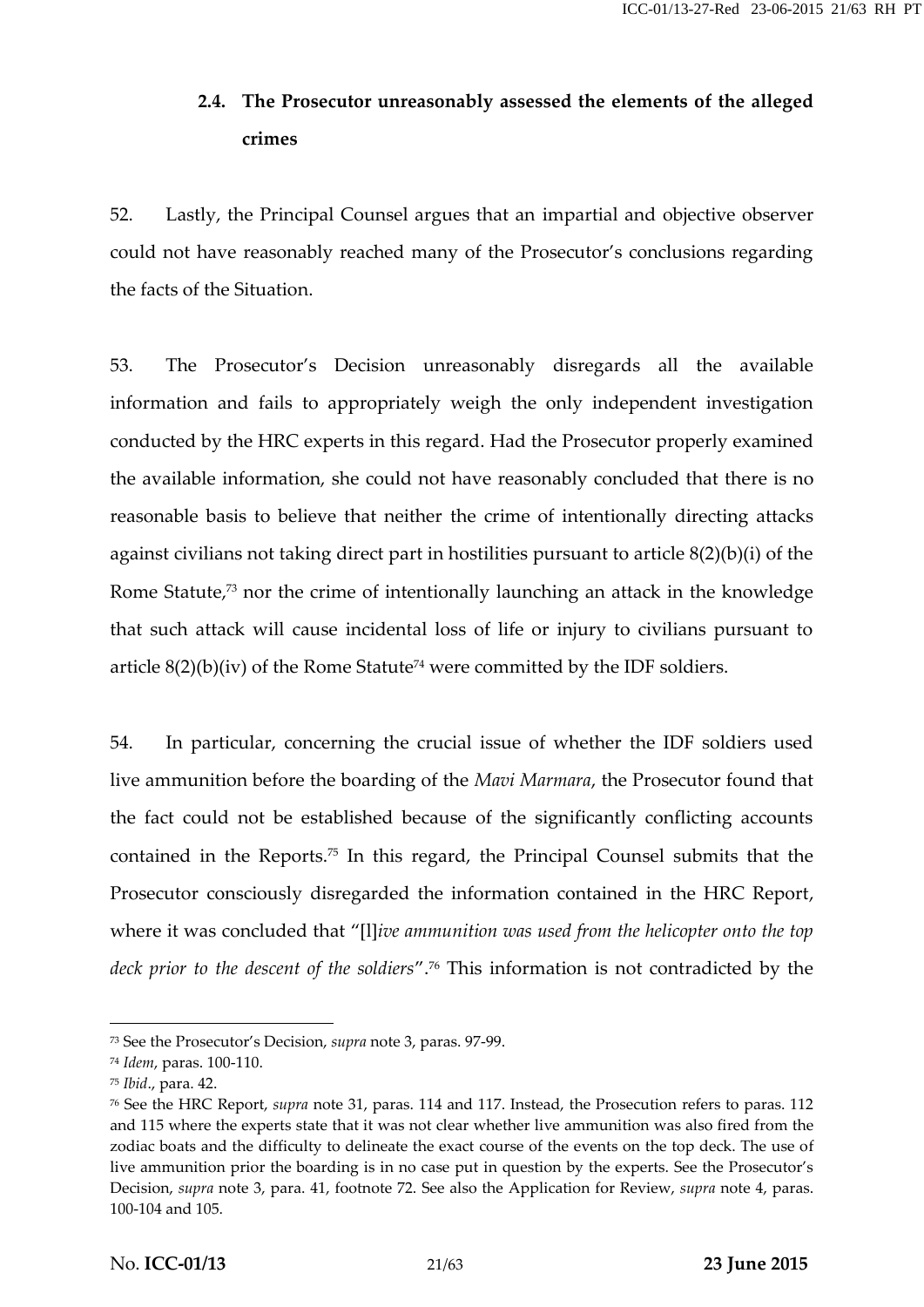Palmer-Uribe Report. In fact, said Panel acknowledged that "[p]*hotographs show bullet marks on the funnel of the vessel, which appear consistent with firing from above*", and that "[t]*he wounds of several of the deceased were also consistent with bullets being fired from above*".<sup>77</sup> Moreover, it established that, on the basis of evidence put forward by the Israeli investigation itself and contrary to the conclusions reached in this regard by the Turkel Report,<sup>78</sup> the speedboats were equipped and ready to make use of live fire as there is evidence that it was also employed once the boarding operation was underway.<sup>79</sup> By the same token, the Turkish Report stated that"[t]*he Israeli soldiers shot from the helicopter onto the Mavi Marmara using live ammunition and killing two passengers before any Israeli soldier descended on the deck*",<sup>80</sup> and that "*eyewitness accounts converge on the fact that, at this stage, Israeli forces began firing live ammunition onto the Mavi Marmara from helicopters and zodiacs*".<sup>81</sup>

55. Contrary to the Prosecutor's findings in this regard, $82$  shooting live ammunitions against the passengers before boarding the vessel – thus, even before encountering some direct resistance – constitutes a reasonable basis to believe that civilian passengers aboard the vessels were indeed the object of the IDF attacks. Therefore it is submitted that the factual distinction drawn by the Prosecutor between an attack directed towards the vessels and an attack on the passengers<sup>83</sup> is unreasonable and irrelevant.

56. As regards the crime of intentionally launching an attack in the knowledge that such attack will cause incidental loss of life or injury to civilians pursuant to article 8(2)(b)(iv) of the Rome Statute, the Prosecutor placed undue weight on mitigating and possible exonerating information while underestimating the

<sup>77</sup> See the Palmer-Uribe Report, *supra* note 32, para. 122.

<sup>78</sup> See the Turkel Report, *supra* note 34, paras. 128 and 140.

<sup>79</sup> *Idem*, para. 121, footnote 376. In particular the Panel refers to CCTV footage from the *Mavi Marmara* showing a passenger being killed by live fire shots from one of the speedboats.

<sup>80</sup> See the Turkish Report, *supra* note 33, p. 4.

<sup>81</sup> *Idem*, p. 21.

<sup>82</sup> See the Prosecutor's Response, *supra* note 5, paras. 28 and 39.

<sup>83</sup> *Idem*, para. 28.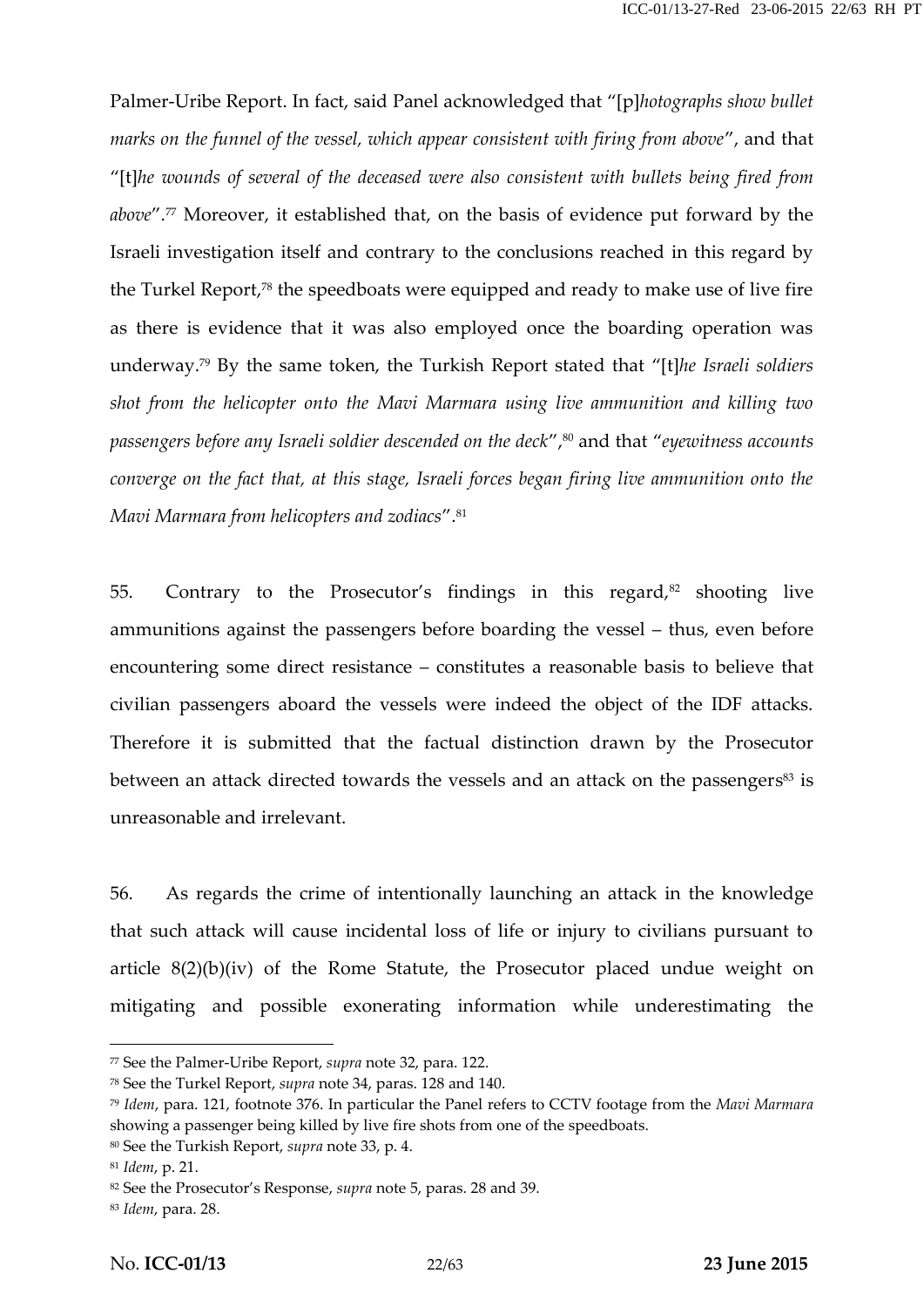aggravating aspects. Indeed, she unreasonably concluded that the available information does not suggest that the IDF anticipated that the attack would cause incidental killing or injury of civilians.<sup>84</sup>

57. In this regard, the HRC Report clearly states that the Israeli forces should have "[r]*e-evaluated their plans when it became obvious that putting their soldiers on board the ship may lead to civilian casualties"*,<sup>85</sup> *i.e.* notably after their attempt to board the vessel from the zodiacs. The Prosecutor seems at first to agree with this finding by affirming that "[i]*n the lead-up to the incident, the Israeli authorities and IDF forces may have anticipated that passengers of the flotilla would react with hostility and opposition to their intervention, and therefore would have expected some degree of civilian casualties or damage to result from the non-consensual interception and boarding of the vessel by force*".<sup>86</sup> However, without providing any further reasoning, the Prosecutor eventually concluded that since the IDF could not anticipate the exact number of deaths and injuries that could be caused by the attack, it could not anticipate that the impact on civilians would be *clearly excessive*.<sup>87</sup>

58. The Principal Counsel finds the Prosecutor's legal characterisation of the facts and the assessment of what is "*clearly excessive*" highly unreasonable. The Prosecutor does not explain how the anticipated *incidental* killing of certain number of civilians – in the words of the Prosecutor "*some degree of casualties*" – does not meet the requirement of excessiveness in relation to the anticipated military advantage, *i.e.* enforcing the blockade against a flotilla known to be constituted by unarmed civilian activists.<sup>88</sup> By the same token, the Prosecutor's assumption that the IDF was not "[o]*ffered an obvious and reasonable opportunity to disengage*" <sup>89</sup> is plainly unreasonable.

<sup>84</sup> See the Prosecutor's Decision, *supra* note 3, para. 110.

<sup>85</sup> See the HRC Report, *supra* note 31, para. 113. See, in agreement, the Palmer-Uribe Report, *supra* note 32, para. 116.

<sup>86</sup> See the Prosecutor's Decision, *supra* note 3, para. 109.

<sup>87</sup> *Idem*.

<sup>88</sup> See the Turkel Report, *supra* note 34, para. 190. See also the Turkish Report, *supra* note 33, pp. 14-15; and the HRC Report, *supra* note 31, p. 55.

<sup>89</sup> See the Prosecution Response, *supra* note 5, para. 50.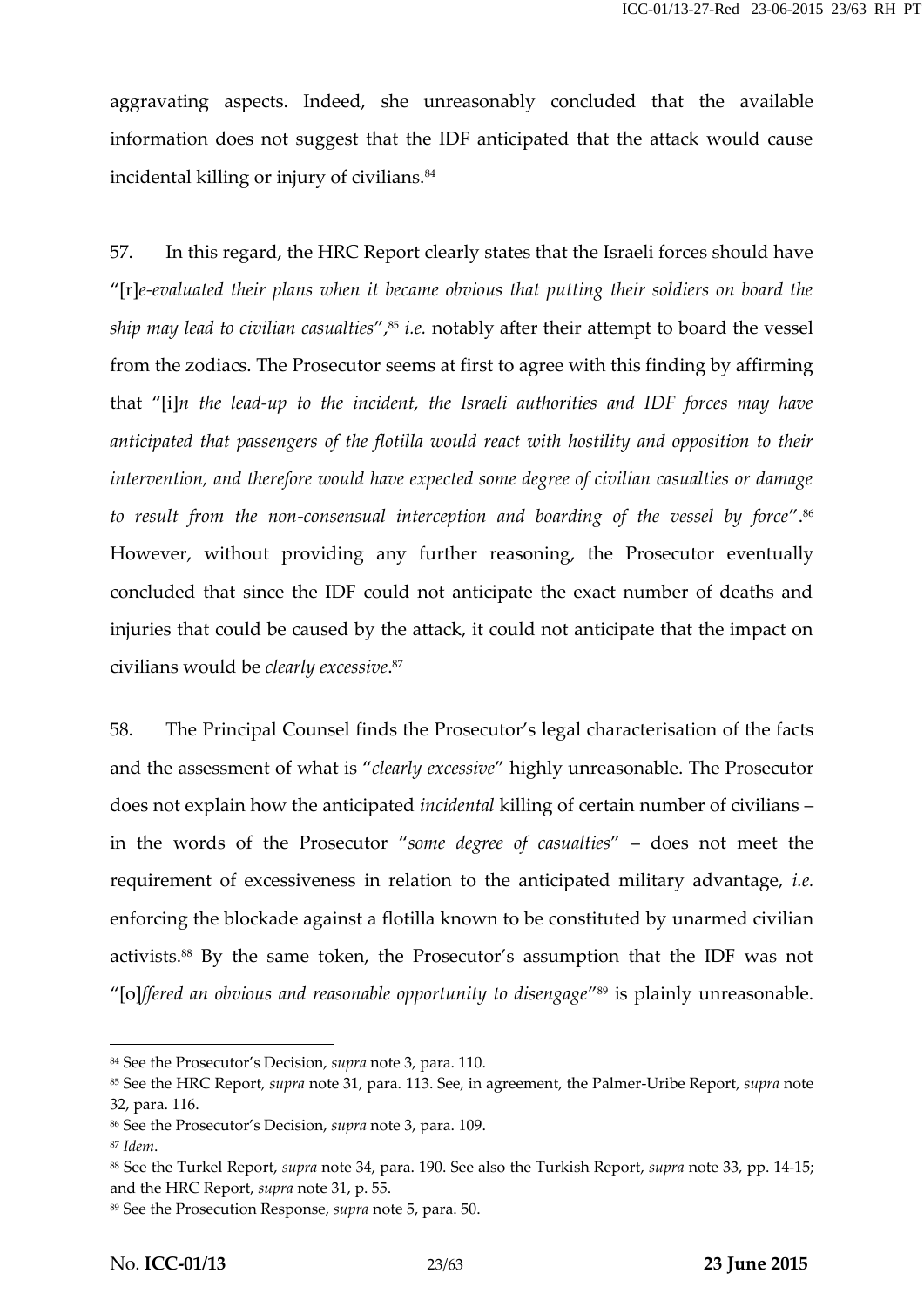Indeed, the IDF was first confronted with some resistance from the passengers before boarding the vessels. Furthermore, as indicated *supra*, there is evidence that the IDF started shooting against the passengers from the zodiacs and the helicopters in response to said resistance.<sup>90</sup>

59. In the same vein, the Prosecutor unduly undervalued the available information contained in the HRC Report regarding the commission of the crimes of torture pursuant to article 8(2)(a)(ii)-1 and of inhuman treatment pursuant to article 8(2)(a)(ii)-2 of the Rome Statute,<sup>91</sup> concluding that "[i]*t does not appear that the mistreatment by the IDF amounts to infliction of "*severe*" pain or suffering so as to fall within the intended scope of inhumane treatment* [under said provision]".<sup>92</sup> In this regard it is recalled that, pursuant to the Elements of the Crimes, both torture and inhuman treatment require the infliction of severe physical or mental pain or suffering upon one or more persons. The difference lies with the fact that the crime of torture further requires that such pain or suffering be specifically inflicted for the purposes of "[o]*btaining information or a confession, punishment, intimidation or coercion or for any reason based on discrimination of any kind*".<sup>93</sup>

60. The information contained in the HRC Report indicates that "[d]*uring the period of detention on board the Mavi Marmara the passengers were subjected to treatment that was cruel and inhuman in nature and which did not respect the inherent dignity of persons who have been deprived of their liberty*".<sup>94</sup> The HRC experts expressed their deep concern about the widespread use of tight handcuffing of passengers not only on board the *Mavi Marmara* but also of passengers on board the *Challenger 1,* the *Sfendoni* and the *Eleftheri Mesogios*.<sup>95</sup> In this regard the experts were satisfied that "[t]*he manner in which the handcuffs were used was clearly unnecessary and deliberately used to cause pain*

<sup>90</sup> See *supra* paras. 54-55.

<sup>91</sup> See the Prosecutor's Decision, *supra* note 3, paras. 62-69.

<sup>92</sup> *Idem*, para. 69.

 $93$  See the Elements of Crimes, articles  $8(2)(a)(ii)$ -1 and  $8(2)(a)(ii)$ -2.

<sup>94</sup> See the HRC Report, *supra* note 31, para. 178.

<sup>95</sup> *Idem*, para. 179.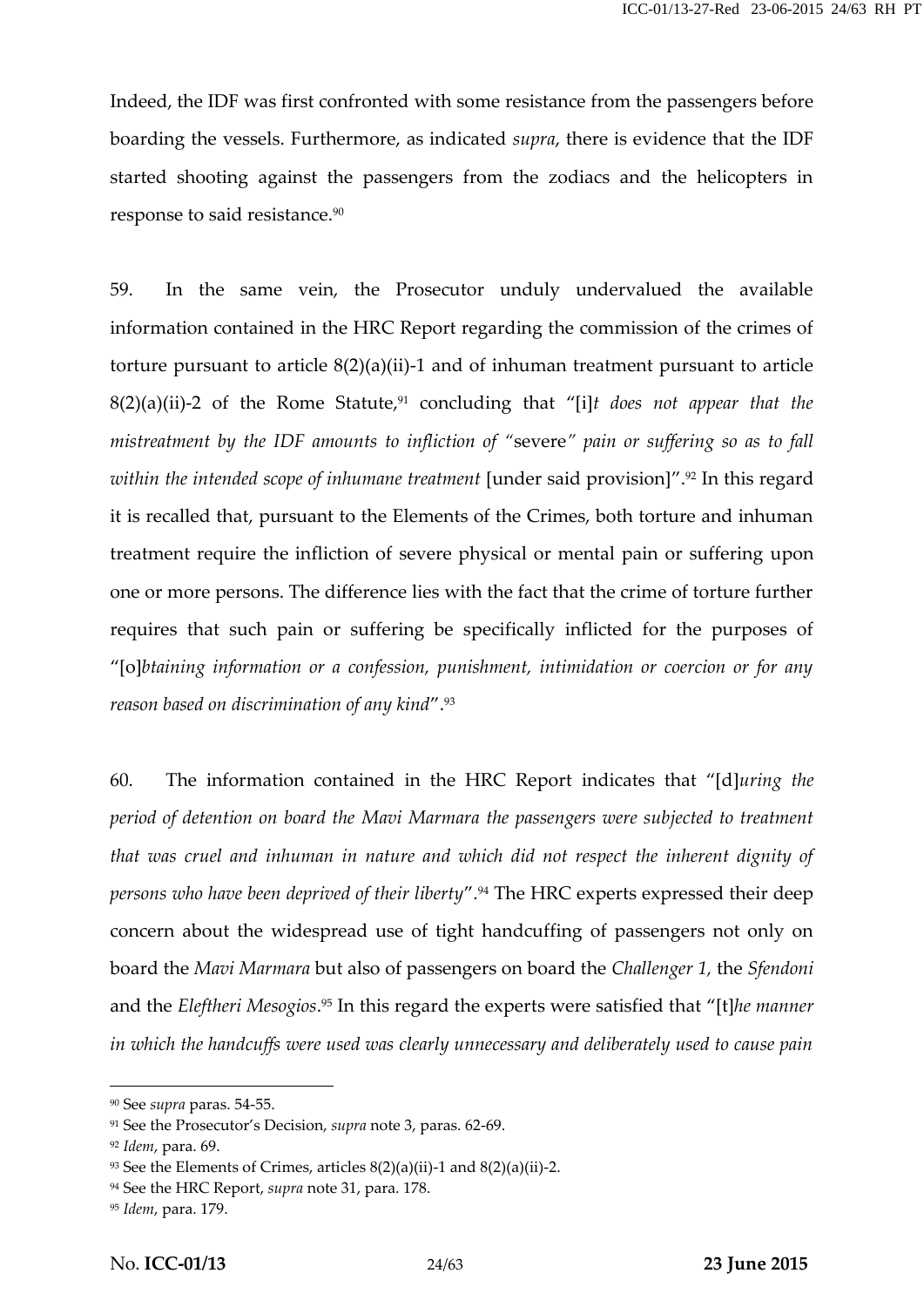*and suffering to passengers"*, as such the Report concludes that "[i]*nsofar as these abuses amounted to the deliberate punishment of the passengers, or were an attempt to intimidate or coerce one or more of the passengers for participation in the flotilla and/or activities to prevent the interception of the flotilla, the treatment tended towards torture*".<sup>96</sup>

61. The HRC Report thus determined that the IDF treatment of passengers on board the *Mavi Marmara* and on board the *Challenger 1,* the *Sfendoni* and the *Eleftheri Mesogios* amounted to cruel, inhuman and degrading treatment and, insofar as the treatment was additionally applied as a form of punishment, torture.<sup>97</sup> The same conclusions were reached by the HRC experts in relation to the treatment of the passengers once on Israeli territory.<sup>98</sup>

62. By the same token, the Palmer-Uribe Report concluded that "[t]*here are good grounds to believe that there was significant mistreatment of passengers by Israeli authorities after completion of the takeover of the vessels*".<sup>99</sup> It further added that the statements of the 93 witnesses that the Panel took into account are more consistent in relation to this event than any other they related about.<sup>100</sup> The Report, while acknowledging substantial differences between the Turkish and Turkel Report on this issue,<sup>101</sup> found that "[t]*he general explanations offered by the Israeli report and subsequently by the Point of Contact do not answer all the specific allegations made in the witness statements*".<sup>102</sup>

63. Both the HRC Report and the Palmer-Uribe Report established that the following forms of maltreatment were committed: large number of persons being forced to kneel on the outer decks in harsh conditions for many hours; physical mistreatment and verbal abuse being inflicted on many; widespread use of

<sup>96</sup> *Ibid.*, para. 180 (emphasis added).

<sup>97</sup> *Ibid.*, para. 181.

<sup>98</sup> *Ibid*., paras. 218-220. The same conclusions were reached in the Palmer-Uribe Report, *supra* note 32, para. 140.

<sup>99</sup> See the Palmer-Uribe Report, *supra* note 32, para. 137.

<sup>100</sup> *Idem*.

<sup>101</sup> *Ibid*., para. 136.

<sup>102</sup> *Ibid*. para. 137.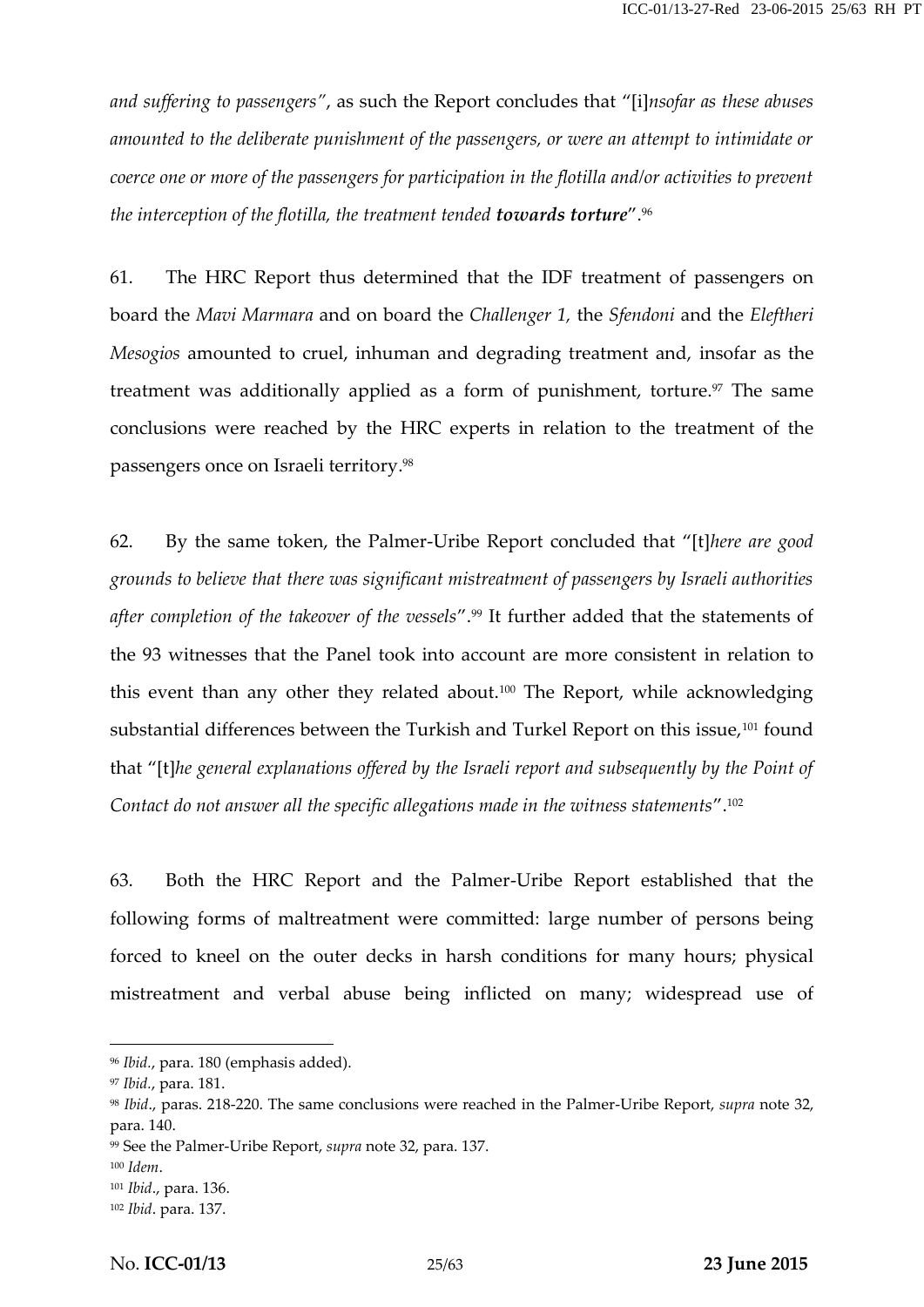unnecessarily tight handcuffing; and denial of access to basic human needs such as the use of toilet facilities and the provision of food.<sup>103</sup>

64. In addition, the Palmer-Uribe Report underlined that the "[m]*istreatment was not restricted to those individuals that could be considered to have represented a direct threat to the IDF or other personnel*".<sup>104</sup>

65. In this regard, the Principal Counsel recalls that under customary international law,<sup>105</sup> the crime of inhuman treatment has consistently been interpreted by international human rights bodies as including instances of active maltreatment but also in cases of very poor conditions of detention,<sup>106</sup> and lack of adequate food, water or medical treatment for detained persons.<sup>107</sup> All of them are relevant circumstances in the context at hand.

66. In light of the above, it is submitted that the Prosecutor, unreasonably and without providing any legal reasoning, failed to consider the mistreatment of those on board of the vessels as a conduct amounting to the infliction of pain or suffering

<sup>105</sup> See ICRC, *Study on customary international humanitarian law conducted by the International Committee of the Red Cross – Volume I*, Cambridge University Press, 2009, pp. 318-319, available at https://www.icrc.org/eng/assets/files/other/customary-international-humanitarian-law-i-icrc-eng.pdf. <sup>106</sup> See *inter alia* the UN Human Rights Committee, *CCPR General Comment No. 20: Article 7 (Prohibition of Torture, or Other Cruel, Inhuman or Degrading Treatment or Punishment)*, 10 March 1992, available at http://tbinternet.ohchr.org/Treaties/CCPR/Shared%20Documents/1\_Global/INT\_CCPR\_GEC\_6621\_E.

<sup>103</sup> See the HRC Report, *supra* note 31, para. 178 and the Palmer-Uribe Report, *supra* note 32, para. 139. <sup>104</sup> See the Palmer-Uribe Report, *supr*a note 32, para. 139.

doc. See also UN Human Rights Committee, *Gómez de Voituret v. Uruguay*, Views, Communication No. 109/1981, 22 July 1983, UN Doc. Supp. No. 40 (A/39/40), para. 8.7; and *Espinoza de Polay v. Peru,* Views, Communication No. 577/1994, 6 November 1997, UN Doc. CCPR/C/61/D/57/1994. See also European Committee for the Prevention of Torture, Second General Report on the CPT's activities covering the period 1 January to 31 December 1991, CPT/Inf (92) 3 [EN], 13 April 1992; and Inter-American Court of Human Rights, *Velásquez Rodríguez v. Honduras*, Judgment, 29 July 1988, Series C No. 4, paras. 155-156; and *Castillo Petruzzi and Others v. Peru*, Judgment, 26 June 1987, Series C No. 41.

<sup>107</sup> See, *inter alia*, the UN Human Rights Committee, *Essono Mika Miha v. Equatorial Guinea,* Views, Communication No. 414/1990, UN Doc. CCPR/C/51/D/414/1990, 8 July 1994, para. 6.4; UN Human Rights Committee, *Williams v. Jamaica,* Views, Communication No. 609/1995, UN Doc. CCPR/C/61/D/609/1995, 4 November 1997, para. 6.5; European Court of Human Rights, *Keenan v. United Kingdom*, No. 27229/95, Judgment, 3 April 2001, para. 115; African Commission on Human and Peoples' Rights, *Civil Liberties Organisation v. Nigeria*, Communication No. 151/96, 15 November 1999, para. 27.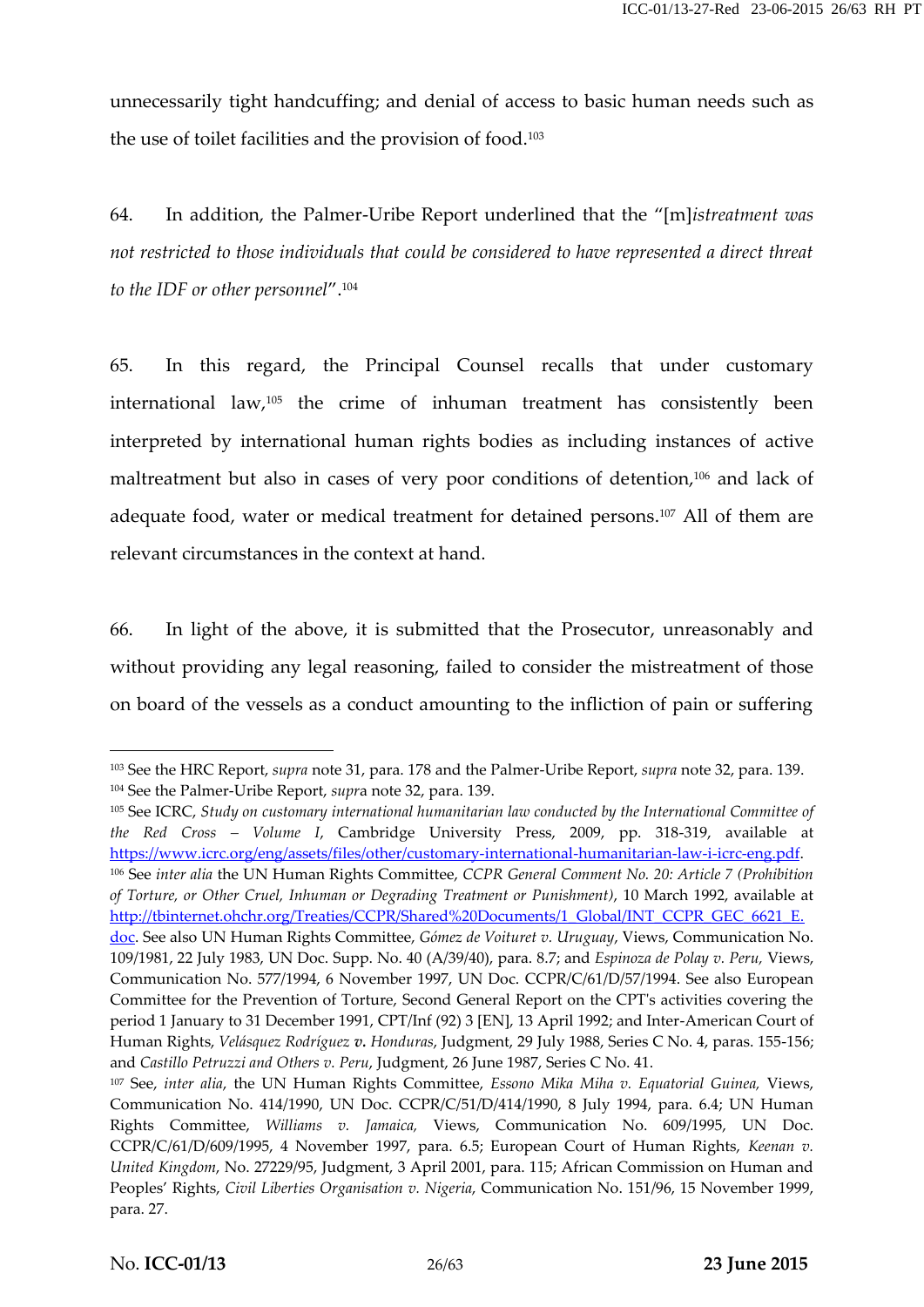severe enough for the purpose of their characterisation as inhuman treatment under article  $8(2)(a)(ii)-2$ , and consequently as one of the elements required by article  $8(2)(a)(ii)$ -1 for the crime of torture.<sup>108</sup>

67. In this regard, victims consulted for the purpose of providing observations in the proceedings have consistently indicated to have been subjected to treatment that was cruel and inhuman in nature and that their dignity was not respected. In particular, victims reported having been handcuffed and subject to the threat of a gun, deprived of basic needs, such as water and food or the possibility to go to the toilet while staying hours exposed to the weather conditions, insulted and subject to beatings.<sup>109</sup> Some of the victims also indicated that as Muslims they felt discriminated on the basis of their religion and/or nationality. In this regard, some European passengers of the vessels contacted for the purposes of these proceedings indicated having noticed a difference in treatment between them and the Turkish passengers on board insofar they were treated better and some of them even authorised to leave the ship once in Ashdod (Israel).<sup>110</sup>

68. In conclusion, the Principal Counsel contends that the Prosecutor, by failing to consider all relevant information, unreasonably concluded that there was no basis to open an investigation into alleged crimes under articles  $8(2)(a)(ii)$ ,  $8(2)(b)(i)$ , and 8(2)(b)(iv) of the Rome Statute.

<sup>108</sup> See the Prosecutor's Decision, *supra* note 3, paras. 69 and 139.

<sup>&</sup>lt;sup>109</sup> As examples, see the victims' statements provided to the Istanbul Office of the Chief Public Prosecutor Investigation File Nr. 2010/23967, pp. 17-19, 26, 33, 36-37, 46-49, 54, 69-70, 86, 101, 103, 118, 131, 140; all documents attached to the Referral. See also the Application for Review, *supra* note 4, paras. 94-96; and TUBA KOR (Z.), "Witnesses of the Freedom Flotilla: Interviews with Passengers", IHH Kitap, Istanbul, August 2011, available at https://witnessesofthefreedomflotilla.wordpress.com/. See also a/15092/12, a/40018/13 and a/40065/13.

<sup>110</sup> See a/40018/13 and a/40065/13.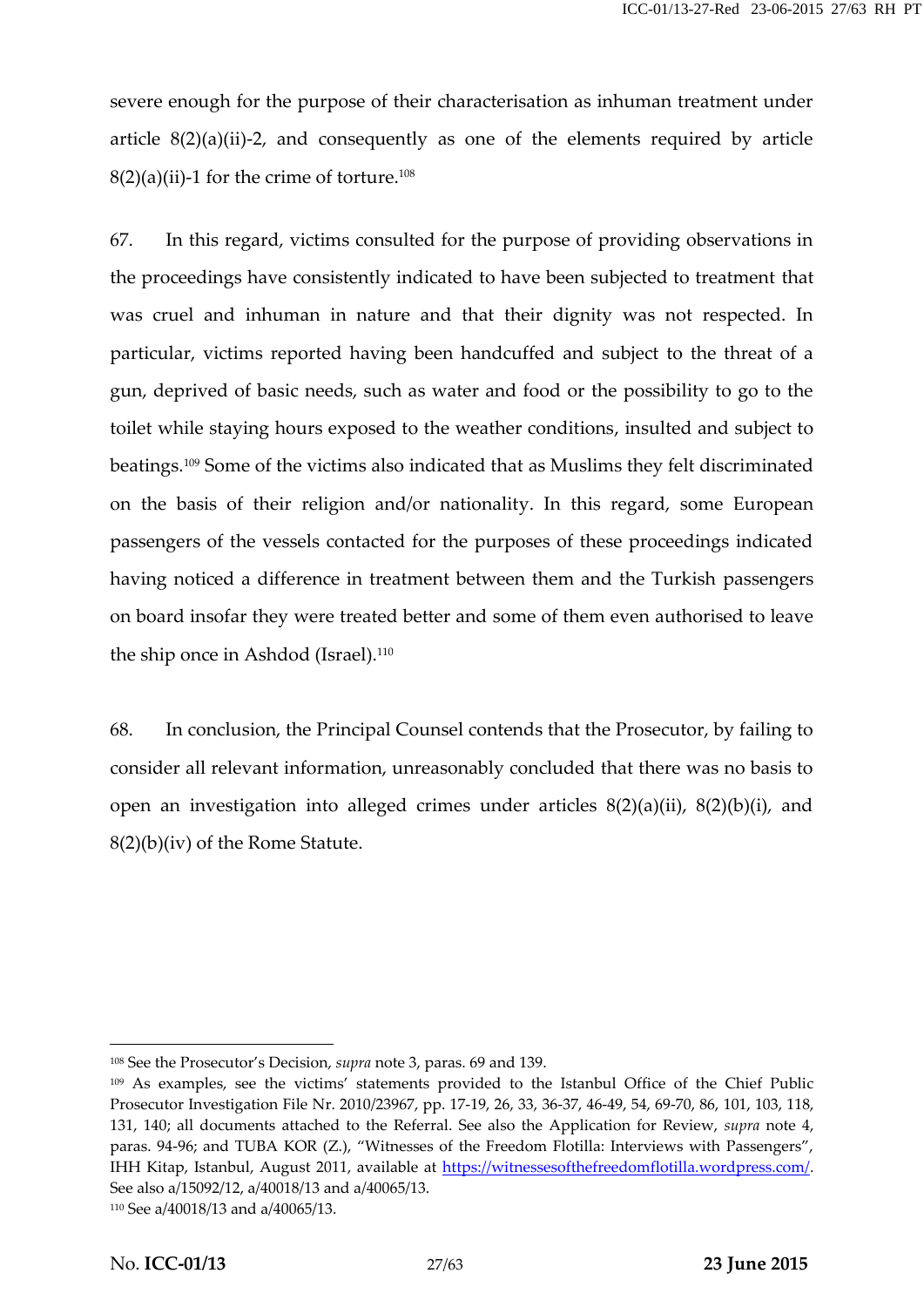#### **3. On the Prosecutor's decision not to open an investigation**

69. Applying the legal criteria identified *supra*,<sup>111</sup> the Principal Counsel argues that the Prosecutor's Decision not to open an investigation in light of the information available to her is unreasonable because she (i) did not complete the required jurisdictional analysis, (ii) failed to properly weigh all gravity factors, and (iii) failed to conduct the required complementarity analysis.

#### **3.1. The Prosecutor's jurisdictional analysis is incomplete**

# *3.1.1. The Prosecutor's failure to take into account the continuous character of the alleged crimes*

70. Firstly, the Principal Counsel submits that the Prosecutor unreasonably restricted the territorial jurisdiction of the Court by failing to take into account all the factual parameters of the continuous crimes of inhuman and degrading treatment and torture, namely their conduct, consequences and circumstances. Consequently, the Court retains jurisdiction over the crimes allegedly committed during the victims' transportation to and detention in Israel.

71. Pursuant to article 12(2)(a) of the Rome Statute, the Court can exercise its jurisdiction in relation to the conduct of nationals of non-States Parties that took place on the territory of a State Party or on vessels and aircraft registered therein. The vessels in the flotilla whilst in international waters were also subject to the jurisdiction of the flag States, namely Cambodia (*Rachel Corrie*), Comoros (*Mavi Marmara*), Greece (*Eleftheri Mesogios*), Kiribati (*Defne Y*), Togo (*Sfendoni*), Turkey (*Gazze 1*) and the United States of America (*Challenger 1*). Of these States of

<sup>111</sup> See *supra* paras. 24-25.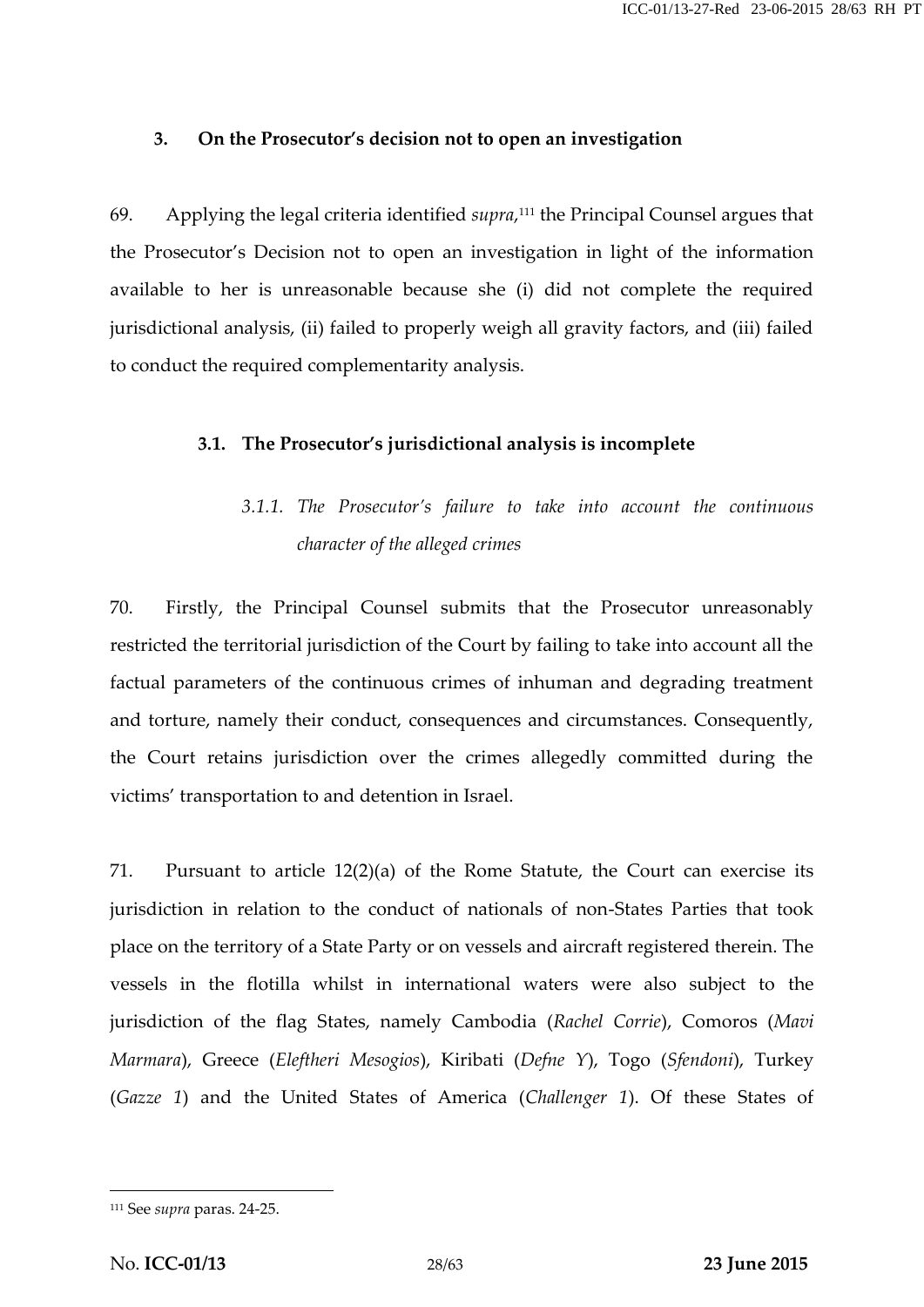registration, only Cambodia, Greece and Comoros are States Parties.<sup>112</sup> Therefore, the Court has unquestionably territorial jurisdiction over the events that occurred respectively on the *Rachel Corrie*, the *Mavi Marmara* and the *Eleftheri Mesogios*.

72. Furthermore, the Principal Counsel notes that, contrary to the approach adopted by the Prosecutor, $113$  the Court retains its territorial jurisdiction over the continuous crimes of inhuman and degrading treatment and torture that allegedly took place in part on Israeli territory. Indeed, although Israel is not a State Party, the commission of said crimes, which started on board of the three vessels registered in State Parties, was extended on Israeli territory. The mentioned criminal conduct took place in the context of the unlawful detention that started after the interception of the vessels, continued during the transportation of the passengers to Israel and reached its culmination in Israeli prisons.

73. Whereas the Rome Statute does not provide a definition of the expression "*conduct in question*" for the purposes of its article 12(2)(a), its meaning can be deduced from article 30 of the Rome Statute, which indicates by implication that the material elements of the relevant crimes are to be construed as including their three distinct components: conduct, consequences and circumstances.<sup>114</sup>

74. In this regard, States are generally allowed under international law to exercise their criminal jurisdiction on the basis of the constructive localisation of *any* constituent element of a crime within their territory.<sup>115</sup> In the famous *Lotus* case, the

https://treaties.un.org/pages/ViewDetails.aspx?src=TREATY&mtdsg\_no=XVIII- 10&chapter=18&lang=en.

<sup>112</sup> Cambodia deposited its instrument of ratification of the Rome Statute on 11 April 2002; Greece on 15 May 2002 and Comoros on 18 August 2006. See the United Nations Treaty Collection, Chapter XVIII, treaty no. 38544, available at

<sup>113</sup> See the Prosecution's Decision, *supra* note 3, pp. 5 and 13, and paras. 25, 138 and 143.

<sup>114</sup> See also Elements of the Crimes, General Introduction, para. 7.

<sup>115</sup> See, *inter alia*, article 15(2)(c) of the United Nations Transitional Organized Crime Convention, 12 December 2000, entered into force 25 December 2003, UNGA Res. 55/25 (GAOR Suppl. No. 49), UN Doc. A/45/49; article 7(2)(a-c) of the International Convention for the Suppression of the Financing Terrorism, 9 December 1999, entered into force 10 April 2002, UNGA Res. 54/109, UN Doc.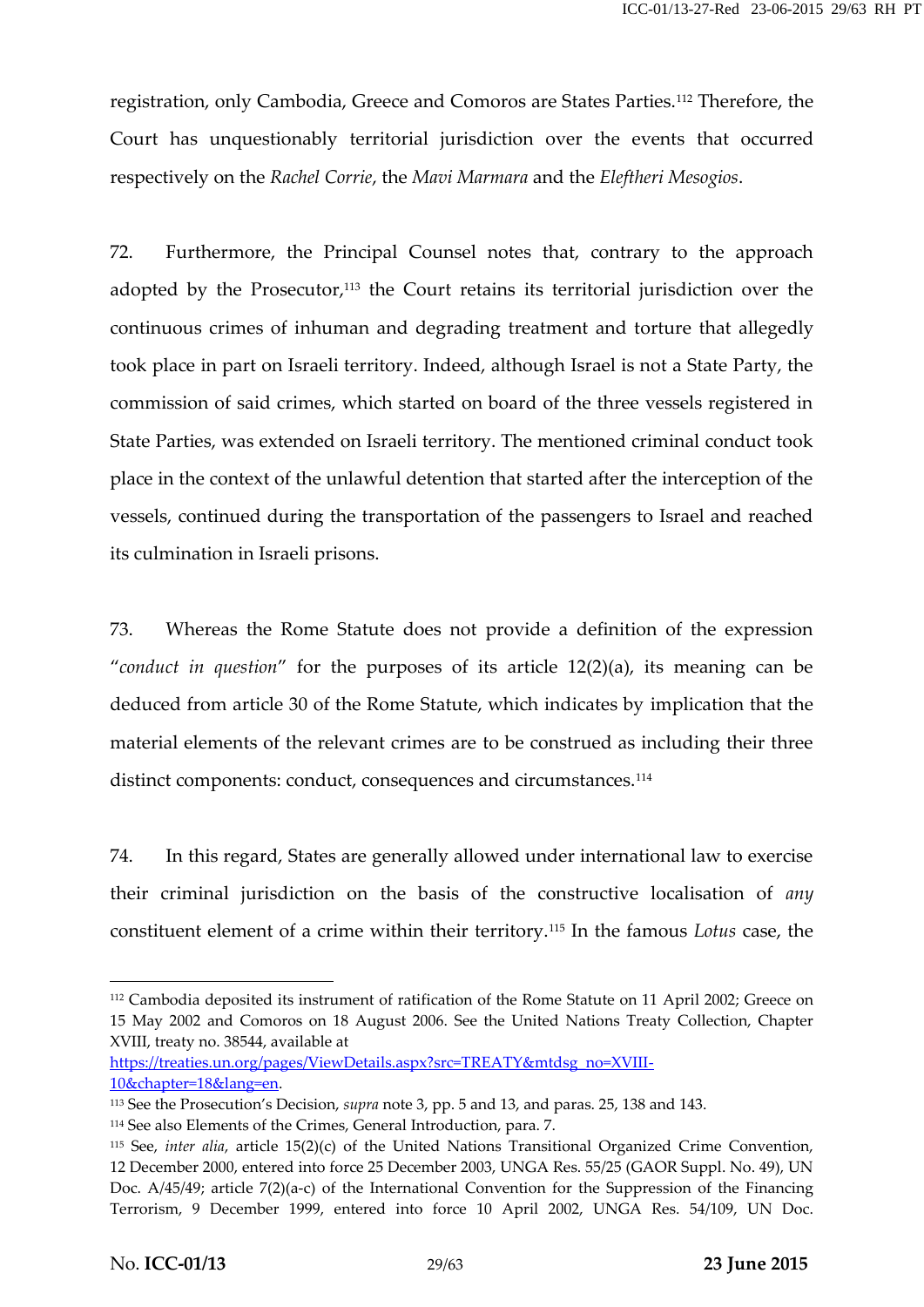Permanent Court of International Justice confirmed unequivocally that States may exercise criminal jurisdiction "[i]*f one of the constituent elements of the offence, and more especially its effects, have taken place there*".<sup>116</sup>

75. In light of the above, the Principal Counsel submits that the Prosecutor's analysis of the territorial jurisdiction of the Court regarding the Situation fails to properly assess the conduct element of the alleged crimes by disregarding the fact that the criminal conduct of inhuman and degrading treatment and torture continued during the transportation and detention of the passengers into Israeli territory.

76. Furthermore, the Prosecutor completely disregarded the consequential and circumstantial elements of said crimes. Indeed, whereas the Prosecutor rightly referred in the Decision to the "*interception operation*" as a whole – including thus all the seven vessels,<sup>117</sup> she nonetheless failed to assess this circumstance as a constitutive element of the alleged crimes in question.

77. As a result, when considering the overall criminal conduct within the context of the "flotilla incident", the Prosecutor unreasonably restricted the jurisdiction of the Court by failing to take into account all the factual parameters of the alleged crimes. The Principal Counsel submits that, on the contrary, the criminal disposition of any court of law presupposes the examination of all the attendant factual and mental elements of a crime.<sup>118</sup>

78. Accordingly, in assessing the events, also for the purposes of defining the territorial jurisdiction of the Court, the "*conduct in question*" has to be interpreted as

<sup>117</sup> See the Prosecution's Decision, *supra* note 3, paras. 12-13, 99, 107 and 138.

A/RES/54/109; and article IV(a) of the Inter-American Convention on forced Disappearance of Persons, 6 September 1994, entered into force 28 March 1996. See in this sense, VAGIAS (M.), *The Territorial Jurisdiction of the International Criminal Court*, Cambridge University Press, 2014, p. 108.

<sup>116</sup> See PCIJ, Case of the S.S. Lotus *(France v. Turkey)* PCIJ Rep. Ser. A, No. 10 (1927), p. 23.

<sup>118</sup> See ICTY, *Prosecutor v. Delalić et al*., Judgment, IT-96-21-T, 16 November 1998, paras. 424-425.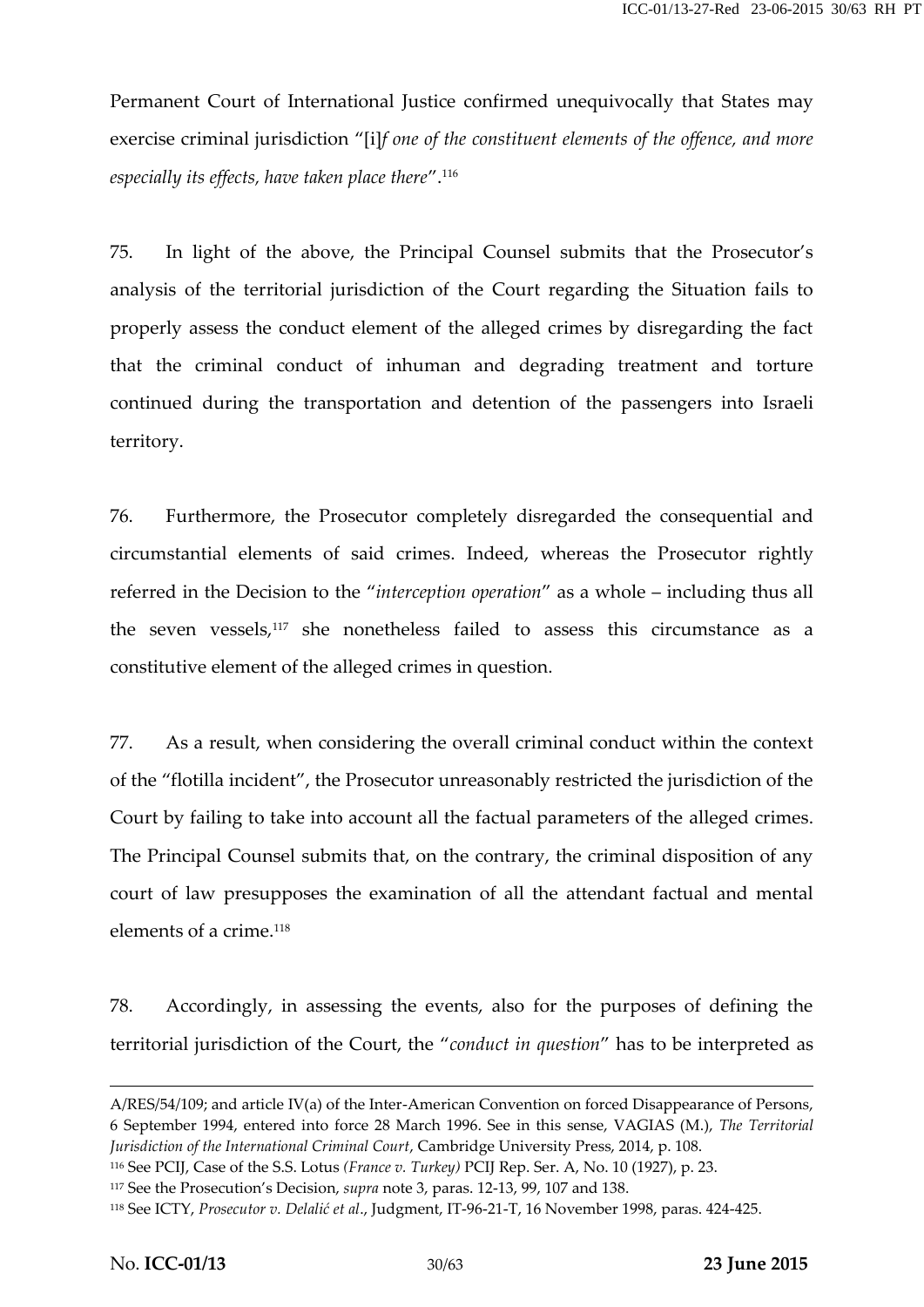including all the "[h]*istorical facts relevant for the subsumption under the legal qualification"*.<sup>119</sup> The Principal Counsel submits that a stricter interpretation of the term "*conduct*" under article 12(2)(a) of the Rome Statute would defeat the purpose of the Court to end impunity and deter the further commission of crimes.<sup>120</sup>

### *3.1.2. The Prosecutor's failure to consider the temporal dimension of the alleged crimes*

79. Secondly, the Principal Counsel contends that the temporal scope of the Situation elapses from the interception of the *Mavi Marmara* and other vessels on 31 May 2010 until and including the interception of the *Rachel Corrie* on 5 June 2010.

80. As mentioned *supra*, only Cambodia, Greece and Comoros are flag States of the vessels in the Situation that are also States Parties.<sup>121</sup> Cambodia deposited its instrument of ratification of the Rome Statute on 11 April 2002, Greece on 15 May 2002, and Comoros on 18 August 2006.<sup>122</sup> Therefore, pursuant to article 126 of the Rome Statute, the Court has jurisdiction over crimes committed on the territory or on vessels and aircraft registered in Cambodia as of 1 July 2002, in Greece as of 1 August 2002 and in Comoros as of 1 November 2006.

81. The events at the basis of the Referral began on 31 May 2010 and comprise all alleged crimes resulting from the interception of the flotilla by the IDF, including the related interception of the *Rachel Corrie* on 5 June 2010 and the treatment of the passengers following said interception, during the time of their detention and prior to their repatriation to their countries of origin.<sup>123</sup> By analogy with the definition of "continuing crimes" provided by Pre-Trial Chamber III in the Côte d'Ivoire situation,

<sup>119</sup> See TALLGREN (I.) and CORACINI (A.R.), "Article 20: *Ne bis in idem*", in TRIFFTERER (O.), *Commentary on the Rome Statute of the International Criminal Court: Observers' Notes, Article by Article*, 2<sup>nd</sup> Ed., Beck-Hart-Nomos, 2008, p. 692.

<sup>120</sup> See the Rome Statute, Preamble.

<sup>121</sup> See *supra* para. 71.

<sup>122</sup> See s*upra* note 112.

<sup>123</sup> See *supra* paras. 72-74. See also the Referral, *supra* note 1, paras. 48-49.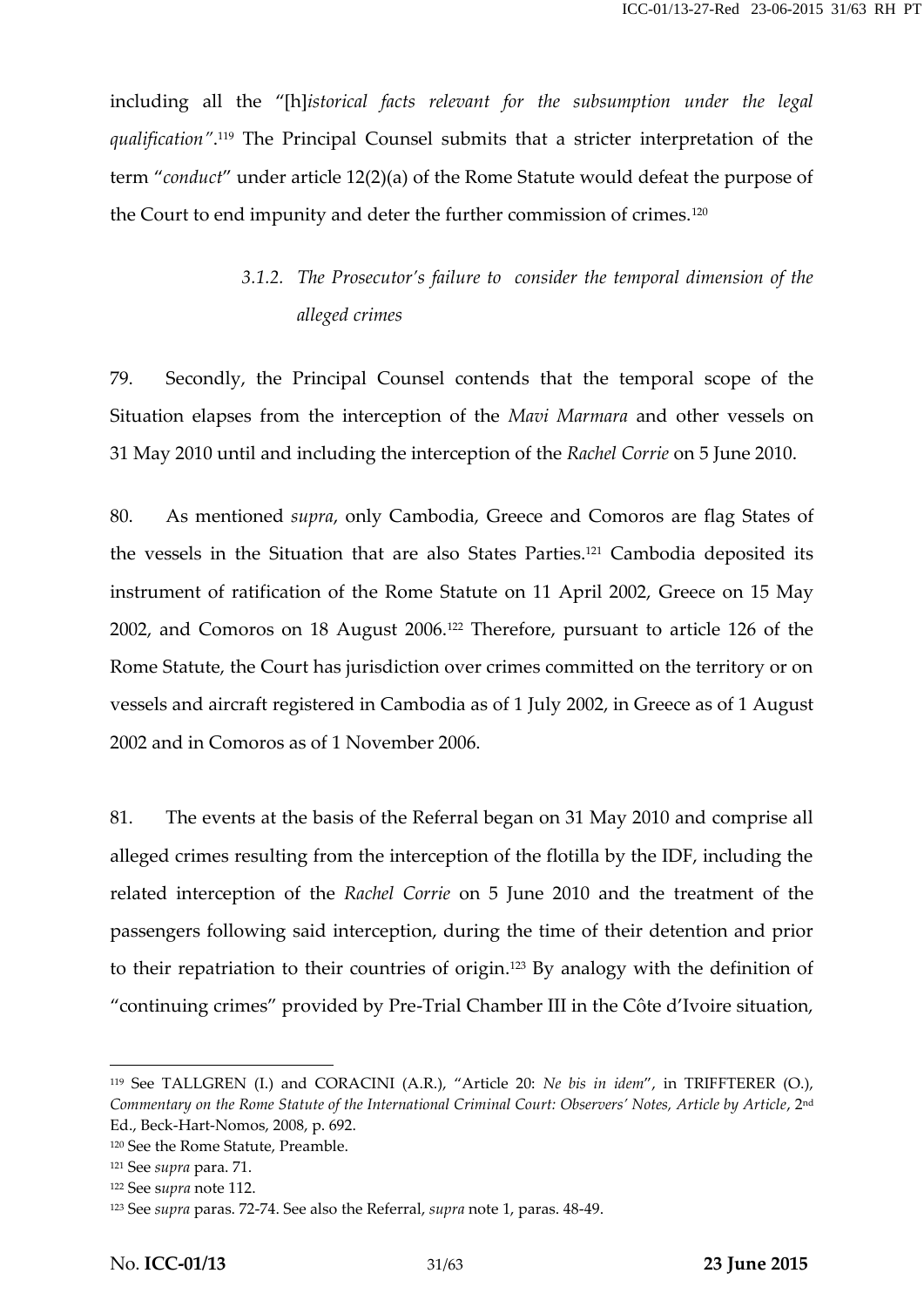the Court retains temporal jurisdiction over crimes involving, at least in a broad sense, the same actors and that have been committed within the context of either the same attacks (crimes against humanity) or the same conflict (war crimes).<sup>124</sup>

82. Thirdly, the Principal Counsel argues that the Prosecutor made a selective reading of the information available to her, resulting in an unreasonable limitation of the material jurisdiction of the Court.

83. Concerning the war crimes allegedly committed against protected persons in the context of and associated with the "occupation" of Gaza by Israel, the Principal Counsel appreciates the Prosecutor's decision to "[p]*roceed on the basis that the victims are protected persons for the limited purpose of this preliminary examination*".<sup>125</sup> Nonetheless, it must be noted that regardless of the impact of the occupation on the legal situation of the victims, the lawful or unlawful character of the Israeli blockade is a key issue to determine the legality of the conduct within the scope of the Situation. Indeed, were the blockade considered lawful, the Prosecutor should analyse whether the attack conducted by the IDF was proportionate or not. Conversely, were the blockade considered unlawful, the Prosecutor should consider whether the IDF followed its rules of engagement with the civilians in the vessels.

84. In this regard, the Principal Counsel submits that it was unreasonable for the Prosecutor (i) not to address any argument related to the lawfulness of said blockade, and (ii) to state that she does not take a position on the issue, while (iii) ultimately providing an analysis that is mainly premised on the assumption that the blockade is lawful.

<sup>124</sup> See the Côte d'Ivoire Article 15 Decision, *supra* note 11, para. 179.

<sup>125</sup> See the Prosecution's Decision, *supra* note 3, para. 44.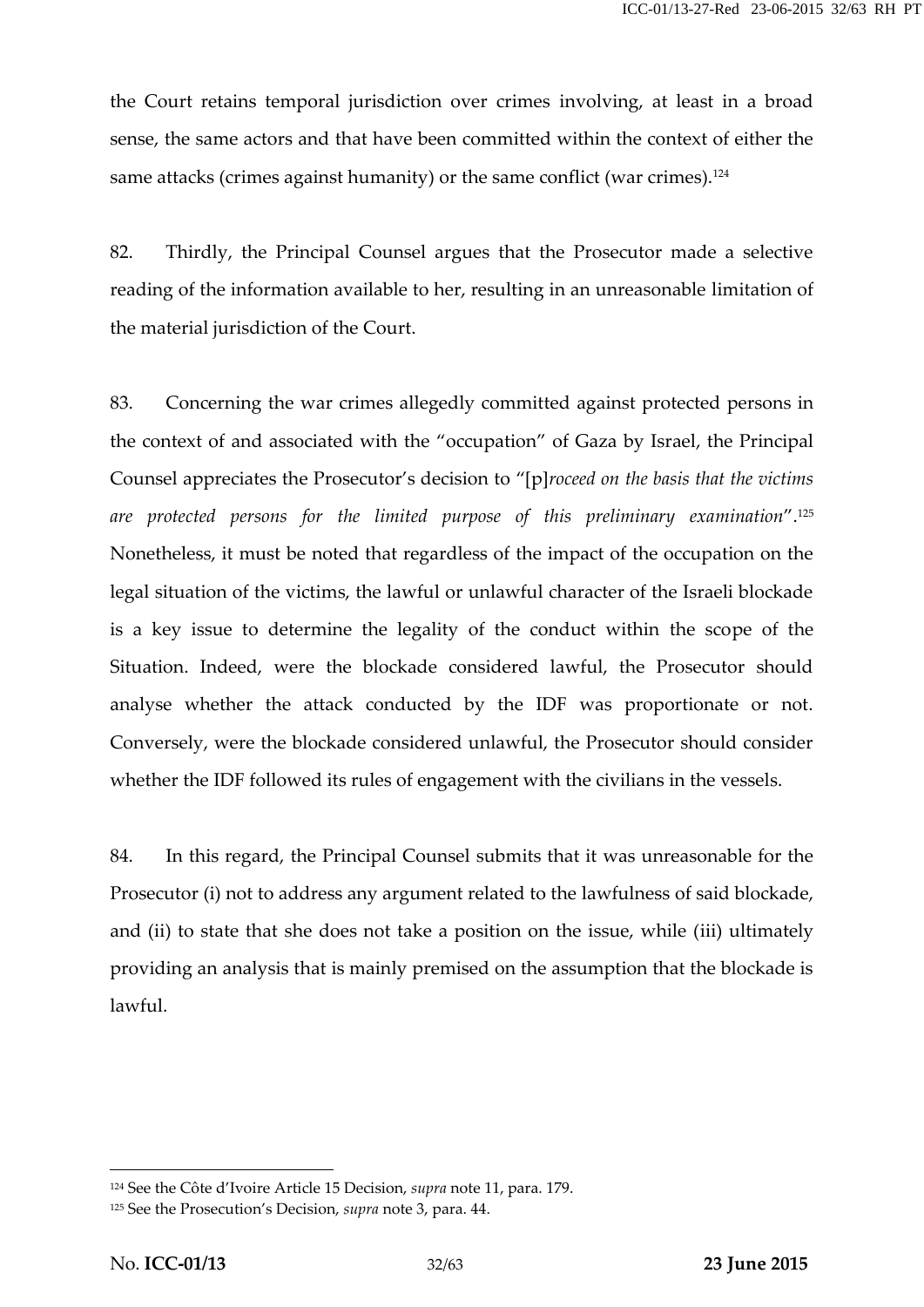### *3.1.3. The Prosecutor's failure to take a position on the (un)lawfulness of the blockade*

85. The Principal Counsel submits that the Prosecutor's Decision is unreasonable in so far it failed to take a position on the lawfulness of the blockade. In failing to identify the unlawful character of the blockade under international law of armed conflicts, the Prosecutor committed an error that permeates the entire Decision.

86. As explained *supra*, the mere fact that the Prosecutor conducted her analysis taking into account both the lawful and unlawful character of the blockade<sup>126</sup> is, in itself, a recognition that there is reasonable basis to believe that the blockade is unlawful.

87. Moreover, the Prosecutor's failure to reach a conclusion in relation to the lawfulness of the blockade constitutes a material error. This error is clearer in view of the Prosecutor's recognition that the "[i]*ssue is relevant, to a certain extent, to the* […] *assessment of the interception of the flotilla and the alleged commission of crimes within the Court's jurisdiction*".<sup>127</sup> All the reports relied upon by the Prosecutor appear to have addressed the issue.<sup>128</sup> Likewise, the mere fact that the legality of the blockade is "*subject to controversy*" <sup>129</sup> does not justify the Prosecutor's failure to take a position on the lawfulness of the blockade. It is part of the Prosecutor's role to consider *all* arguments that are relevant to the crimes alleged and to assess them against the applicable standard of proof.

88. Moreover, the Principal Counsel notes that the Prosecutor did not only fail to take a position on the lawfulness of the blockade, but also refrained from referring to any of the arguments made in relation to this issue. Indeed, while the Prosecutor

<sup>126</sup> *Idem*, para. 18.

<sup>127</sup> *Ibid*., para. 30.

<sup>128</sup> *Ibid*., footnote 42, where the Prosecutor makes reference to the findings in the Turkel Report, the Palmer-Uribe Report, the Turkish Report and the HRC Report. <sup>129</sup> *Ibid*., para. 18.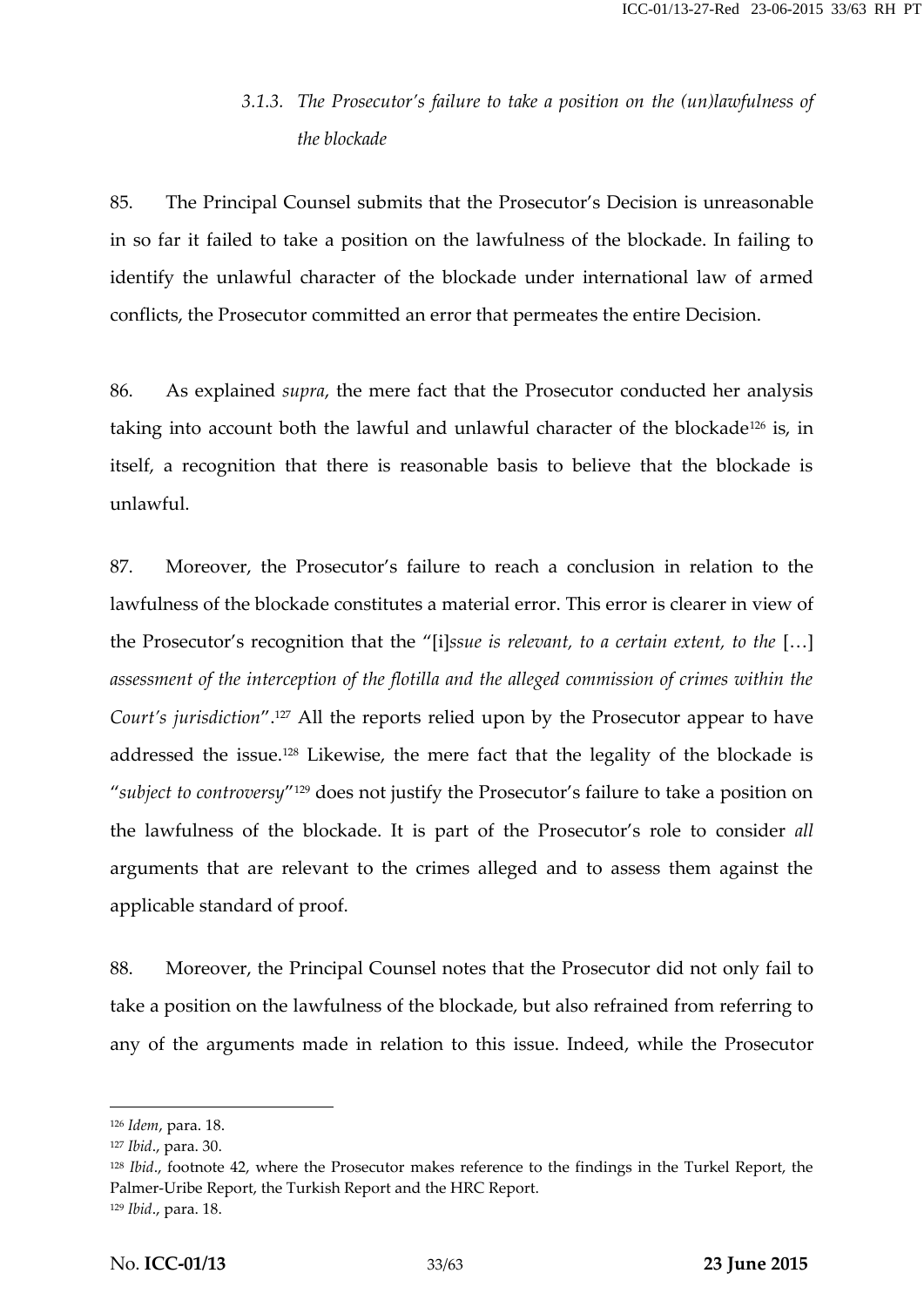asserted that the lawfulness of the blockade is "*subject of controversy*",<sup>130</sup> nowhere in the Decision is there a discussion of the different views regarding the lawfulness of the blockade as such, nor did the Prosecutor examine the lawfulness of the interception of the vessels and the capture of civilians participating in the flotilla.

89. Instead, the Prosecutor presented a brief analysis of some of the consequences deriving from either the lawfulness or unlawfulness of the blockade.<sup>131</sup> In this regard, the Principal Counsel concurs with the Prosecutor's assertion that "[i]*f the blockade was unlawful, then Israel would not have been legally entitled to take measures to enforce the blockade, including those of capture and attack as outlined above*".<sup>132</sup> However, she strongly disagrees with the Prosecutor's contention that the "[i]*ssue of the legality of the blockade* […] *only has an impact on the assessment of the alleged war crime of intentionally directing an attack against civilian objects (under article 8(2)(b)(ii))*".<sup>133</sup> This assertion is plainly incorrect. As clarified *infra*, the Prosecutor's ambiguous approach to the legality of the blockade affected the overall analysis in her Decision, including the assessment of several war crimes in respect of which the Prosecutor found no reasonable basis to believe that they were committed.

90. Whereas the Principal Counsel admits that it is true that the legality of the blockade may affect the Prosecutor's determination concerning the war crime of intentionally directing an attack against civilian objects under article 8(2)(b)(ii) of the Rome Statute, the mere consideration of the lawfulness of the blockade has much wider implications. Such an assessment may lead to the consideration of different acts and crimes, such as the interception and capture of vessels, or the detention and mistreatment of civilian passengers. It also makes it necessary for the Prosecutor to examine the wider context in which the alleged crimes were committed. Moreover, it may serve to clarify the actual intent and knowledge behind the interception of the vessels. Most of these aspects were either not considered at all in the Decision or

<sup>130</sup> *Idem.*

<sup>131</sup> *Ibid*., paras. 30-32.

<sup>132</sup> *Ibid*., para. 32.

<sup>133</sup> *Ibid*., para. 33.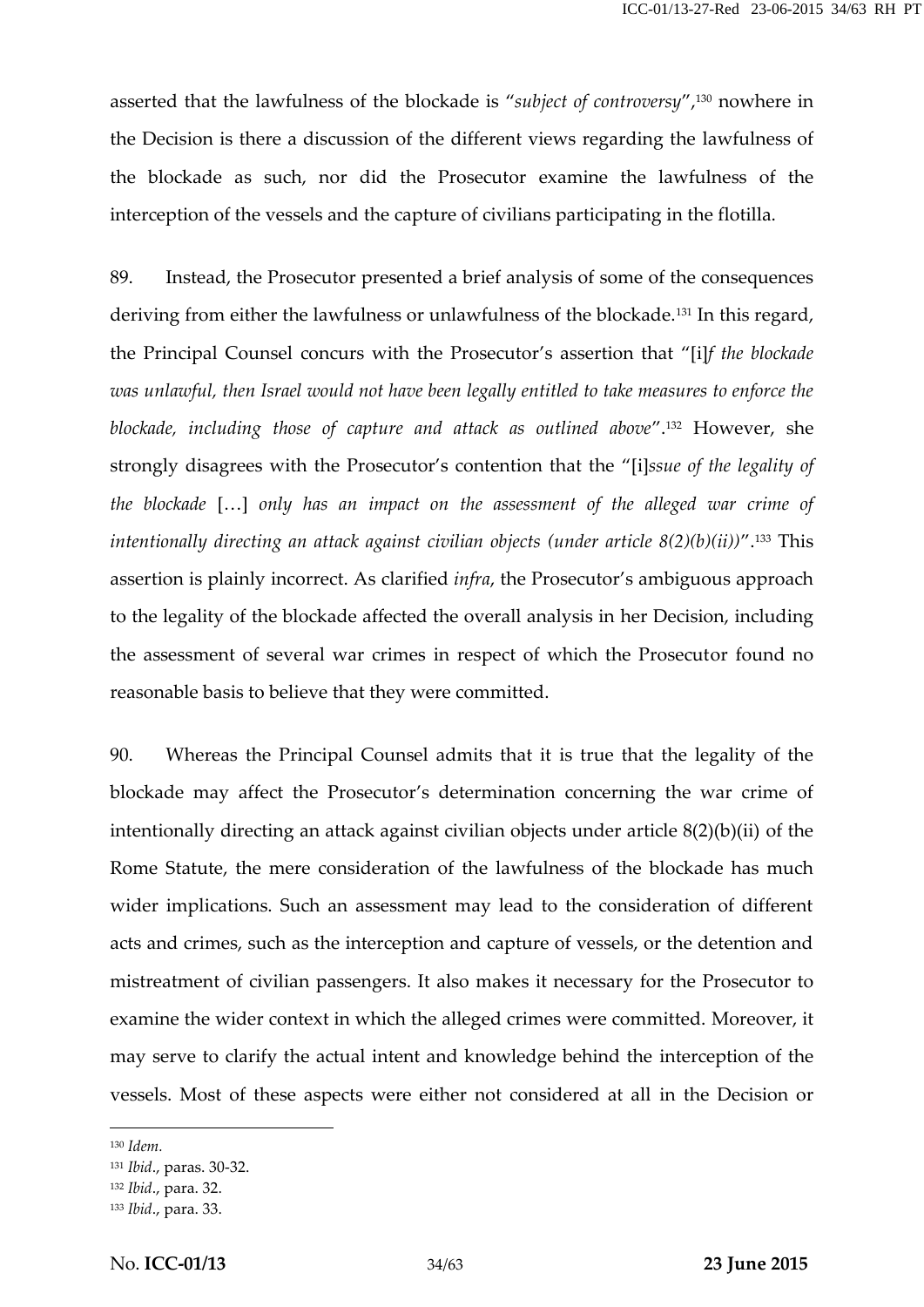were found to be insufficiently supported by evidence. For instance, the unlawful nature of the blockade would be inconsistent with the Prosecutor's conclusions in relation to the mental element of the crime of intentionally directing attacks against civilians under article 8(2)(b)(i) of the Rome Statute. In particular, it would serve to refute the assertion according to which "[n]*one of the information available suggests that the intended object of the attack was the civilian passengers on board these vessels*".<sup>134</sup> Similarly, the unlawfulness of the blockade would help identifying the intent of the alleged perpetrators in relation to the crime of intentionally launching an attack in the knowledge that such attack will cause incidental loss of life or injury to civilians pursuant to article 8(2)(b)(iv) of the Rome Statute. Indeed, the unlawfulness of the blockade (and hence, of the attack itself) would demonstrate the unreasonableness of the Prosecutor's finding that the "[i]*nformation is insufficient to conclude* […] *that the anticipated civilian impact would have been clearly excessive in relation to the anticipated military advantage of enforcement of the blockade*".<sup>135</sup>

### *3.1.4. The Prosecutor's analysis is almost entirely premised on the lawful nature of the blockade*

91. Contrary to the Prosecutor's assertion that it "[h]*as conducted its analysis* [taking] *into account both possibilities of a lawful and unlawful blockade*",<sup>136</sup> the Principal Counsel submits that, actually, the Decision provides an assessment that is almost exclusively based on the premise that the blockade is lawful.

92. Indeed, the Prosecutor's stated position is as follows:

"*If the blockade is lawful, then Israel would have been entitled (and in a sense obligated) to take certain actions against vessels, such as the flotilla, in order to enforce it. Namely, the blockading power may intercept and capture neutral*

<sup>134</sup> *Ibid*., para. 99.

<sup>135</sup> *Ibid*., para. 109.

<sup>136</sup> *Ibid*., executive summary, para. 18.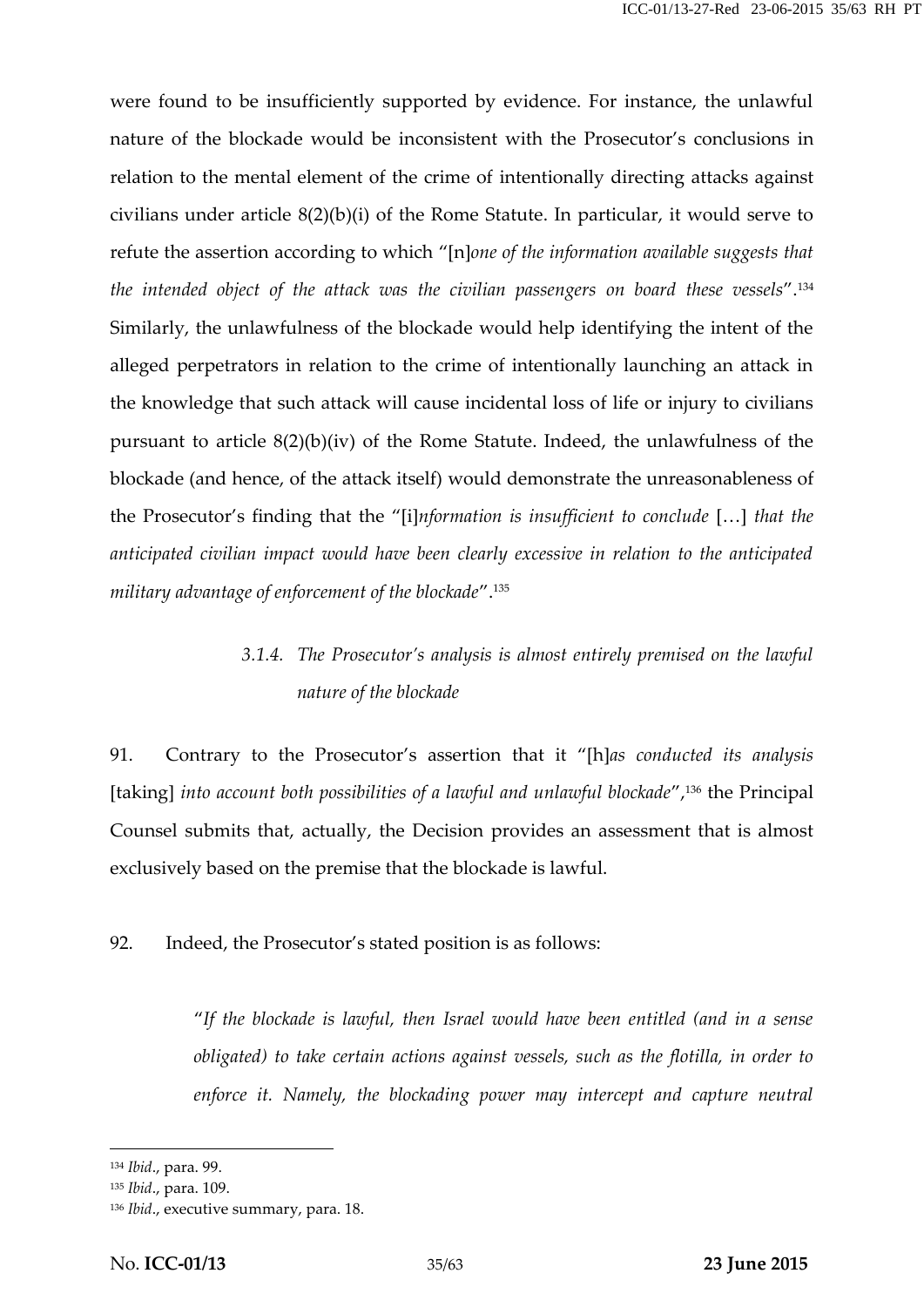*vessels believed on reasonable grounds to be breaching the blockade. Additionally, such vessels may be lawfully subject to attack if "after prior warning they intentionally and clearly refuse to stop, or intentionally and clearly resist visit, search or capture". This follows from the consideration that such clear resistance to interception or capture renders the vessels legitimate military objectives. Any such attack nevertheless would have to comply with the principles of distinction, precaution, and proportionality. In the alternative, if the blockade was unlawful, then Israel would not have been legally entitled to take measures to enforce the blockade, including those of capture and attack as outlined above".*<sup>137</sup>

93. Accordingly, the Prosecutor's position is that the principles of distinction, precaution and proportionality of the attack can only be considered in case the blockade is found to be lawful. In contrast, in the event that the blockade is found to be unlawful, Israel would not have been entitled to take any measure to enforce the blockade. In the latter case, any measure taken to enforce the blockade would be considered unlawful.

94. The Principal Counsel submits that the analysis of the constitutive elements of war crimes in the Prosecutor's Decision is mainly based on the assumption that the blockade is lawful. With the exception of the crime under article 8(2)(a)(iv) of the Rome Statute,<sup>138</sup> in respect of which the Prosecutor contemplated the two possibilities (*i.e.* the lawfulness and unlawfulness of the blockade), the legality of many of the acts examined in the context of other war crimes was not questioned by the Prosecutor. These acts would have been considered unlawful if the blockade is contrary to international law. This alternative scenario was not contemplated by the Prosecutor in many instances, particularly in the context of the alleged war crimes that were ultimately dismissed.

<sup>137</sup> *Ibid*., para. 32 (emphasis added).

<sup>138</sup> *Ibid*., paras. 90-96.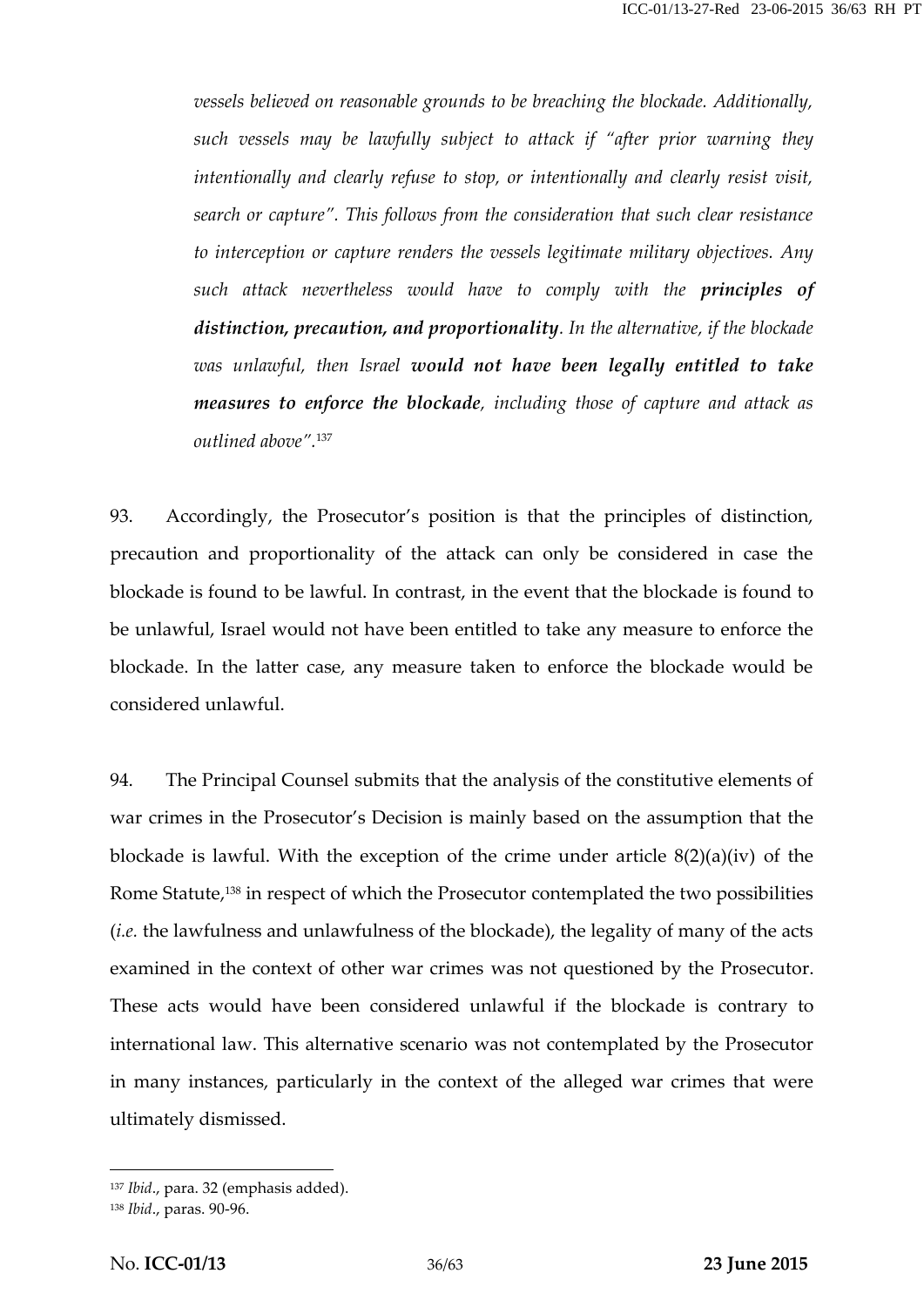95. This structural error has an important impact on the overall conclusions adopted by the Prosecutor. It affects the assumptions which the Prosecutor relied upon to conclude that there is no reasonable basis to believe that crimes under articles  $8(2)(a)(ii)-2,139$   $8(2)(a)(iii),140$   $8(2)(a)(iv),141$   $8(2)(b)(i),142$   $8(2)(b)(iii)143$  and  $8(2)(b)(iv)^{144}$  of the Rome Statute were committed.

96. The flawed approach adopted by the Prosecutor had at least two direct consequences. First, it led to an incomplete and partial consideration of the specific acts constituting war crimes under the Rome Statute. This is because the Prosecutor did not address the legality of the acts related to the "detention" of passengers and the "takeover" of the vessels *per se*, but rather considered mainly the events that took place after the takeover of the vessels.<sup>145</sup> One manifestation of this flawed approach is the Prosecutor's failure to consider the actual intent behind the attack, stating for instance that "[i]*t is unclear whether the difficulties that some wounded passengers encountered in receiving medical treatment was due to the deliberate acts of the IDF or alternatively was an unintended consequence of the logistical and practical difficulties*".<sup>146</sup> If the Prosecutor had considered the unlawful character of the blockade, as well as the unlawful nature of the attack on the vessels, it would have cleared any doubts regarding the perpetrators' intent as an element of the crime of inhuman treatment under article 8(2)(a)(ii)-2 of the Rome Statute. The Prosecutor would also have found that the unlawful raid on the vessels, which resulted in dozens of passengers being

<sup>139</sup> *Ibid*., paras. 62-72.

<sup>140</sup> *Ibid*., paras. 73-82.

<sup>141</sup> *Ibid*., paras. 83-89.

<sup>142</sup> *Ibid*., paras. 97-99.

<sup>143</sup> *Ibid*., paras. 111 *et seq*.

<sup>144</sup> *Ibid*., paras. 100-110.

<sup>145</sup> For instance, see *ibid*., paras. 63 ("[t]*he findings of the Turkish and Turkel Commissions regarding the treatment the passengers on board the Mavi Marmara after the takeover differ significantly*") and 64 ("*after the initial takeover*").

<sup>146</sup> *Ibid*., para. 68.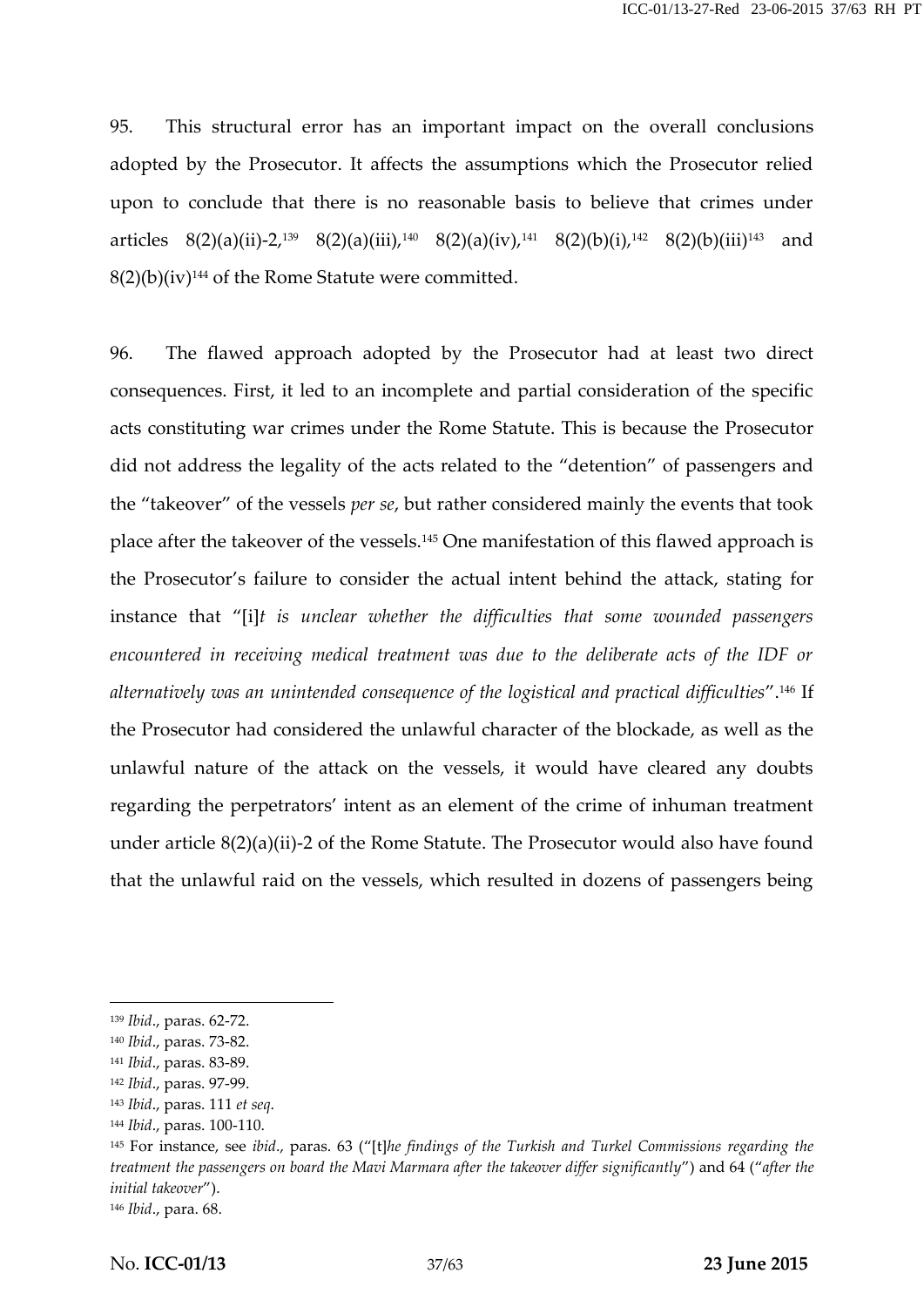injured, may amount to an infliction of "severe" pain and suffering constitutive of inhuman treatment under article  $8(2)(a)(ii)$ -2 of the Rome Statute.<sup>147</sup>

97. Furthermore, the lack of consideration of the possibility that the blockade may be unlawful led the Prosecutor to focus exclusively on the conformity of the acts constituting the attack with the principles of distinction, precaution, and proportionality, rather than on the unlawfulness of said acts *per se*. As recognized by the Prosecutor,<sup>148</sup> this consideration could only be examined if the blockade is found to be lawful. For ease of reference, the Principal Counsel lists some of the findings in the Prosecutor's Decision which are exclusively based on the assumption that the blockade is lawful, with no consideration of the possible unlawfulness of the blockade. These findings are as follows:

- The Prosecutor concluded that "[a]*lthough the Israeli authorities may have had a legitimate interest in initially confiscating and examining magnetic media, even by their own account these items were intended to be returned after completion of investigations – though it appears that this did not happen in all cases*".<sup>149</sup> If the blockade is considered unlawful, this conclusion cannot stand. The IDF would have no legitimate interest in taking said measures.
- The Prosecutor asserted that "[o]*verall, there is insufficient information available at this stage to ascertain the extent of the appropriation of personal belongings as to indicate whether such appropriation occurred in limited, isolated instances or on a more extensive scale"*.<sup>150</sup> This conclusion only applies in the event that the blockade is lawful. In contrast, if the blockade was unlawful, the appropriation in several private vessels would also be unlawful. Seizure of several vessels would certainly meet the requirement that the appropriation

<sup>147</sup> *Contra* the Prosecutor's Decision, *supra* note 3, para. 69.

<sup>148</sup> *Idem*, para. 32.

<sup>149</sup> *Ibid*., para. 85.

<sup>150</sup> *Ibid*., para. 89.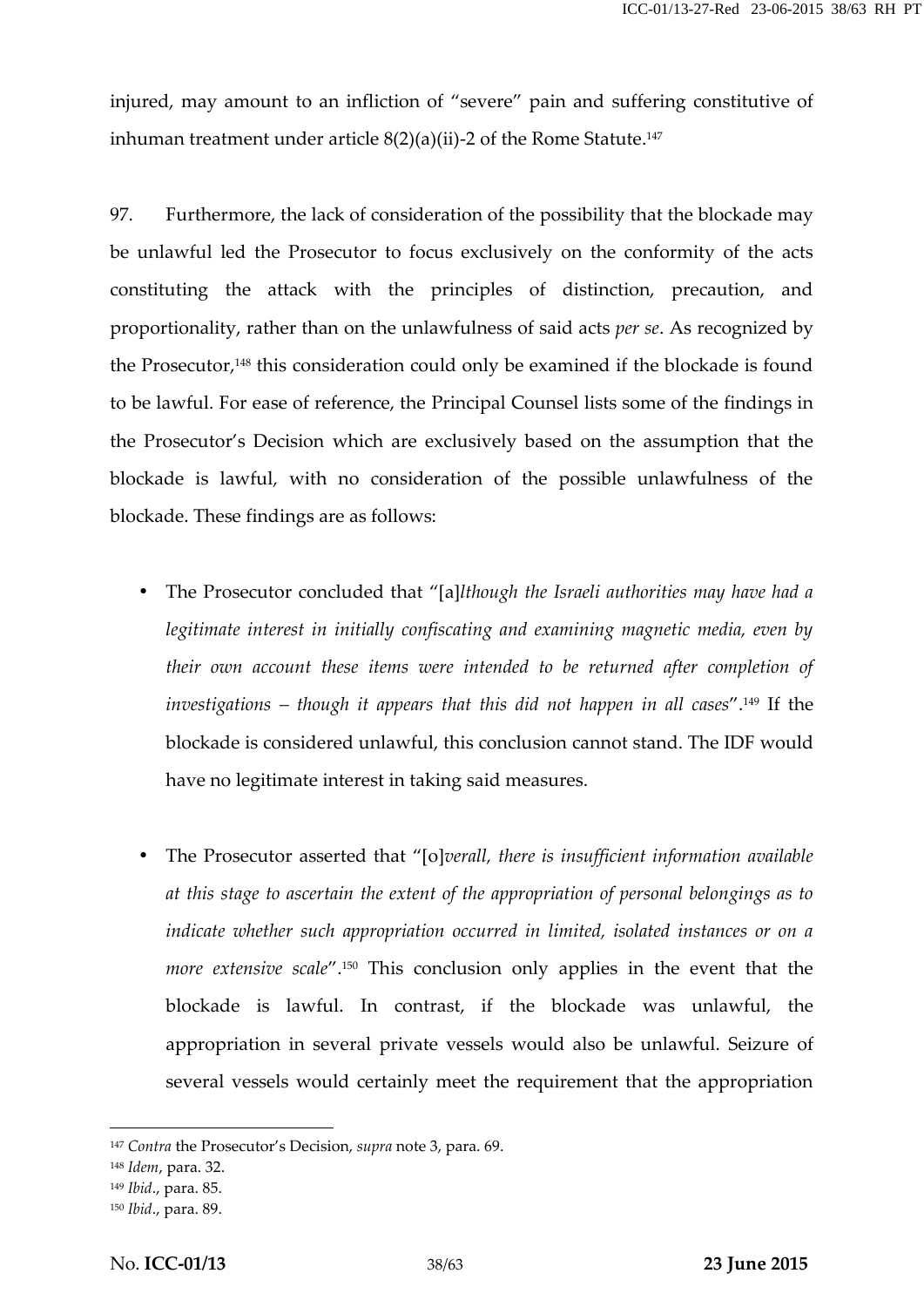must be "extensive". However, the Prosecutor completely overlooks the destruction and appropriation of the flotilla vessels when assessing the crime of extensive destruction and appropriation of property, not justified by military necessity and carried out unlawfully and wantonly pursuant to article  $8(2)(a)(iv).$ <sup>151</sup>

- The Prosecutor found that "[n]*one of the information available suggests that the intended object of the attack was the civilian passengers on board these vessels. Rather, viewed in the context of the interception operation, such an attack (i.e., the forcible boarding) appears to have been solely directed at the vessels*".<sup>152</sup> Had the Prosecutor considered the (un)lawfulness of the blockade, she would have clarified whether the perpetrators' intent was directed at the civilian passengers or not.
- The Prosecutor justified the blockade on the basis of the perceived military advantage, finding that "[t]*he interception of the flotilla occurred in the context of the Israeli forces' enforcement of the naval blockade, which it imposed for the military objective of preventing the flow of arms to Hamas and entry of "terrorists" to Gaza by sea. Irrespective of its lawfulness, Israel would have viewed its enforcement as essential to ensure that the blockade remained effective and thus perceived a military advantage in intercepting the flotilla. Nevertheless, the manner of such enforcement by the IDF forces would have had to comply with the principle of proportionality*".<sup>153</sup> Had the Prosecutor considered the unlawfulness of the blockade, she would have found that there is no need to consider the proportionality of the attack, since the attack itself would be unlawful. In the latter case, Israel could not have intercepted the flotilla. This scenario is not discussed in the context of the analysis of the war crime under article  $8(2)(b)(iv)$  of the Rome Statute.

<sup>151</sup> *Ibid*., paras. 83-89. Elsewhere in the Report, the Prosecutor takes the view that "[t]*he interception operation, such an attack (*i.e.*, the forcible boarding) appears to have been solely directed at the vessels*". *Ibid*., para. 99.

<sup>152</sup> *Ibid*., para. 99.

<sup>153</sup> *Ibid*., para. 104.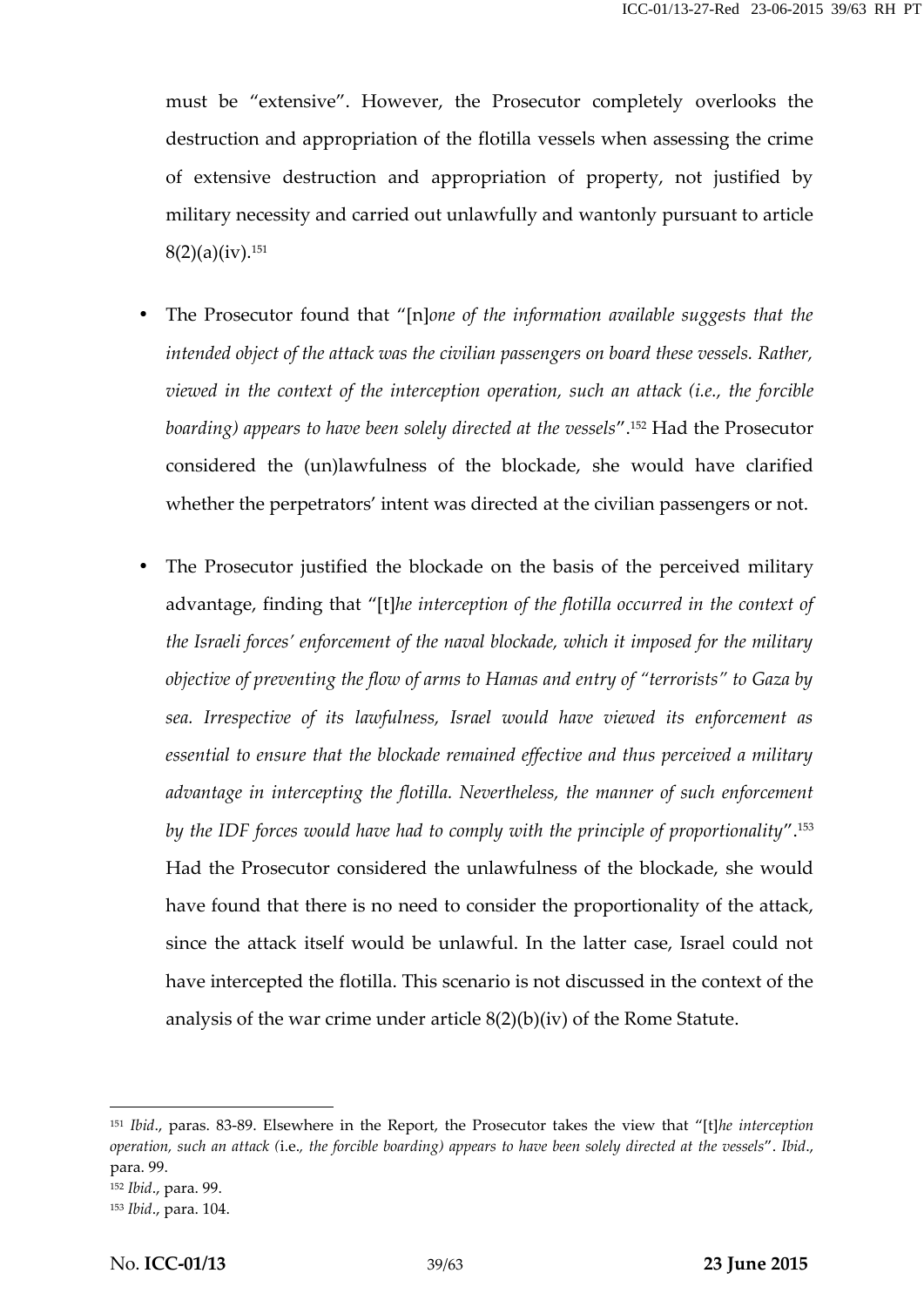- The Prosecutor's analysis of the crimes under articles  $8(2)(b)(iii)$  and  $8(2)(e)(iii)$ of the Rome Statute implicitly justifies the blockade and does not appear to question any of the measures applied to enforce it. In this regard, the Prosecutor stated that "[t]*he information available, however, indicates that by March 2010, Israel began engaging in diplomatic efforts with various countries from which the vessels of the flotilla were to depart, including Turkey, Greece, the UK, Ireland, Egypt, and the US, in order to reach a solution to the problem posed by the flotilla. These efforts included offers by Israel, as conveyed to the flotilla organisers through Turkish officials, to facilitate the delivery of the humanitarian supplies from the flotilla to Gaza as to make unnecessary the need to challenge the blockade* […] *Additionally, in the warnings radioed to each of the flotilla vessels in the hours prior to the interception, Israeli authorities reiterated that the humanitarian supplies could be delivered to Gaza via the land crossing and invited the vessels to divert their course and go to Ashdod port in Israel for this purpose*".<sup>154</sup>
- The Prosecutor asserted that *"*[i]*n this context, it is also noted that the fact that civilian casualties are caused during an attack does not as such render it unlawful as incidental civilian casualties or damage, which are not expected to be excessive in relation to the concrete and direct military advantage anticipated, are legally acceptable"*.<sup>155</sup> If the blockade was unlawful, an attack of any form would be considered unlawful.

98. Said findings provide examples of the instances where the Prosecutor proceeded on the basis that the blockade was lawful. Therefore, the Principal Counsel submits that said findings could not have been reasonably reached without concluding that the blockade is lawful, which, in effect, contradicts the Prosecutor's stated view that she did not intend to take a position on this issue. Moreover, it was unreasonable for the Prosecutor to take this implied position on the blockade without

<sup>154</sup> *Ibid*., para. 119.

<sup>155</sup> *Ibid*., footnote 171, para. 43.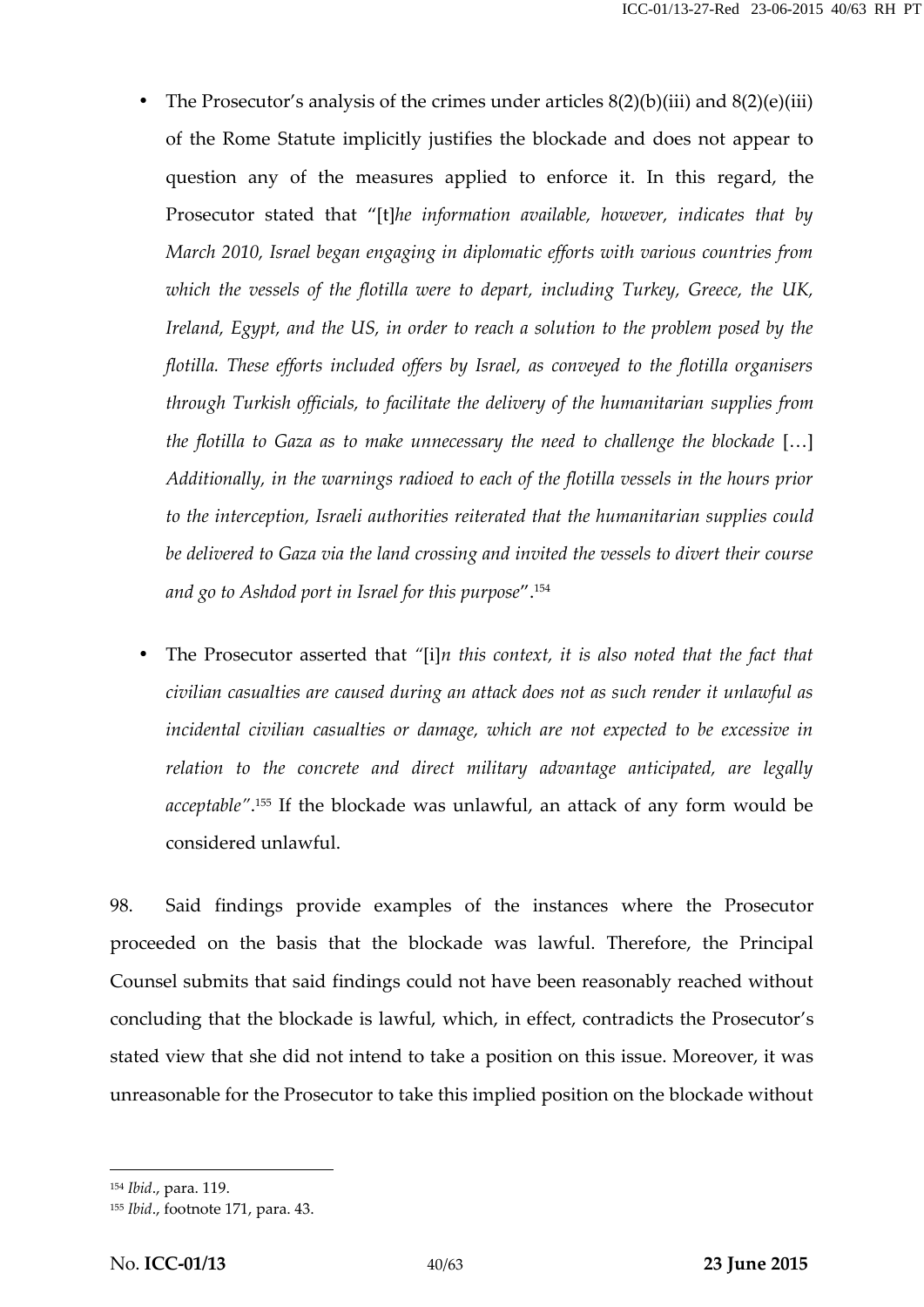considering or making a legal analysis of the various arguments in relation to the lawfulness of the blockade.

#### *3.1.5. The unlawful character of the blockade*

99. As outlined *supra*, the Principal Counsel contends that should the Prosecutor have analysed the matter, she would have reached the conclusion that the blockade imposed on Gaza is unlawful.

100. The 1994 San Remo Manual on International Law Applicable to Armed Conflicts at Sea, on which the Prosecutor relies,<sup>156</sup> provides that:

"*102. The declaration or establishment of a blockade is prohibited if:*

*(a) it has the sole purpose of starving the civilian population or denying it other objects essential for its survival; or*

*(b) the damage to the civilian population is, or may be expected to be, excessive in relation to the concrete and direct military advantage anticipated from the blockade.*

*103. If the civilian population of the blockaded territory is inadequately provided with food and other objects essential for its survival, the blockading party must provide for free passage of such foodstuffs and other essential supplies, subject to:*

*(a) the right to prescribe the technical arrangements, including search, under which such passage is permitted; and*

*(b) the condition that the distribution of such supplies shall be made under the local supervision of a Protecting Power or a humanitarian organization which offers guarantees of impartiality, such as the International Committee of the Red Cross*".<sup>157</sup>

<sup>156</sup> *Ibid*., para. 31.

<sup>157</sup> See the San Remo Manual on International Law Applicable to Armed Conflicts at Sea, 12 June 1994, available at https://www.icrc.org/applic/ihl/ihl.nsf/INTRO/560?opendocument, articles 102-103.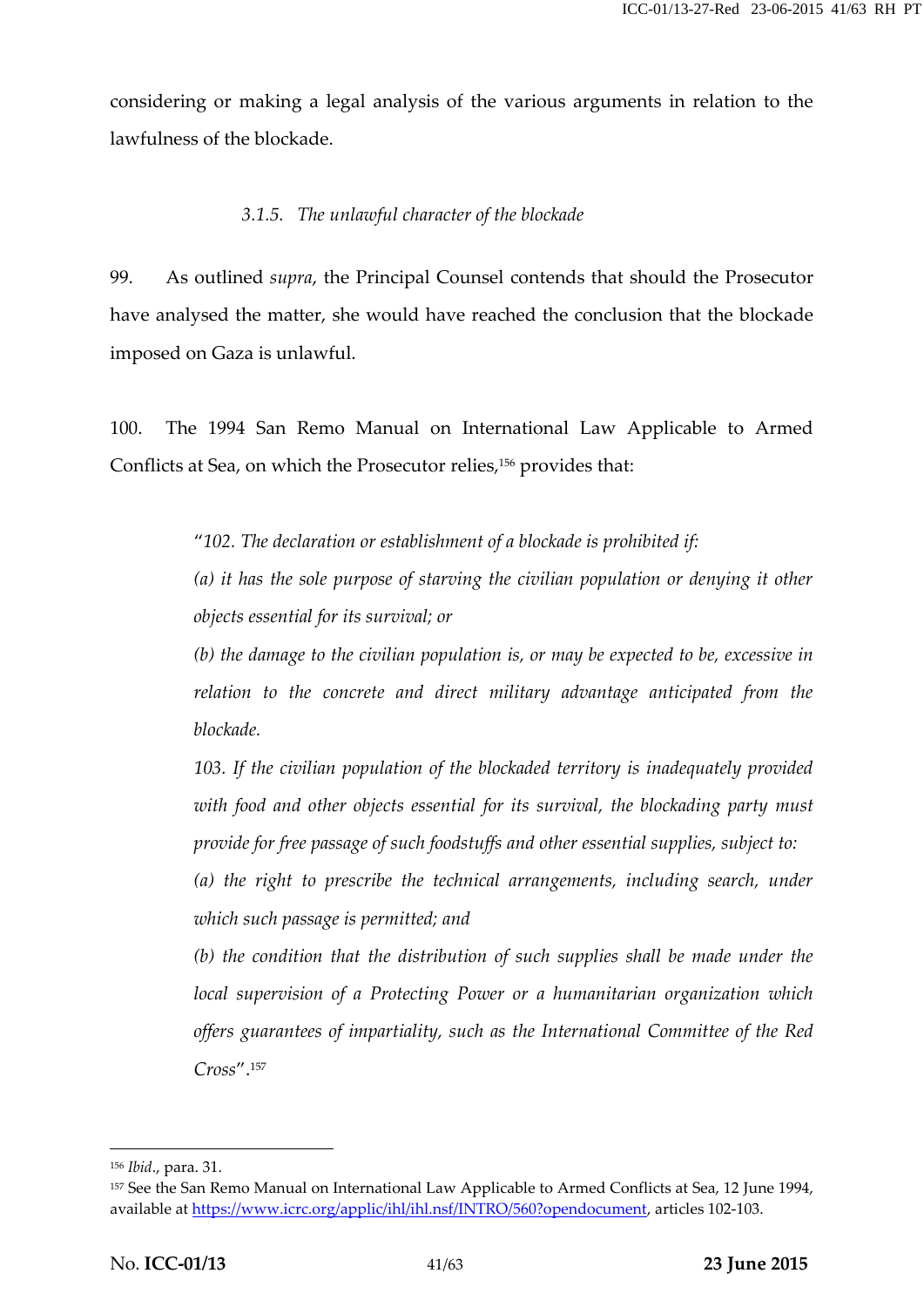101. Accordingly, the unlawfulness of the blockade may be established in two different ways, either (i) by demonstrating that the blockade had "[t]*he sole purpose of starving the civilian population or denying it other objects essential for its survival*", or (ii) by establishing that "[t]*he damage to the civilian population is, or may be expected to be, excessive in relation to the concrete and direct military advantage anticipated from the blockade*". Alternatively, the unlawfulness of the interception of the vessels *per se* may also be determined by establishing that the "[b]*lockaded territory is inadequately provided with food and other objects essential for its survival*" and that "[t]*he blockading party must* [have provided] *for free passage of such foodstuffs and other essential supplies*".

102. The Principal Counsel submits that there is, at the very least, a reasonable basis to believe that the blockade is unlawful, in accordance with the guidelines set out in article 102(b) of the San Remo Manual. It is submitted that "[t]*he damage to the civilian population is,* [and was] *expected to be, excessive in relation to the concrete and direct military advantage anticipated from the blockade*". This view is supported by the HRC Report, which found that "[t]*he policy of blockade or closure regime, including the naval blockade imposed by Israel on Gaza was inflicting disproportionate civilian damage*".<sup>158</sup> Said Report also took the view that "[t]*he closure regime is considered* […] *to constitute collective punishment of the people living in the Gaza Strip and thus to be illegal and contrary to article 33 of the Fourth Geneva Convention*".<sup>159</sup> The Principal Counsel further notes that the Turkel Report found the blockade to be lawful.<sup>160</sup> However, even said report recognized the intricate nature of the issue.<sup>161</sup>

<sup>158</sup> See the HRC Report, *supra* note 31, para. 59.

<sup>159</sup> *Idem*, para. 60.

<sup>160</sup> See the Turkel Report, *supra* note 34, paras. 58-60.

<sup>161</sup> The relevant part of the Turkel Report reads as follows: "*Initially we thought that the investigation of the circumstances in which the naval blockade was imposed on the Gaza Strip and enforced and the legality of these actions would not require the consideration of difficult factual and legal questions. But it soon became clear to us that the investigation would be lengthy and complex, and require a detailed study both of fact and law. We therefore asked the Government to extend the powers of the commission and to increase the number of its members (from three, at the time of the original appointment, to five), in order to enable it to carry out its duties in an optimal manner*". See the Turkel Report, *supra* note 34, "Preface to the Report", p. 13.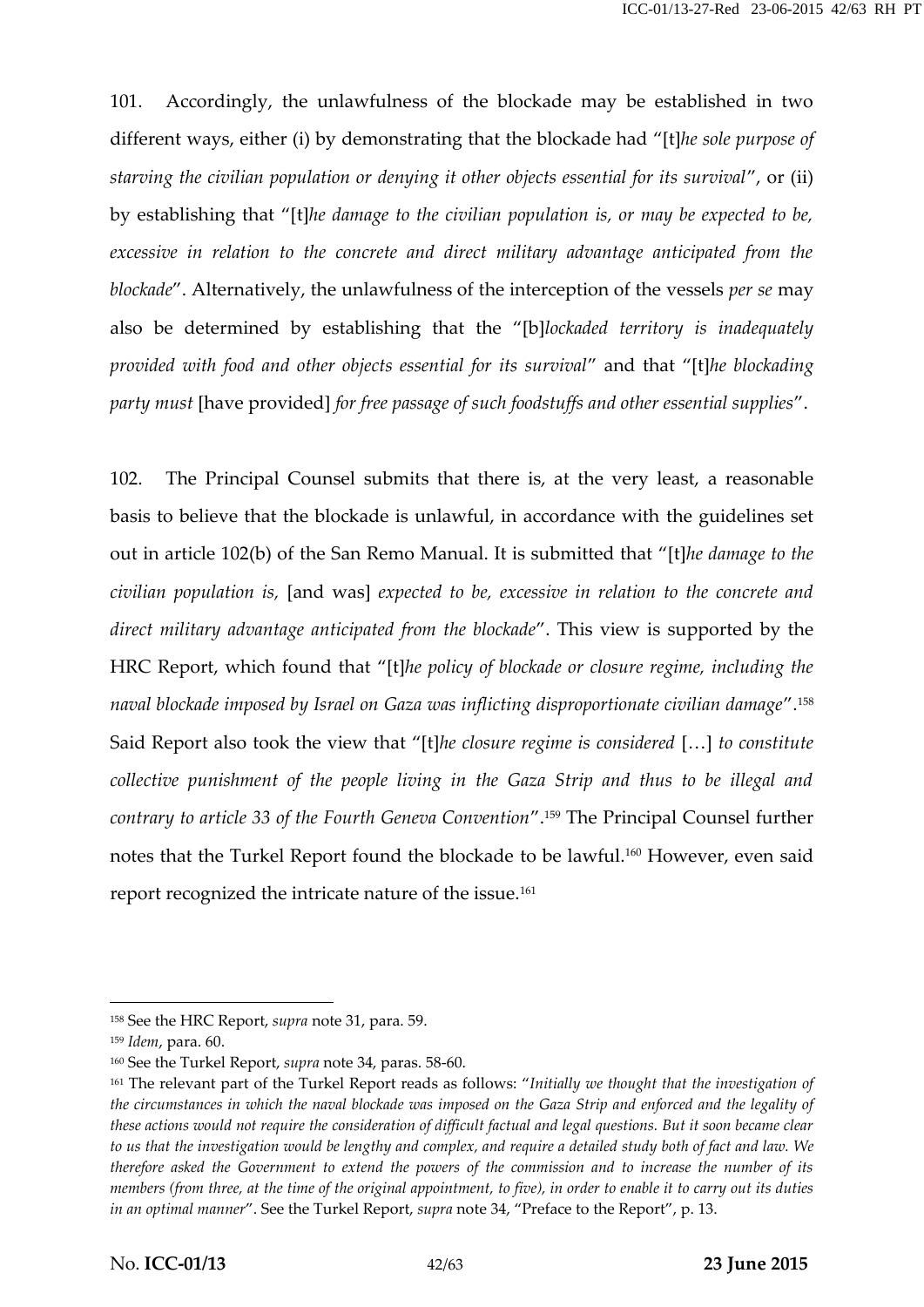103. The Principal Counsel recognizes the complexity of the factual and legal aspects related to the establishment and enforcement of the blockade. These aspects cannot be exhaustively considered and assessed in the context of article 53 proceedings, nor will a preliminary examination enable the Prosecutor to reach definitive conclusions on the various elements of the blockade. However, the complexity of the matter certainly warrants the opening of an investigation.

104. In conclusion, the Prosecutor failed to consider the aspects related to the lawfulness of the blockade and the interception of the vessels on the basis that the legality of the blockade is the "*subject of controversy*". The Principal Counsel contends that this approach is unreasonable, since the Prosecutor was only required to assess whether there is a reasonable basis to believe that the blockade is unlawful, and the Prosecutor failed to do so. Even if the lawfulness of the blockade was contested, there is a reasonable basis to believe that the blockade is unlawful because, as indicated *supra*,<sup>162</sup> the "reasonable basis" standard is the lowest evidentiary threshold before the Court. The Principal Counsel therefore respectfully requests the Chamber to instruct the Prosecutor to proceed on the basis that the blockade is unlawful for the purpose of the preliminary examination and to review all the findings made on the assumption that the blockade was lawful.

## *3.1.6. The Prosecutor's failure to address the link between the alleged crimes and the characterisation of the armed conflict*

105. Concerning the possible connection of the alleged crimes with an ongoing armed conflict, the Principal Counsel submits that the Prosecutor made again a selective reference to the contextual elements of the war crimes, particularly with respect to the different aspects of the armed conflict between Israel and Hamas.

106. At first, the Prosecutor established that "[t]*he hostilities between Israel and Hamas at the relevant time do not appear to meet the threshold of an international armed conflict in*

<sup>162</sup> See *supra* para. 18.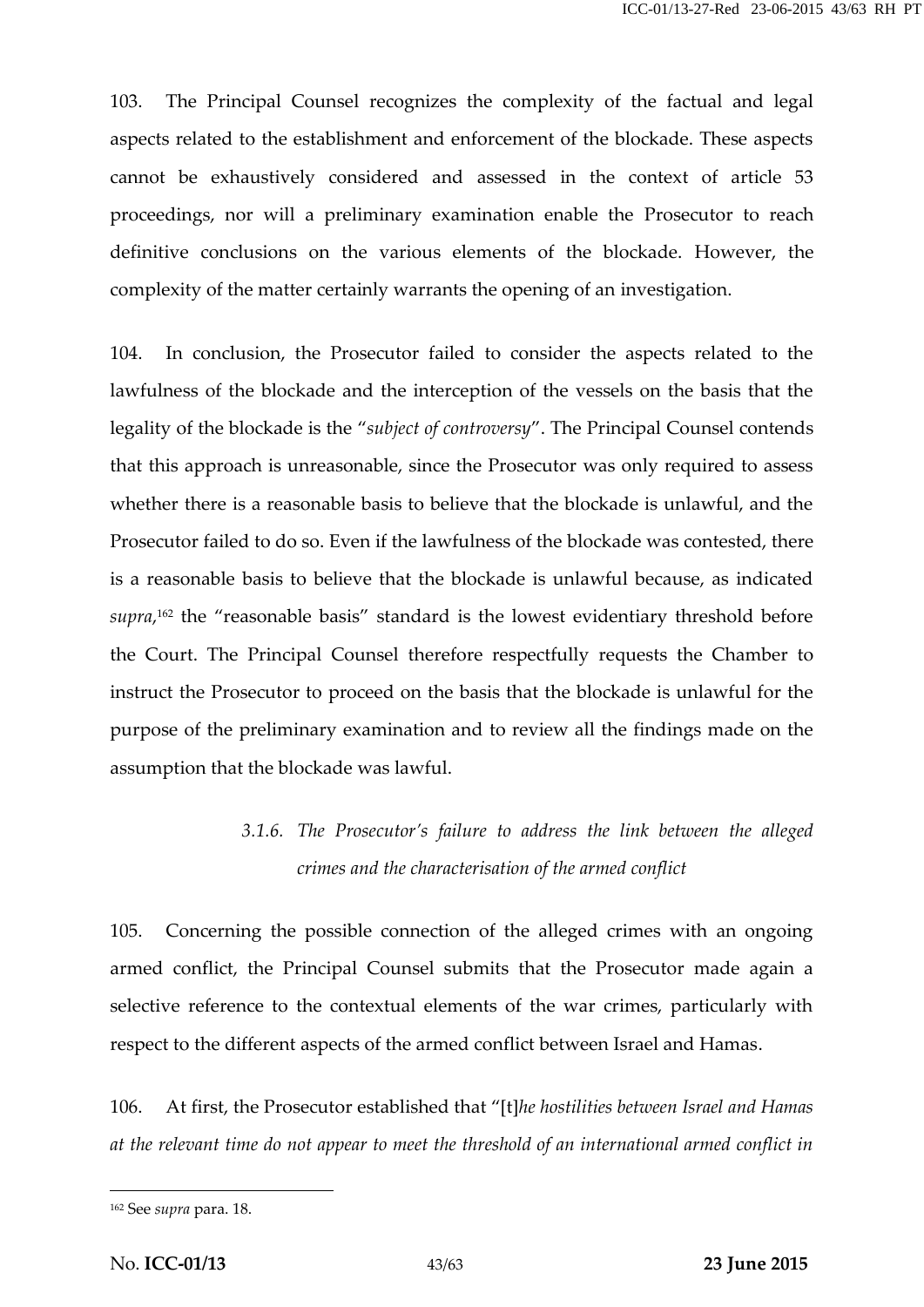*terms of a conflict taking place 'between two or more States', either directly or by proxy*".<sup>163</sup> The Prosecutor did not provide any explanation for this conclusion. Nor did she clarify whether, in her view, she considered that at the relevant time there was an armed conflict of any sort (in the sense of resort to armed force) between Hamas and Israel. Nevertheless, the Prosecutor noted that "[t]*he prevalent view within the international community is that Israel remains an occupying power in Gaza despite the 2005 disengagement*".<sup>164</sup> Accordingly, she concluded that the "[s]*ituation in Gaza can be considered within the framework of an international armed conflict in view of the continuing military occupation by Israel*".<sup>165</sup>

107. The latter statement seems to suggest that the Prosecutor would solely analyse the alleged crimes in the context of a military occupation of Gaza by Israel. However, this is not the case. Indeed, when analysing the crime of wilful killing under article 8(2)(a)(i) of the Rome Statute, the Prosecutor contemplated the possibility that the passengers' resistance to the IDF interception and boarding of the vessel be considered as "[t]*aking a direct part in hostilities so as to deprive those particular passengers of their protected civilian status*".<sup>166</sup> This possibility was dismissed on the basis that "[t]*he information available does not indicate that the crew and passengers' actions were specifically designed to support Hamas by harming Israel*".<sup>167</sup> This statement demonstrates, however, that the Prosecutor took into account the existence of an ongoing armed conflict between Israel and Hamas.

108. The Prosecutor concluded that the "[s]*ituation in Gaza can be considered within the framework of an international armed conflict in view of the continuing military occupation by Israel*".<sup>168</sup> She further stated that "[t]*he analysis conducted and the conclusions reached would generally not be affected and still be applicable, if the Office was of*

<sup>163</sup> See the Prosecutor's Decision, *supra* note 3, para. 21.

<sup>164</sup> *Idem*, para. 27.

<sup>165</sup> *Ibid*., para. 29.

<sup>166</sup> *Ibid*., para. 49.

<sup>167</sup> *Ibid*., para. 50.

<sup>168</sup> *Ibid*., para. 16.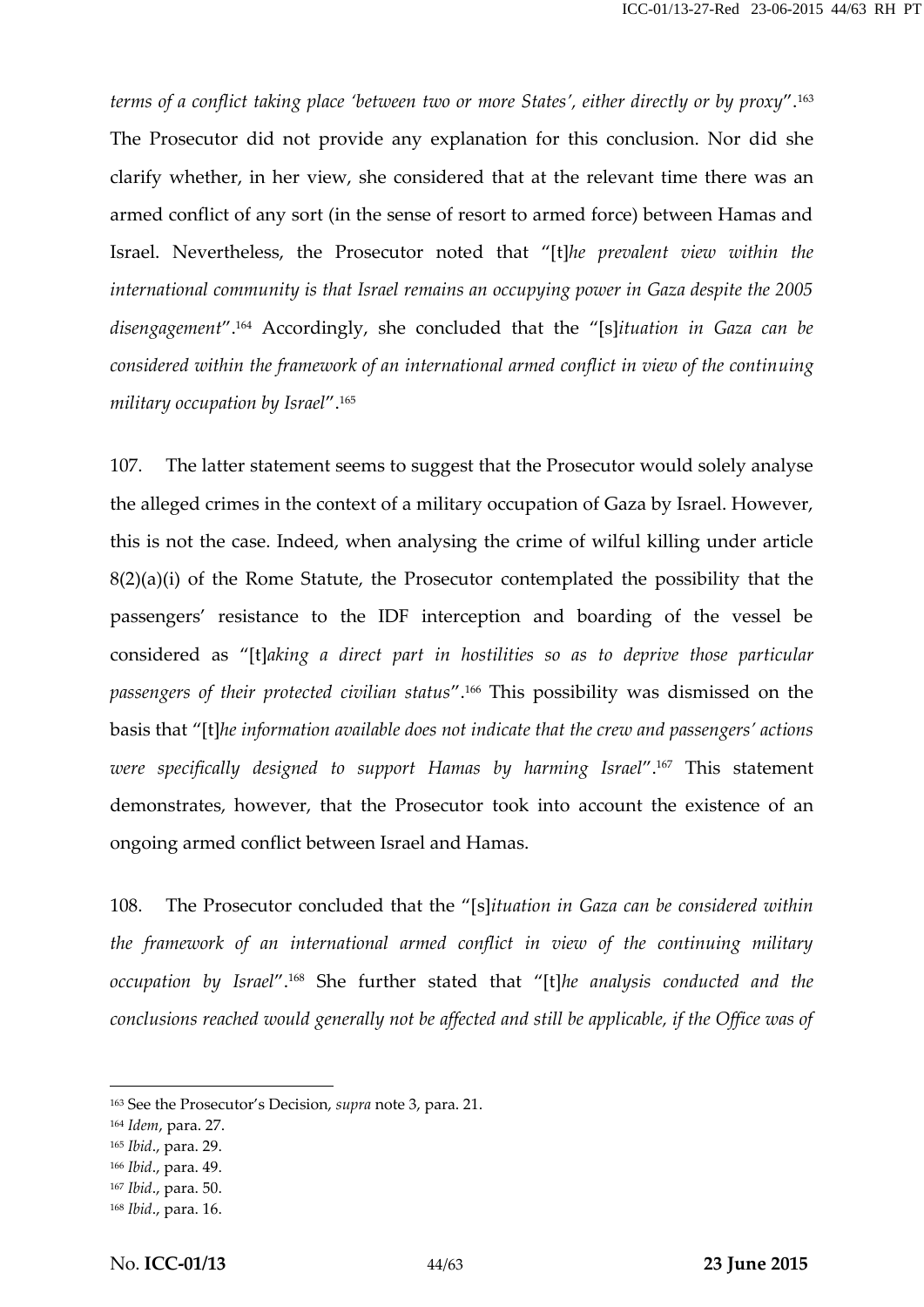*the view, alternatively, that the law applicable in the present context and in light of the Israel- Hamas conflict is the law of non-international armed conflict*".<sup>169</sup>

109. The Principal Counsel submits that this statement is incorrect. The distinction between international and non-international armed conflict is crucial in the context of the implementation of a naval blockade. This is because the most widely accepted restatement of the rules of naval warfare, the San Remo Manual, "[d]*oes not expressly deal with non-international armed conflicts*" and is "[p]*rimarily meant to apply to international armed conflicts at sea*".<sup>170</sup> The content of the rules of naval warfare applicable to non-international armed conflicts is therefore uncertain and the mere availability of blockade in said conflicts is doubtful. As outlined *supra*,<sup>171</sup> the question related to the lawfulness of the blockade materially affected the Prosecutor's conclusions.

110. More generally, the character of the armed conflict in the Situation may also have other material implications for the scope of the alleged crimes concerned, given that both types of crimes are governed by different provisions under the Rome Statute.

## *3.1.7. The Prosecutor's failure to address the contextual elements of the alleged crimes against humanity*

111. Lastly, the Principal Counsel submits that the Prosecutor's evaluation of the allegations that crimes against humanity were committed in the Situation is extremely brief, unsubstantiated, and can only support a premature decision not to open an investigation for lack of jurisdiction.

<sup>169</sup> *Ibid*., para. 17.

<sup>170</sup> See DOSWALD-BECK (L.) and others (eds.), *San Remo Manual* (Explanation), pp. 63, 73 (noting the possible "implementation of these rules in non-international armed conflicts" *de lege ferenda*) and 74 (referring to lack of clarity as to whether rules applicable to neutrals can be invoked in any conflict "irrespective of its scale or duration").

<sup>171</sup> See *supra* paras. 83-104.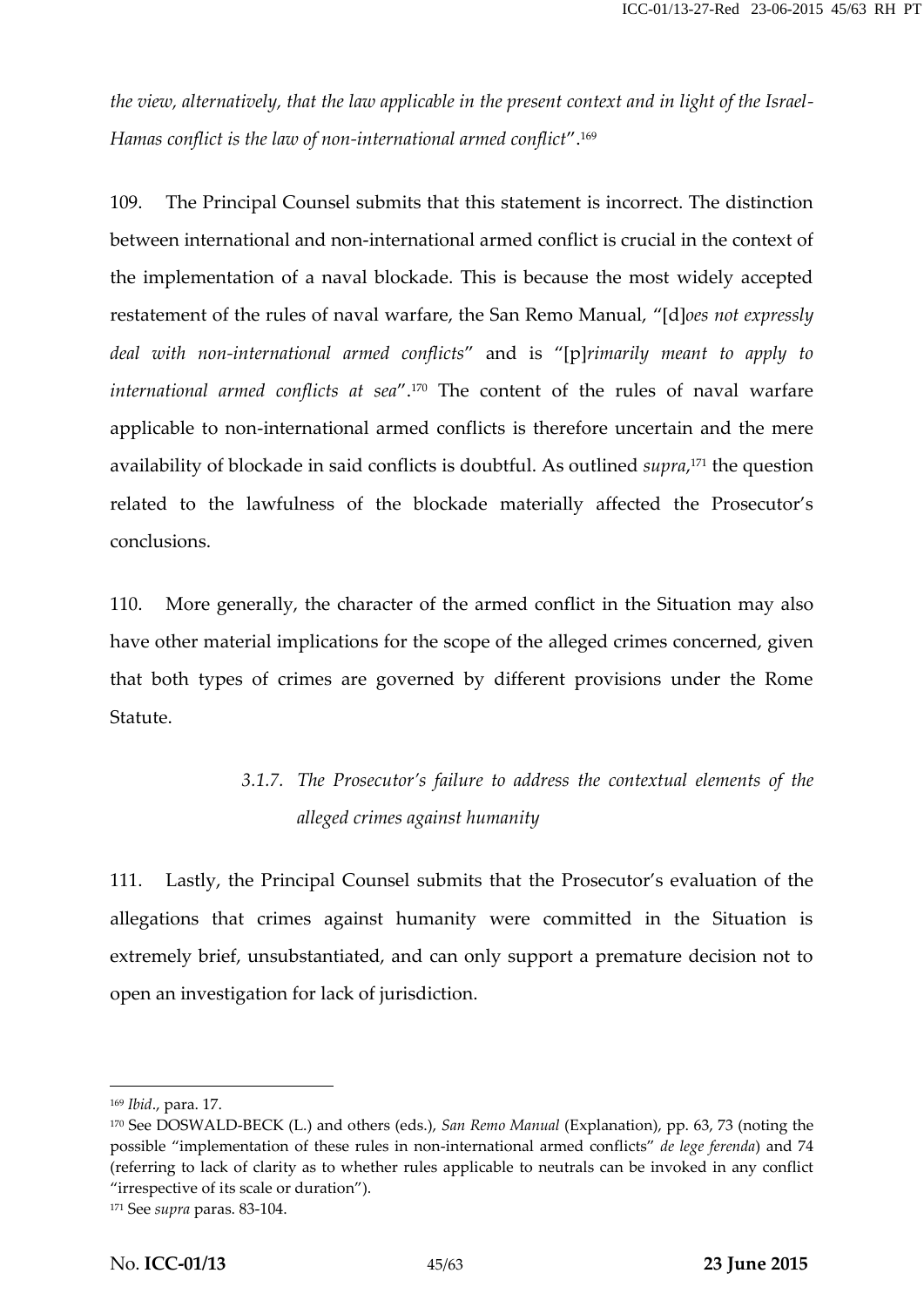112. The Prosecutor briefly concluded that there is no reasonable basis to believe that crimes against humanity were committed in the Situation on the ground that the required contextual elements are not met by the events in question. For this purpose, the Prosecutor simply recalled the five contextual elements of crimes against humanity under article 7 of the Rome Statute – *i.e.* (i) an attack against any civilian population, (ii) a State or organisational policy, (iii) an attack of a widespread or systematic nature, (iv) a nexus between the individual act and the attack, and (v) the accused's knowledge of the attack – but did not conduct any factual or legal analysis of said elements.<sup>172</sup> Instead, she plainly stated that "[o]*n the basis of the information available, it does not appear that the conduct of the IDF during the flotilla incident was committed as part of widespread or systematic attack, or constituted in itself a widespread or systematic attack, directed against a civilian population*".<sup>173</sup>

113. The "widespread" requirement in article 7(1) of the Rome Statute describes a quantitative element, such as the number of victims,<sup>174</sup> or its extension over a broad geographic area and the large nature of the attack.<sup>175</sup> However, as pointed out by Pre- Trial Chamber II in the Kenya Situation, "[t]*he assessment is neither exclusively quantitative nor geographical, but must be carried out on the basis of the individual facts. Accordingly, a widespread attack may be the 'cumulative effect of a series of inhumane acts or the singular effect of an inhumane act of extraordinary magnitude'"*.<sup>176</sup>

<sup>172</sup> See the Prosecutor's Decision, *supra* note 3, para. 129.

<sup>173</sup> *Idem*, para. 130.

<sup>174</sup> See 1996 Draft Code, commentary on art. 18(4) ("[t]*he* […] *alternative requires the inhumane acts be committed on a large scale meaning that the acts are directed against a multiplicity of victims*").

<sup>&</sup>lt;sup>175</sup> See the "Decision on the Prosecution's Application for a Warrant of Arrest against Omar Hassan Ahmad Al Bashir" (Pre-Trial Chamber I), No. ICC-02/05-01/09-34 March 2009, para. 81; and the "Decision on the confirmation of charges" (Pre-Trial Chamber I), No. ICC-01/04-01/07-717, 30 September 2008, paras. 394-397. By the same token, the jurisprudence of the *ad hoc* Tribunals repeatedly affirmed that this concept includes "*massive, frequent, large-scale actions carried out collectively with considerable seriousness and directed against a multiplicity of victims*". In this sense, see ICTR, *Prosecutor v. Akayesu*, Trial Judgment, No. ICTR-96-4-T, 2 September 1998, para. 580; ICTY, *Prosecutor v. Kunarac et al.,* Appeal judgement, No. IT-96-23/1-A, 12 June 2001, para. 95; SCSL, *Prosecutor v. Brima et al.*, Trial Judgment, No. SCSL-2004-16-T, 20 June 2007, para. 215; and SCSL, *Prosecutor v. Fofana & Kondewa*, Trial Judgment, No. SCSL-04-14-T, 2 August 2007, para. 112.

<sup>176</sup> See the Kenya Article 15 Decision, *supra* note 10, para. 95. See also the Côte d'Ivoire Article 15 Decision, *supra* note 11, para. 53; the "Decision Pursuant to Article 61(7)(a) and (b) of the Rome Statute on the Charges of the Prosecutor Against Jean-Pierre Bemba Gombo"(Pre-Trial Chamber II), No. ICC-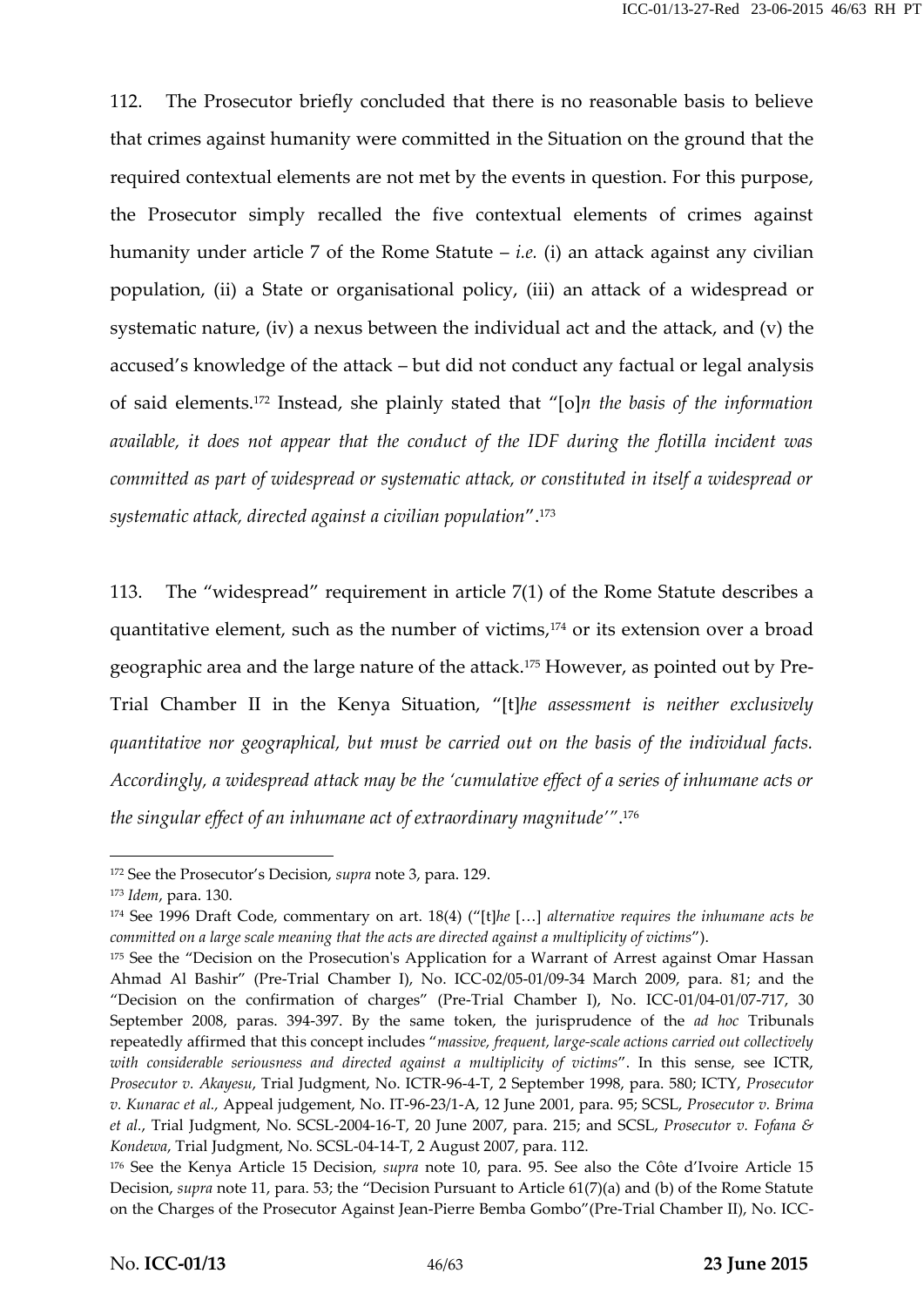114. Accordingly, the Principal Counsel contends that the information available to the Prosecutor provides a reasonable basis to believe that the attack against the flotilla was, considered on its own, widespread in nature, and considered in its context, widespread and/or systematic in character.

115. Considered in isolation, the alleged crimes involved a high number of victims because the *Mavi Marmara* alone counted with over 550 passengers.<sup>177</sup> Moreover, the same facts considered in the context of the similar actions conducted against similar vessels can reasonably be seen as widespread and systematic, since they appear to evidence an Israeli policy *vis-à-vis* this type of flotillas.

116. The referral also provides a reasonable basis to believe that the other contextual elements of crimes against humanity, namely the attack being directed against a civilian population and the knowledge of said attack, may be present,<sup>178</sup> in particular regarding the murder, severe deprivation of physical liberty, torture and other inhumane acts noted in the Reports.

117. Therefore, the Principal Counsel submits that the Prosecutor did not complete the required jurisdictional analysis, in so far as she failed to consider crimes allegedly committed on Israeli soil, did not take into account the crimes allegedly committed after the interception of the *Rachel Corrie*, did not adopt a decision on the (un)lawful character of the Israeli blockade, did not address the possible relation of the alleged crimes with the armed conflict between Israel and Hamas or between Israel and Palestine, and failed to consider critical elements that appear to conform with the contextual elements of crimes against humanity.

<sup>01/05-01/08-424, 15</sup> June 2009, para. 83; and the "Decision on the confirmation of charges" (Pre-Trial Chamber I), No. ICC-01/04-01/07-717, 01 October 2008, para. 394.

<sup>177</sup> See the Prosecutor's Decision, *supra* note 3, para. 138 and footnote 238.

<sup>178</sup> See the Referral, *supra* note 1, paras. 38-40.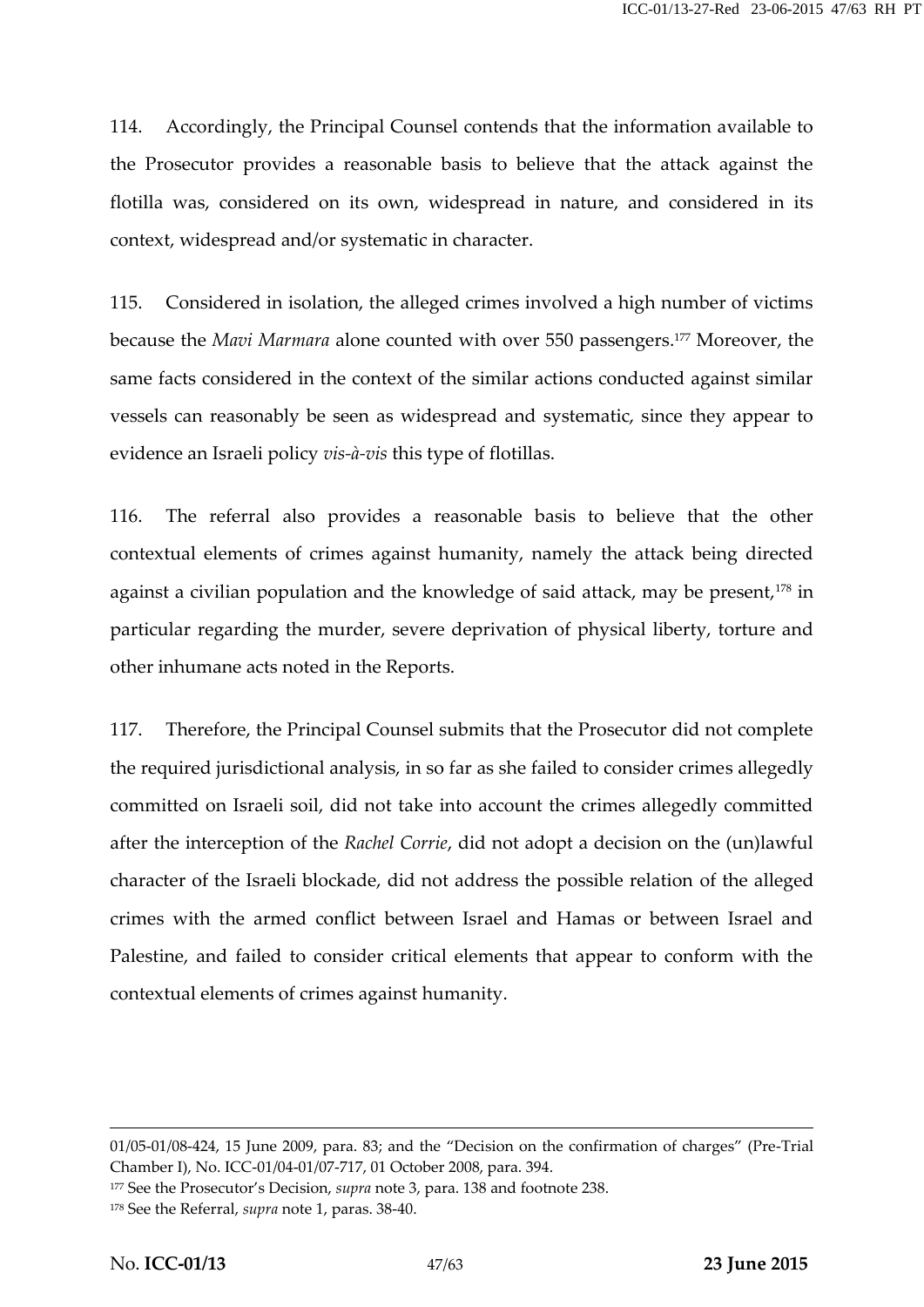#### **3.2. The Prosecutor failed to properly weigh the gravity factors**

118. Applying the legal criteria identified *supra*,<sup>179</sup> the Principal Counsel argues that the Prosecutor unreasonably restricts the scope of admissible cases arising from the Situation by failing to properly weigh all gravity factors. In particular, the Prosecutor unreasonably fails to consider the context of the alleged crimes in her gravity assessment, and is randomly selective in her analysis of the gravity criteria applicable to the events.

119. The Principal Counsel contends that the Prosecutor must assess the gravity of the cases potentially arising from the investigation of the Situation by considering the facts of said cases within the context and circumstances of said Situation. As stated by the Court, "[a]*t the preliminary examination stage* […] *gravity should be examined against the backdrop of the likely set of cases or 'potential cases' that would arise from investigating the situation*".<sup>180</sup> Consequently, the Prosecutor cannot reasonably analyse the gravity of the allegations as such, in isolation, but must consider them in the context of the entire Situation.

120. In this regard, the Prosecutor expressly refused to consider the context of the incidents allegedly committed from 31 May 2010 through 5 June 2010 on the registered vessels of the Comoros, Greece and Cambodia bound for the Gaza Strip upon finding that she was "[n]*ot entitled to assess the gravity of the alleged crimes committed by the IDF on the* Mavi Marmara *in reference to other alleged crimes falling outside the scope of the referral and the jurisdiction of the ICC*".<sup>181</sup>

121. However, the Principal Counsel submits that the Prosecutor reached this conclusion on the basis of an interpretation *contra legem* and not *contra proferentem* of article 8(1) of the Rome Statute. The Prosecutor's conclusion is inconsistent both with

<sup>179</sup> See *supra* paras. 22-23.

<sup>180</sup> See the Kenya Article 15 Decision, *supra* note 10, para. 58 (emphasis added). See also the Côte d'Ivoire Article 15 Decision, *supra* note 11, para. 202.

<sup>181</sup> See the Prosecutor's Decision, *supra* note 3, para. 137.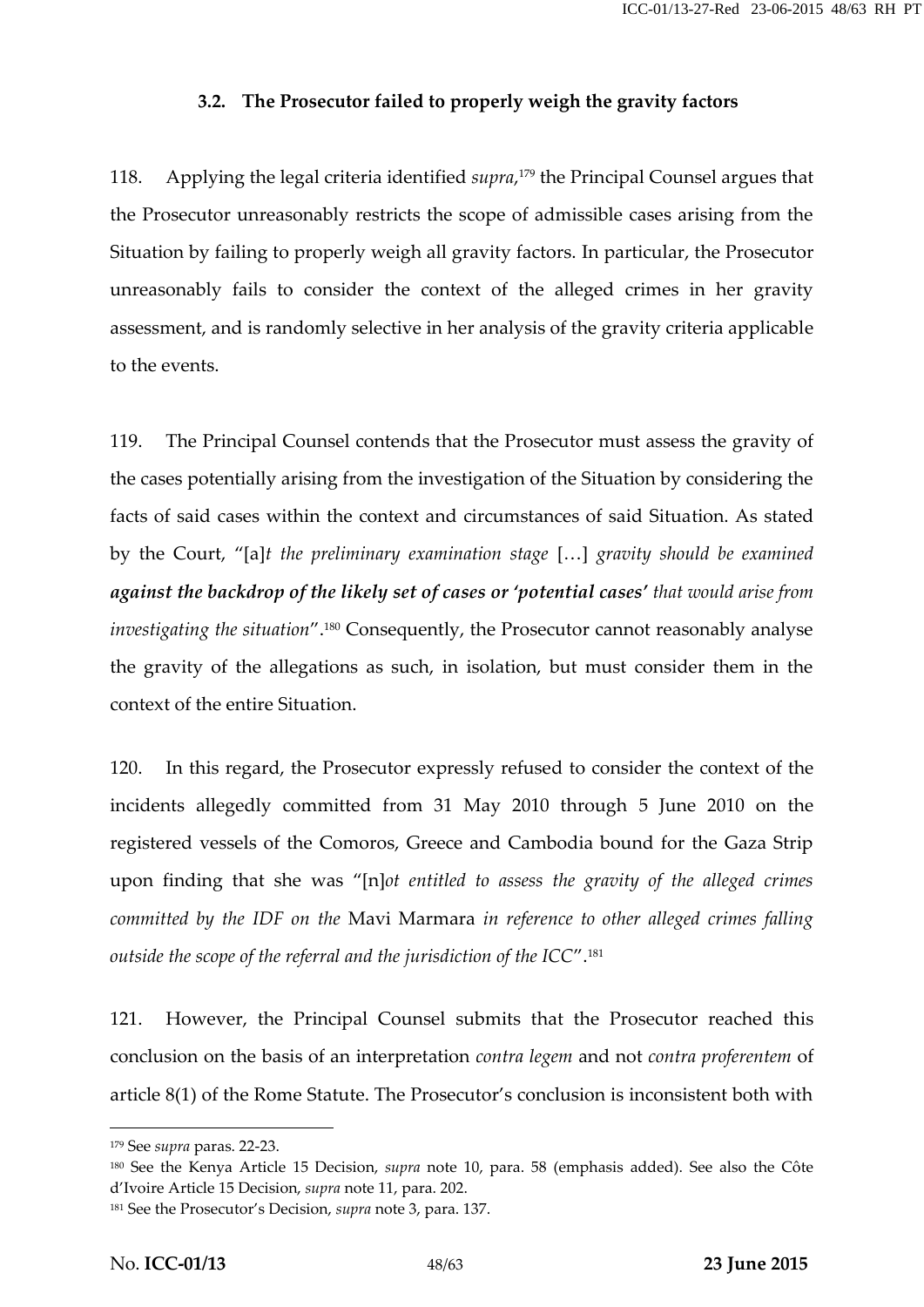the purpose of the provision at hand  $-$  article  $8(1)$  clarifies that the Court has jurisdiction on war crimes even if these are not committed as part of a plan or policy or as part of a large-scale commission  $-\lambda^{182}$  and with the rule of interpretation pursuant to which if an expression contained in a treaty provision can be shown to be ambiguous, then said provision must be read to the disadvantage of those who formulated it and not against those who rely on it.<sup>183</sup> In this regard, it is apparently clear that the Prosecutor's interpretation of article 8(1) does not prejudice the States that adopted the provision but only the Prosecutor by limiting the possible scope of her investigations. This approach is equally inconsistent with the principle of effectiveness discussed *supra*.<sup>184</sup>

122. Moreover, the Principal Counsel contends that the consequences derived from this interpretation of article 8(1) of the Rome Statute are inconsistent with the Prosecution's prior and current practice. The first Prosecutor of the Court commenced his initial investigations upon referrals by States Parties, but considered as well the long-lasting character of the conflicts between States and armed groups in the context of which the alleged crimes had been committed, noting that said conflicts preceded in some cases the very establishment of the Court.<sup>185</sup> Even though he understood that the threshold of article 8(1) of the Rome Statute is not an element of the crime, in his preliminary examination of the situation in Iraq, he stated that "[t]*he words 'in particular' suggest that this is not a strict requirement*".<sup>186</sup> In turn, the current Prosecutor feels prevented by the same provision from considering the

<sup>182</sup> See COTTIER (M.), "Article 8 – War Crimes – para. 1", in TRIFFTERER (O.) (ed.), *Commentary on the Rome Statute of the International Criminal Court – Observer's Notes*, *Article by Article*, 2nd Edition, C. H. Beck, 2008, p. 300.

<sup>183</sup> See LINDERFALK (U.), *On the Interpretation of Treaties: The Modern International Law as Expressed in the 1969 Vienna Convention on the Law of Treaties*, Springer, Heidelberg, 2007, p. 284.

<sup>184</sup> See *supra* para. 22.

<sup>185</sup> See the Statement by Chief Prosecutor Luis Moreno-Ocampo, 14 October 2005 ("[t]*he LRA has mainly attacked the Acholis they claim to represent. For nineteen years the people of Northern Uganda have been killed, abducted, enslaved and raped*"), available at http://www.icc-cpi.int/NR/rdonlyres/2919856F-03E0-403F- A1A8-D61D4F350A20/277305/Uganda\_LMO\_Speech\_141020091.pdf.

<sup>&</sup>lt;sup>186</sup> See the OTP response to communications received concerning Iraq, 9 February 2006, p. 8, available at

http://www.icc-

cpi.int/iccdocs/asp\_docs/library/organs/otp/OTP\_letter\_to\_senders\_re\_Iraq\_9\_February\_2006.pdf.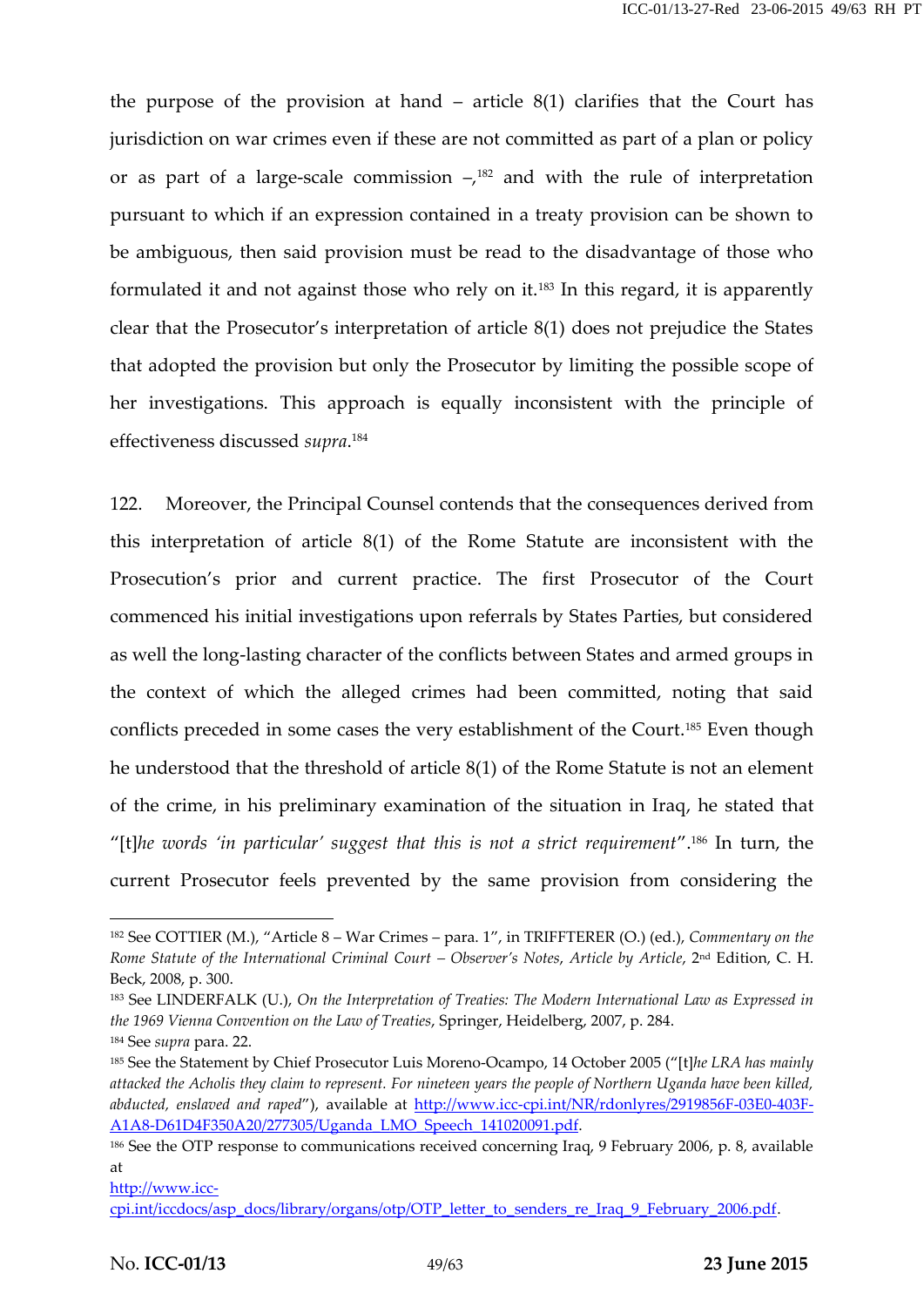gravity of the Situation by referring to other alleged crimes outside the scope of the Referral,<sup>187</sup> but immediately thereafter does not see any legal obstacle to assess the gravity of the Situation "[a]*s compared, generally, to other* [unidentified] *cases investigated by the Office*".<sup>188</sup> In these circumstances, it is unreasonable for the Prosecutor not to consider the gravity threshold of the Situation by taking into account its context and circumstances.

123. In any event, assuming *arguendo* that the Prosecutor is *now* duly prevented from considering other factors outside the scope of the referral in her evaluation of the gravity of the Situation, the Principal Counsel submits that she unreasonably concluded that none of the four gravity factors stipulated in regulation 29(2) of the Regulations of the Office of the Prosecutor, as confirmed by Chambers and subsequently developed in the Prosecutor's Policy Paper on Preliminary Examinations,<sup>189</sup> is met in the Situation.

124. The acts alleged in the Situation are certainly as serious as the acts constituting crimes in other situations over which the Prosecutor decided to investigate in the past. However, in the present instance, the Prosecutor adopted a selective approach to the four gravity factors (scale, nature, manner of commission of the crimes, and their impact), highlighting those aspects that may support a decision not to open the investigation, and not mentioning at all other factors that call for the opening of said investigation. In other words, the Prosecutor impermissibly picks and chooses from the gravity factors in a random and arbitrary fashion.<sup>190</sup> In light of this unreasonable approach as to the gravity of the Situation, inconsistent with the very policies of the

<sup>187</sup> See the Prosecutor's Decision, *supra* note 3, para. 137.

<sup>188</sup> *Idem*, para. 138.

<sup>189</sup> See the "Decision on the Confirmation of Charges" (Pre-Trial Chamber I), No. ICC-02/05-02/09-243- Red, 8 February 2010, para. 31; the Kenya Article 15 Decision, *supra* note 10, para. 188; and the Policy Paper on Preliminary Examinations, *supra* note 16, paras. 62-65.

<sup>190</sup> See *supra* para. 23.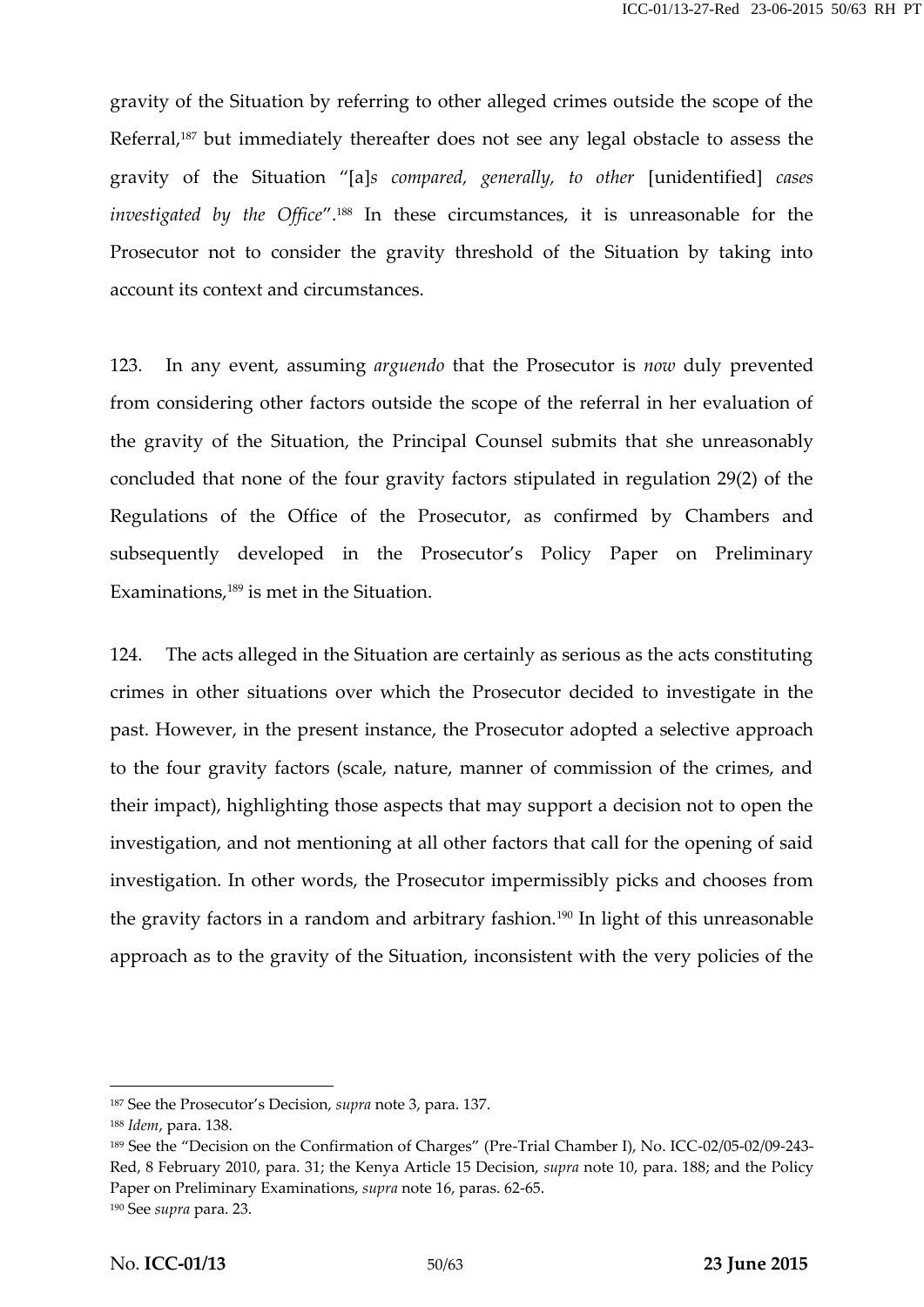Prosecutor,<sup>191</sup> the Principal Counsel contends that the Decision must be subject to review.

125. Firstly, regarding the scale of the alleged crimes, the Prosecutor concluded that "[t]*he potential case(s) that could be pursued is inherently limited to an event encompassing a small number of victims* [because] […] *the Court's territorial jurisdiction is further limited to events occurring on three vessels in the flotilla and does not extend to any events that occurred after passengers were taken off those vessels*".<sup>192</sup> Moreover, highlighting that only nine passengers were killed and around 50 others were injured on board the *Mavi Marmara*, and that "*no serious injuries*" occurred during the IDF interception of the remaining seven vessels, the Prosecutor determined that these figures were of "[r]*elatively limited proportions as compared, generally, to other cases investigated by the Office*".<sup>193</sup>

126. Contrary to these statements, the Principal Counsel recalls the ensuing possibility for the Prosecutor to consider the conduct and consequences on the territory of Israel of some of the alleged crimes on the basis of their continuing nature,<sup>194</sup> and points out that the Prosecutor fails to consider that the remaining passengers of the *Mavi Marmara* (over 400 persons) were also victimised in the Situation, as indicated elsewhere in the Decision.<sup>195</sup> Moreover, the Prosecutor ignored the impact on the scale of the crimes of the events in the *Rachel Corrie* and the *Eleftheri Mesogios* – limiting her analysis to the consequences arising from the interception of one of said vessels –, and did not address at all the number of indirect victims of the alleged crimes, *i.e.* the families of over 500 direct victims, only considering the *Mavi Marmara*.

<sup>191</sup> See the Policy Paper on Preliminary Examinations, *supra* note 16, para. 60 ("[t]*he Appeals Chamber has dismissed the setting of an overly restrictive legal bar to the interpretation of gravity that would hamper the deterrent role of the Court*").

<sup>192</sup> See the Prosecutor's Decision, *supra* note 3, executive summary, para. 25 and para. 143.

<sup>193</sup> *Idem*, para. 138.

<sup>194</sup> See *supra* paras. 70-78.

<sup>195</sup> See the Prosecutor's Decision, *supra* note 3, paras. 71 and 77.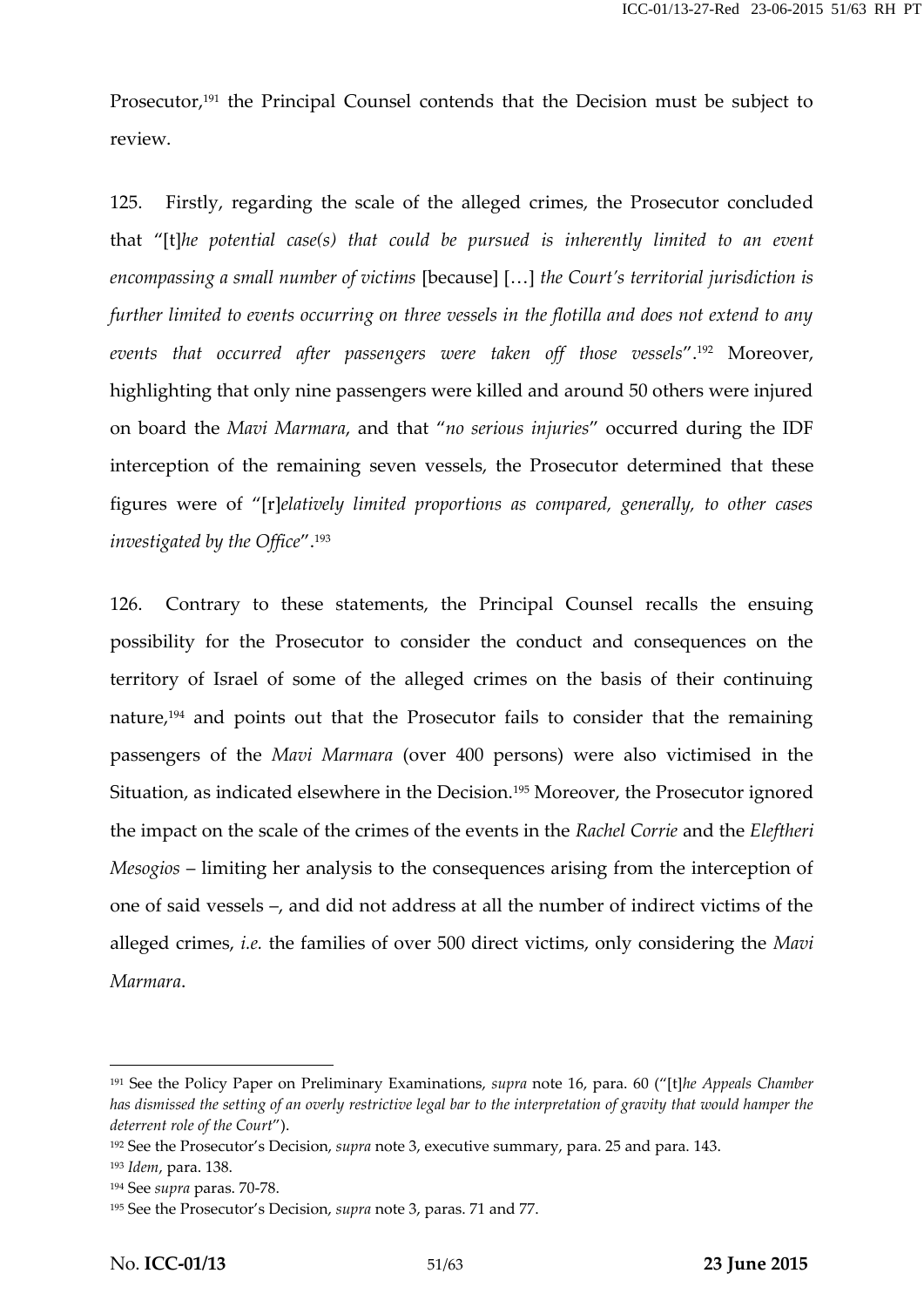127. In these circumstances, the Principal Counsel submits that there is no apparent reason for the Prosecutor's finding that the scale of the crimes does not make the Situation grave enough. An impartial and objective observer in the same position as the Prosecutor would have reasonably concluded that most of the factors identified in the Prosecutor's policy paper for the opening of an investigation are present in the Situation, namely the concentration of high intensity crimes over a brief period of time with a high number of direct and indirect victims suffering serious bodily and/or psychological harm.<sup>196</sup>

128. Secondly, regarding the nature of the alleged crimes the Prosecutor concluded that although there is a reasonable basis to believe that two grave breaches of the Geneva Conventions were committed, "[t]he *information available does not indicate that the treatment inflicted on the affected passengers amounted to torture or inhuman treatment*".<sup>197</sup>

129. The Principal Counsel submits that the Prosecutor's application of this policy criteria ("[t]*he specific elements of each offence such as killings, rapes and other crimes involving sexual or gender violence and crimes committed against children, persecution, or the imposition of conditions of life on a group calculated to bring about its destruction*")<sup>198</sup> is too strict – in particular where the Prosecutor concedes that two grave breaches of the Geneva Conventions may have been committed. The Prosecutor's application of her policy is therefore inconsistent with the flexible interpretation required by the principle of effectiveness.<sup>199</sup>

130. Moreover, the commission of war crimes of torture cannot be reasonably discarded altogether,<sup>200</sup> and even if it is, multiple victim statements apparently not

<sup>196</sup> See the Policy Paper on Preliminary Examinations, *supra* note 16, para. 62.

<sup>197</sup> See the Prosecutor's Decision, *supra* note 3, para. 139.

<sup>198</sup> See the Policy Paper on Preliminary Examinations, *supra* note 16, para. 63.

<sup>199</sup> See *supra* para. 22.

<sup>200</sup> See *supra* paras. 59-65.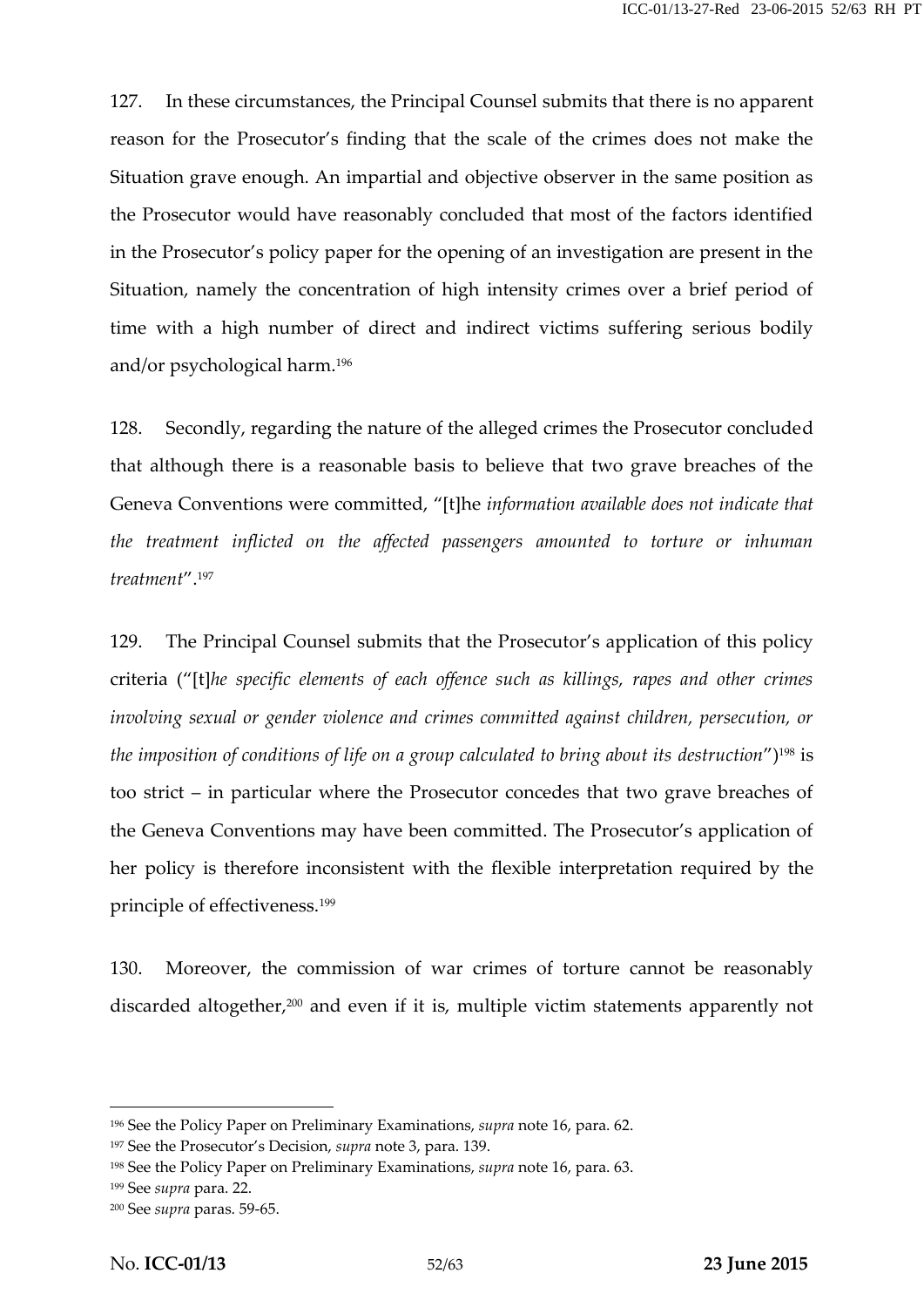considered by the Prosecutor indicate that the victims were discriminated against on religious grounds.<sup>201</sup>

131. In these circumstances, an impartial and objective observer in the same position as the Prosecutor would have reasonably concluded that some of the crimes identified in the Prosecutor's Decision or in the Prosecutor's policy paper for the opening of an investigation are present in the Situation, namely killings and torture.

132. Thirdly, regarding the manner of commission of the crimes, the Prosecutor carried on with her consistent ambivalent approach, since she conceded that the means and extent of force used by the IDF against the passengers appeared to have been excessive, but eventually concluded that "[t]*he information available does not suggest that the alleged crimes were systematic or resulted from a deliberate plan or policy to attack, kill or injure civilians or with particular cruelty* [and] […] *the commission of serious crimes was confined to one vessel*".<sup>202</sup>

133. In this regard, the Principal Counsel recalls her submission that the alleged systematic nature of the crimes may be better assessed if the allegations are considered together with their context and circumstances (*i.e.* the armed conflict between Israel and Hamas or between Israel and Palestine).<sup>203</sup> Nonetheless, even without considering said context and circumstances, it must be noted that "[a] *widespread attack may be the 'cumulative effect of a series of inhumane acts or the singular effect of an inhumane act of extraordinary magnitude'*", such as the IDF interception of the *Mavi Marmara* on 31 May 2010.<sup>204</sup>

134. Moreover, the Principal Counsel contends that the Prosecutor failed to provide any explanation for her lack of consideration of the statements of multiple

<sup>201</sup> See *supra* para. 67.

<sup>202</sup> See the Prosecutor's Decision, *supra* note 3, para. 140.

<sup>203</sup> See *supra* para. 122.

<sup>204</sup> See *supra* paras. 113-115.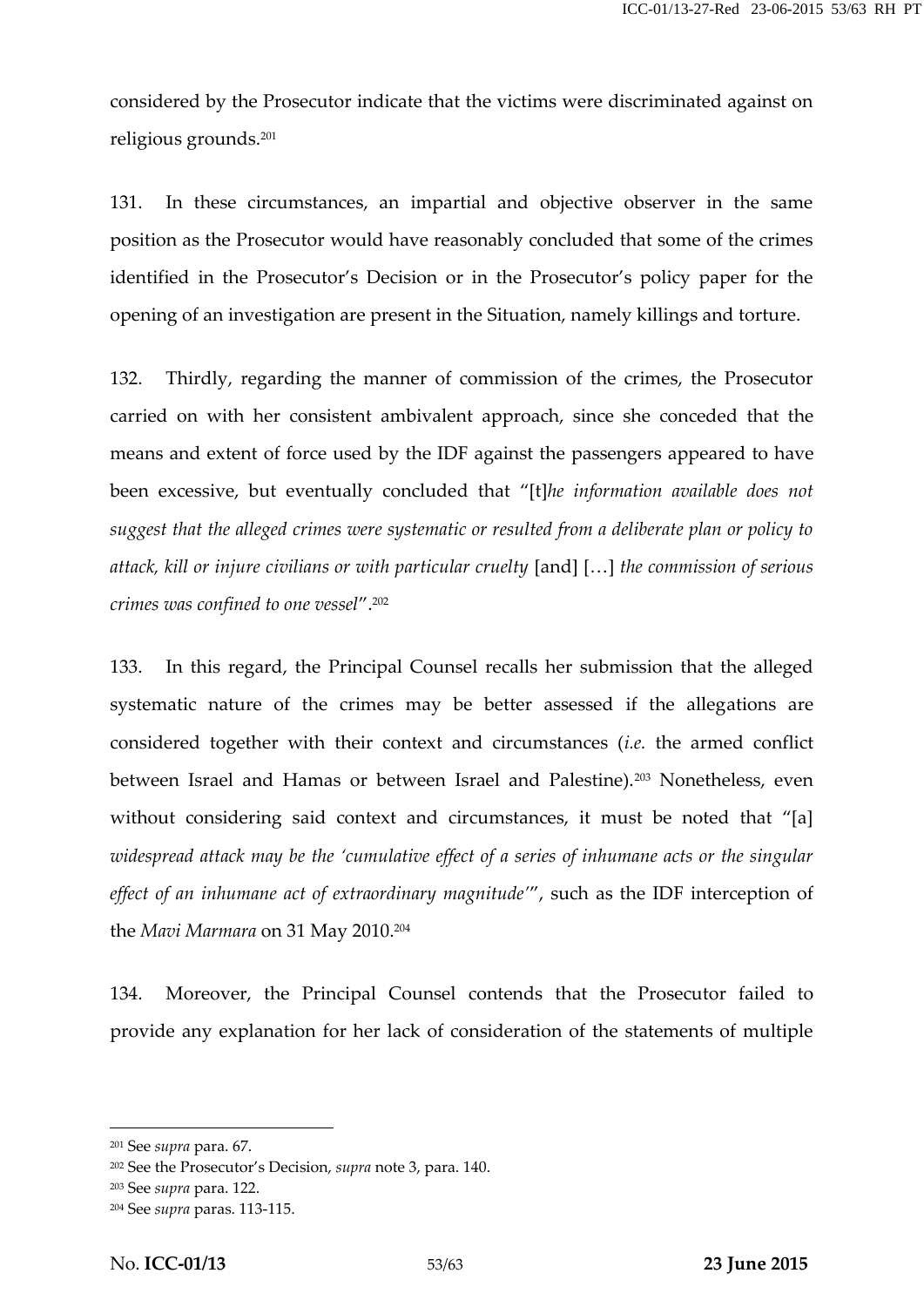victims indicating that they were defenceless *vis-à-vis* the Israeli soldiers and were discriminated against for being Muslims.

135. In these circumstances, the Principal Counsel submits that there is no apparent reason for the Prosecutor's finding that the excessive use of force by the IDF against the passengers of the *Mavi Marmara* is insufficient to make the Situation grave enough. An impartial and objective observer in the same position as the Prosecutor would have reasonably concluded that many of the factors identified in the Prosecutor's policy paper for the opening of an investigation, although not expressly considered by the Prosecutor, are present in the Situation, namely the deliberate nature of the attack, the vulnerability of the victims, and the existence of motives involving discrimination.<sup>205</sup>

136. Fourthly, regarding the impact of the crimes, the Prosecutor concluded that "[i]t *does not appear that the conduct of the IDF during the incident can be considered to have had a significant impact on the civilian population in Gaza* [because] […] *the interception of the flotilla cannot be considered to have resulted in blocking the access of Gazan civilians to any essential humanitarian supplies on board the vessels in the flotilla*".<sup>206</sup> In this regard, the Principal Counsel recalls her submissions *supra* on the suffering endured by the direct victims of the crimes in the *Mavi Marmara*, given their vulnerable condition and the terror instilled on them.<sup>207</sup>

137. The Principal Counsel submits once again that there is no apparent reason for the Prosecutor's lack of consideration of these factors in her Decision. An impartial and objective observer in the same position as the Prosecutor would have reasonably concluded that many of these factors, identified in the Prosecutor's policy paper for the opening of an investigation,<sup>208</sup> are present in the Situation.

<sup>205</sup> See the Policy Paper on Preliminary Examinations, *supra* note 16, para. 64.

<sup>206</sup> See the Prosecutor's Decision, *supra* note 3, para. 141.

<sup>207</sup> See *supra* para. 67.

<sup>208</sup> See the Policy Paper on Preliminary Examinations, *supra* note 16, para. 65.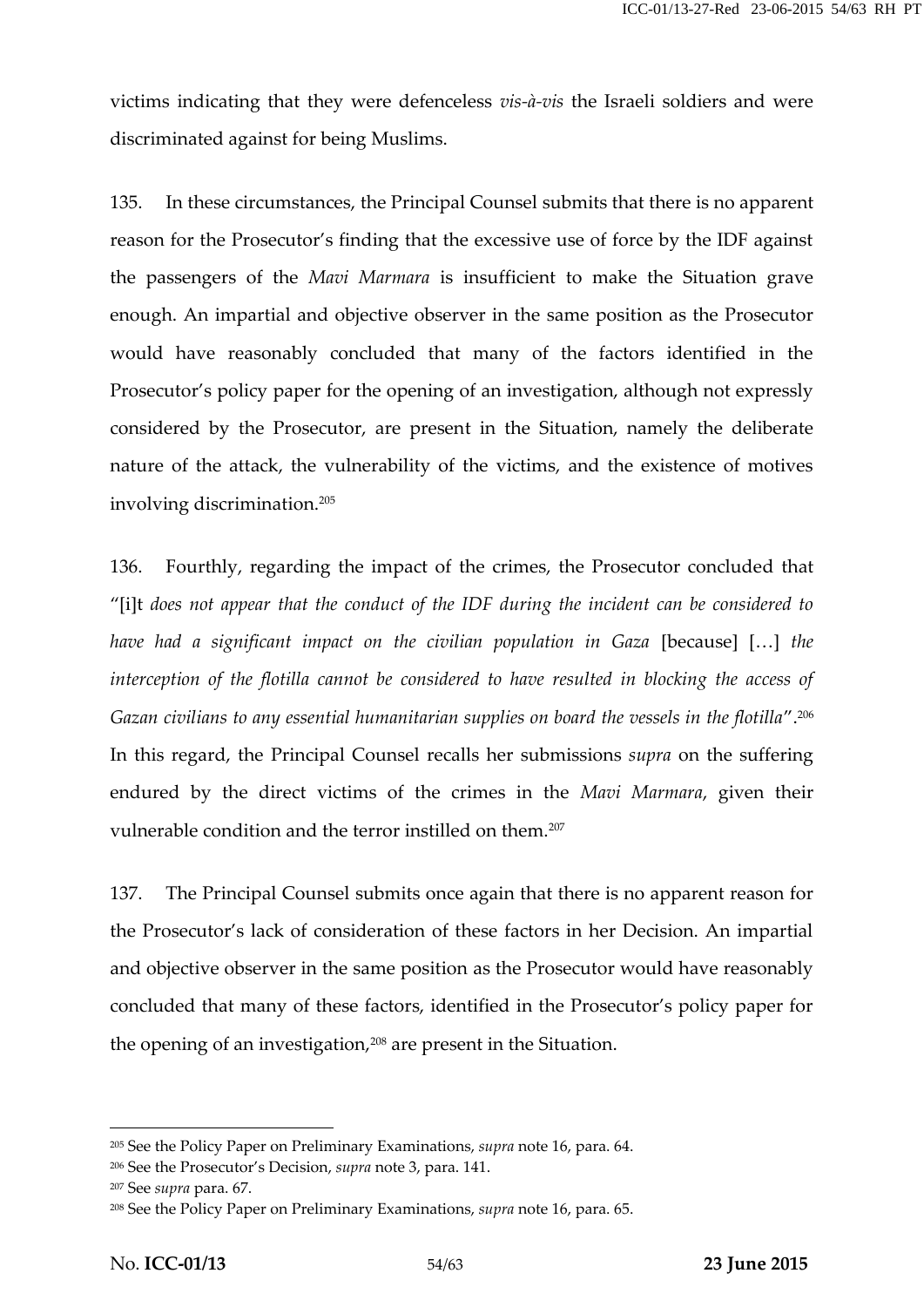138. Lastly, the Prosecutor states "[i]*t is clear that the potential case(s) that could be pursued as a result of an investigation into this situation is limited to an event encompassing a limited number of victims of the alleged ICC crimes*".<sup>209</sup> However, in light of other cases brought before the Court, this statement does not provide a reasonable argument to support the Prosecutor's conclusion that the Situation is not grave enough.

139. For instance, the Prosecutor fails to mention that she did not consider the case of *The Prosecutor v. Katanga and Ngudjolo Chui* not to be grave enough, although said case was limited to one event (the attack on the village of Bogoro on 24 February 2003) resulting in a limited number of victims *vis-à-vis* other cases brought before the Court. Similarly, the Prosecutor fails to notice that her reference to the reasoning made by Pre-Trial Chamber I in the *Abu Garda* case, regarding "*a grave impact* [of the attack] *on the local population*",<sup>210</sup> can be reasonably applied in the context of the Situation. Although the supplies carried by the vessels were ultimately later distributed in Gaza, the impact of the IDF interception increased the reluctance of donors and volunteers to provide their assistance, thereby damaging the conditions of the local population. The alleged impossibility to consider the flotilla as a peacekeeping or humanitarian mission, addressed at length by the Prosecutor, is not relevant for these purposes. Instead, the relevant consideration is that the Prosecutor fails to provide a reasonable argument to support her conclusion that the Situation is not grave enough.

140. In conclusion, due to the disregard for the context of the alleged crimes and the consideration mostly of factors supporting the lack of gravity of said crimes, the Prosecutor's conclusion that the potential cases arising from an investigation of the Situation would not be grave enough is unreasonable. On this basis alone, as the lack of gravity of the Situation is the ground upon which the Prosecutor's Decision

<sup>209</sup> See the Prosecutor's Decision, *supra* note 3, para. 144.

<sup>210</sup> *Idem*, para. 145, quoting the "Decision on the Confirmation of Charges", *supra* note 189, para. 33.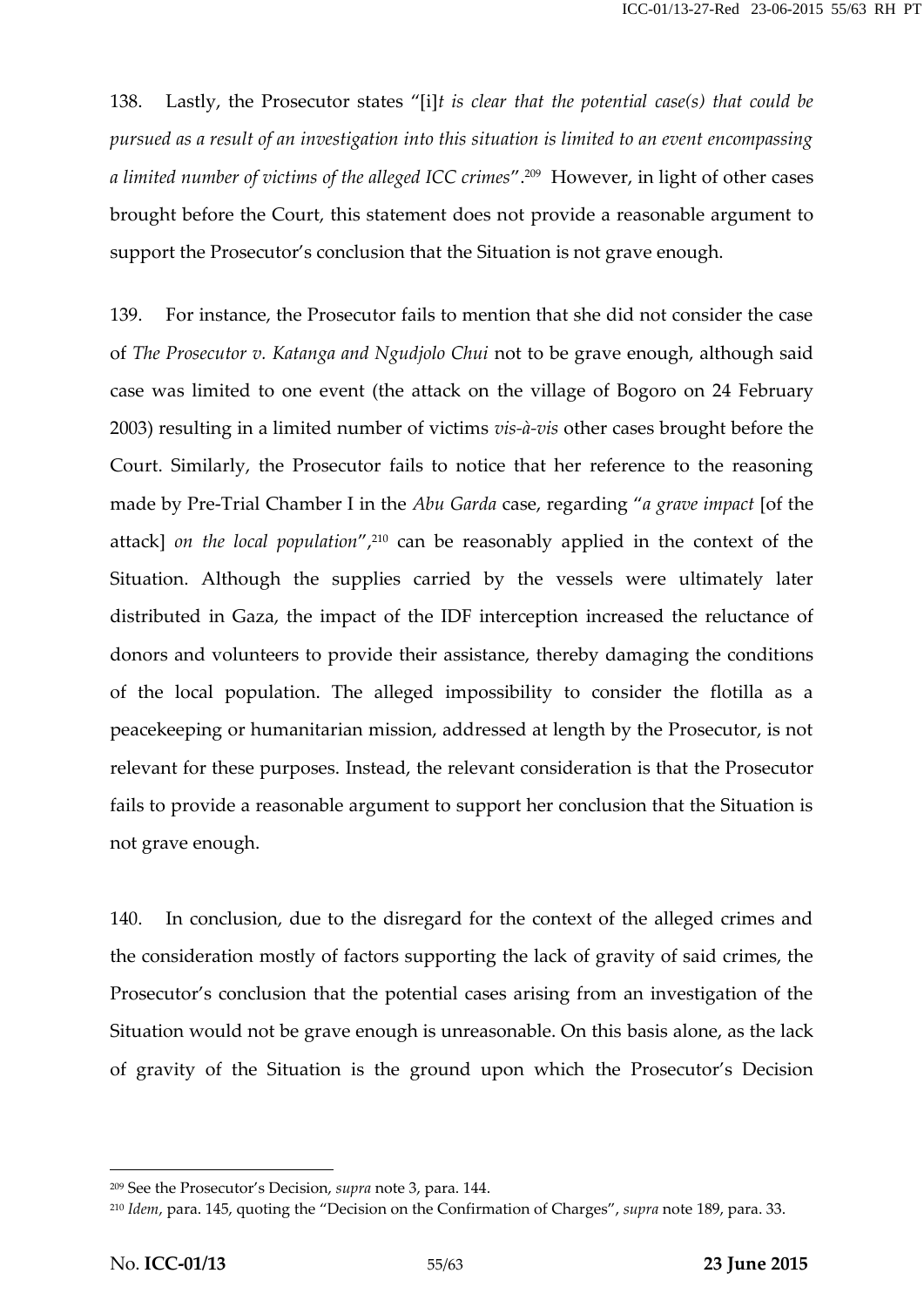rests,<sup>211</sup> the Principal Counsel submits that the Prosecutor must be called to review the Decision.

#### **3.3. The Prosecutor failed to conduct a complementarity analysis**

141. The Principal Counsel submits that with regard to the Situation, the Prosecutor departs from her usual practice when determining the admissibility of a situation for the purposes of article 53 of the Rome Statute without an explanation. In all her previous preliminary examinations, the Prosecutor consistently assessed complementarity first, followed by gravity.<sup>212</sup> By contrast, the Prosecutor's analysis of the admissibility of the Situation begins and is limited to the gravity assessment of the events occurred, on the basis that she finds it "*unnecessary*" to consider or reach a conclusion on the issue of complementarity.<sup>213</sup>

142. The Principal Counsel contends that the Prosecutor's approach towards the Situation not only evidences the incompleteness and impropriety of her analysis,<sup>214</sup> but also raises serious concerns as to why she decided to firstly and solely address the gravity dimension of the admissibility assessment.

143. In any event, since the Situation is grave enough to be admissible before the Court, the Principal Counsel provides the Chamber with a brief assessment of the action or inaction of several States regarding the potential cases arising from the events.

<sup>211</sup> See the "Decision on Victims' Participation", *supra* note 6, para. 10.

<sup>212</sup> See the "OTP Report on Preliminary Examination activities", 13 December 2011; the "OTP Report on Preliminary Examination activities 2012", November 2012; the "Report on Preliminary Examination Activities 2013", November 2013; and the "Report on Preliminary Examination Activities", 2 December 2014. The four Reports are available at http://www.icccpi.int/en\_menus/icc/structure%20of%20the%20court/office%20of%20the%20prosecutor/comm%20an d%20ref/reports/Pages/default.aspx.

<sup>213</sup> See the Prosecutor's Decision, *supra* note 3, executive summary, para. 27 and para. 148. <sup>214</sup> See *supra* sections 3.1 and 3.2.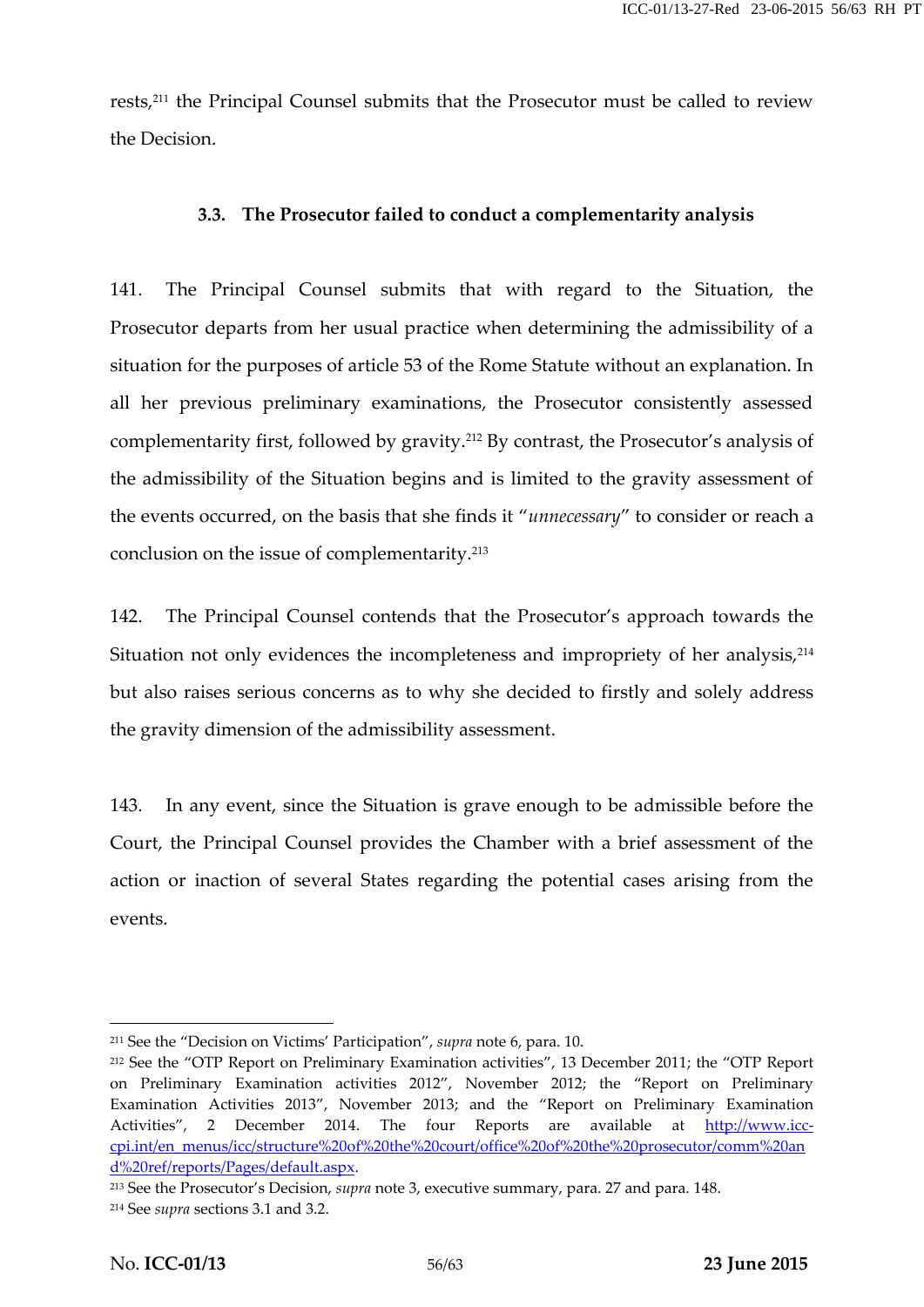144. The State referring the situation to the Court, Comoros, indicated in May 2013 that it remained inactive regarding the Situation, as Greece and Cambodia.<sup>215</sup> The Principal Counsel has no information suggesting that action has been taken in the meantime by any of these three States.

145. The State of nationality of most of the victims, Turkey, initiated a judicial investigation into the attack on the Gaza Freedom Flotilla. On 28 May 2012, the Office of Public Prosecution completed its investigation and referred the case to trial before the Seventh District of the Istanbul High Criminal Court.<sup>216</sup> The case was numbered 2012/264. The indictment lists a series of charges that are all based on the provisions of the Turkish Penal Code, but does not make any reference to international crimes such as war crimes or crimes against humanity. It is unclear whether the prosecution of these "ordinary crimes" would cover the same or, at least, substantially the same conduct as before the Court. Moreover, since its referral to trial, the case has been subject to considerable delays and lengthy adjournments. Only recently, on 25 May 2015, has the court conducted its first inspection of the *Mavi Marmara*.<sup>217</sup> Proceedings are conducted *in absentia* and the extradition of alleged perpetrators is unlikely to occur in the foreseeable future.<sup>218</sup>

146. Other States of nationality of the victims have also commenced judicial investigations without leading to any result. In particular, Spain started investigating

<sup>215</sup> See the Referral, *supra* note 1, paras. 23-24.

<sup>216</sup> See "The case for Mavi Marmara: Slingshots vs helicopters", *Al Jazeera*, 14 April 2014, available at http://www.aljazeera.com/indepth/opinion/2014/04/turkey-mavi-marmara-israel- 2014497516698132.html.

<sup>217</sup> The victims' statements and the autopsy reports filed in the Turkish investigation are attached to the Referral. See "Mavi Marmara inspected five years after Israeli attack", *Yeni Şafak*, 25 May 2015, available at http://english.yenisafak.com/world/mavi-marmara-inspected-five-years-after-israeli attack-2149313.

<sup>218</sup> See "Turkish court orders arrest of four Israeli generals over Mavi Marmara", *Hürriyet Daily News*, 26 May 2014, available at http://www.hurriyetdailynews.com/turkish-court-orders-arrest-of-fourisraeli-generals-over-mavi-marmara-.aspx?pageID=238&nID=66979&NewsCatID=510. See also "Turkey tries Israeli officers over Mavi Marmara raid", *Todays Zaman*, 5 November 2012, available at http://www.todayszaman.com/diplomacy\_turkey-tries-israeli-officers-over-mavi-marmara raid\_297161.html.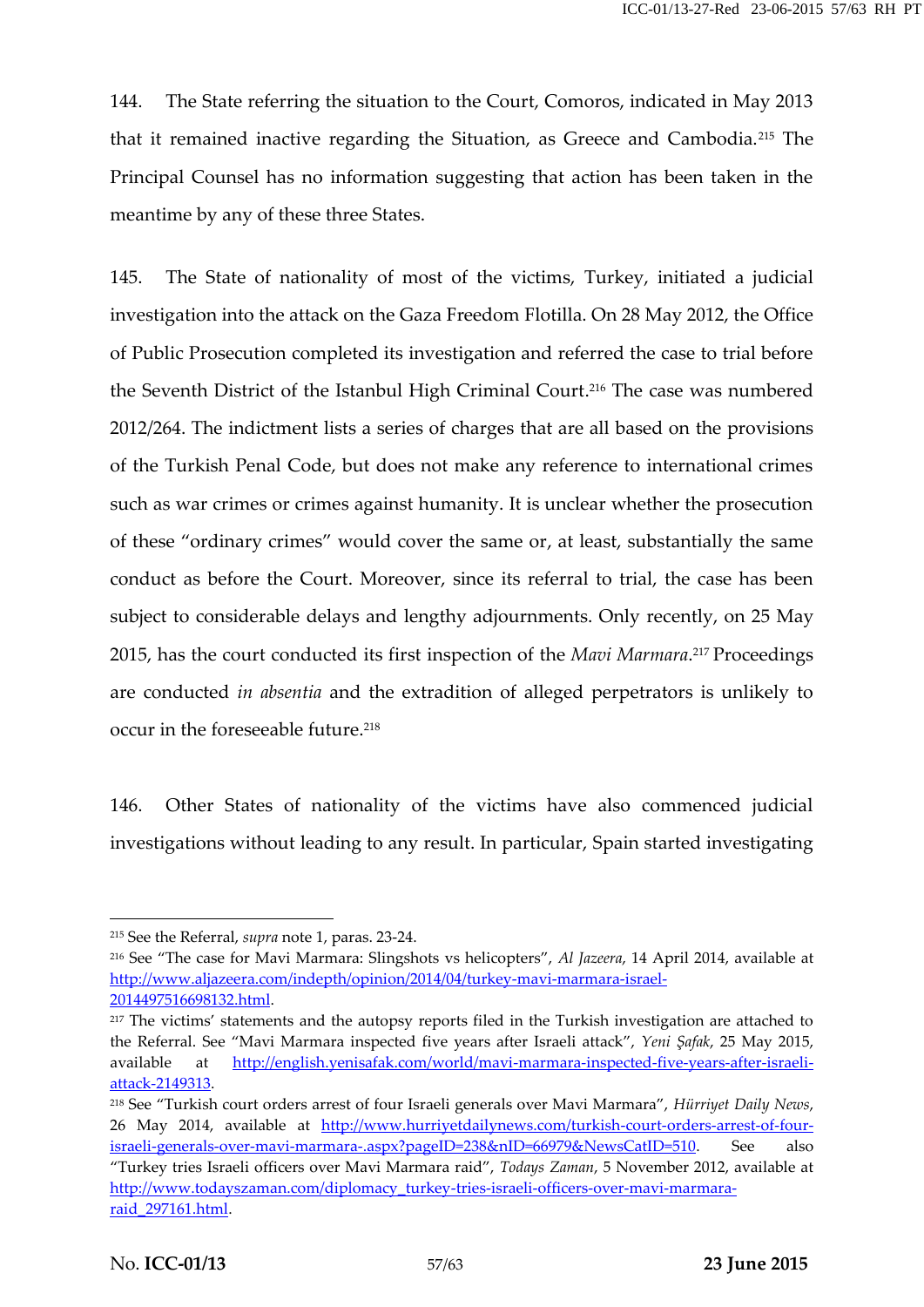the Situation,<sup>219</sup> but a recent legal amendment to the universal jurisdiction of Spanish courts appears to prevent the continuation of said proceedings, unless the suspects of the potential cases in the Situation are Spaniards, foreigners with usual residence in Spain, or foreigners on transit in Spain whose extradition has been denied by the Spanish authorities.<sup>220</sup>

147. Finally, Israel only conducted non-judiciary investigations leading to the conclusion, published on 23 January 2011 by the Turkel Commission appointed by the Israeli Government, that the *"*[t]*he naval blockade imposed on the Gaza Strip – in view of the security circumstances and Israel's efforts to comply with its humanitarian obligations – was legal pursuant to the rules of international law. The actions carried out by Israel on May 31, 2010, to enforce the naval blockade had the regrettable consequences of the loss of human life and physical injuries. Nonetheless, and despite the limited number of uses of force for which we could not reach a conclusion, the actions taken were found to be legal pursuant to the rules of international law*".<sup>221</sup>

148. Grounded on the general findings of the Turkel Commission, and despite the instances of uses of force for which a reasonable conclusion was not found by the Commission of experts,<sup>222</sup> the Israeli Government decided neither to proceed with further investigations into the events of 31 May 2010, nor to prosecute any of the soldiers involved in the actions that resulted in the harm suffered by the victims.

149. At most, in the aftermath of the events, a few investigative steps were taken against Israeli passengers of the *Mavi Marmara*, including the member of the Israeli

<sup>219</sup> See preliminary investigation 197/2010 [international waters close to Israel – "Freedom Flotilla"/*Netanyahu et al.* case], Central Investigative Judge nº 5, High Court, Madrid, Decision, 17 June 2014, legal ground 2, available at http://estaticos.elmundo.es/documentos/2014/06/17/auto\_flotilla.pdf. <sup>220</sup> See investigation 63/2008 [China – "Tibet"/*Jiang Zemin et al.* case], Supreme Court Criminal Chamber, Madrid, appeal 1682/2014, Judgement, 6 May 2015, paras. 25 and 29-30, available at http://www.poderjudicial.es/search/doAction?action=contentpdf&databasematch=TS&reference=7389 459&links=%221682/2014%22&optimize=20150526&publicinterface=true.

<sup>221</sup> See the Turkel Report, *supra* note 34, p. 280.

<sup>222</sup> *Idem*.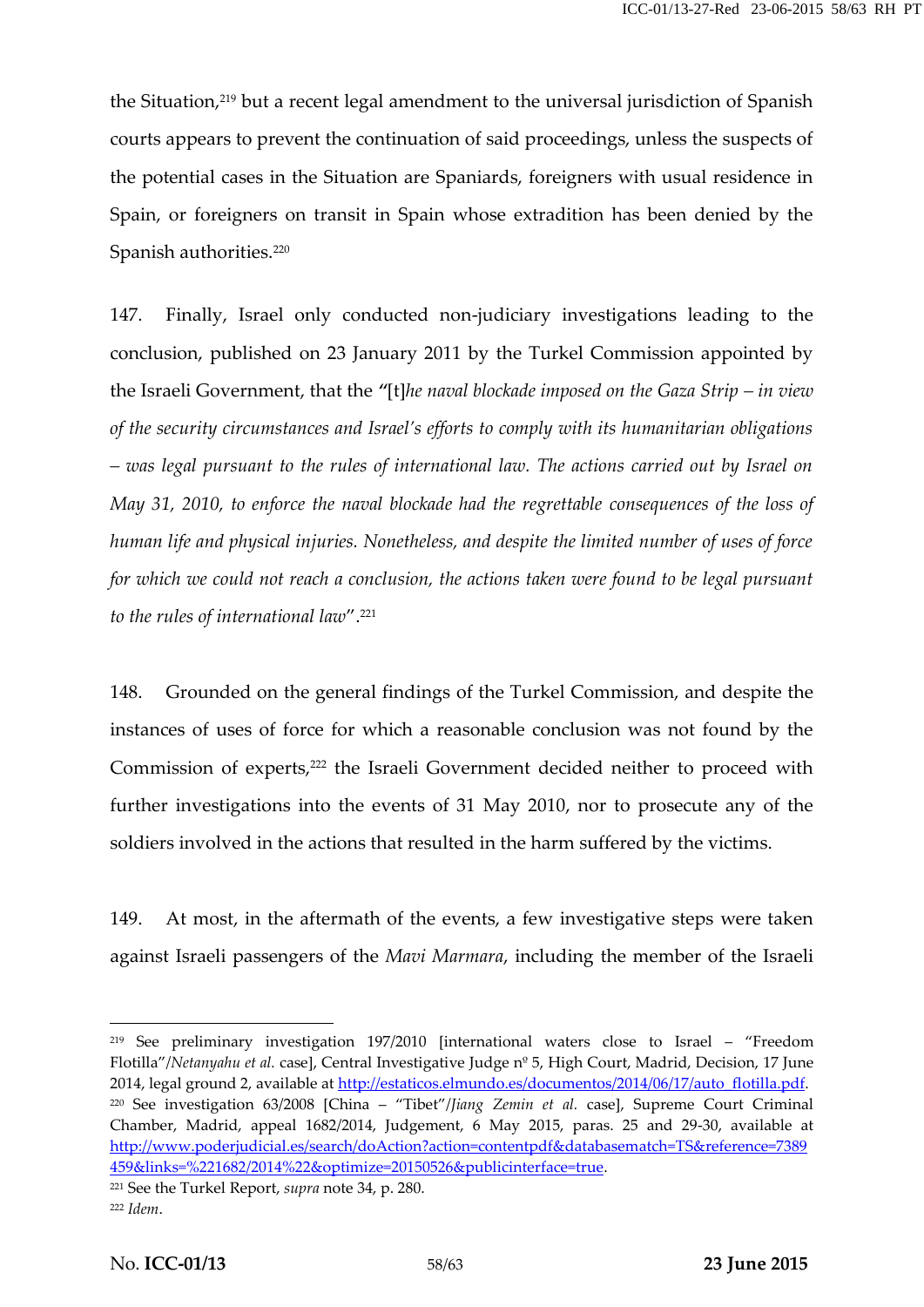Parliament Hanneen Zoabi,<sup>223</sup> on the ground of suspicion of attempting to enter Gaza unlawfully. However, in 2011 the Attorney General ruled against an investigation of Israeli citizens in the flotilla, stating that "[u]*pon weighing the entire body of evidence and the relevant legal issues, the Attorney General decided to close the case over significant evidence-based and legal difficulties*".<sup>224</sup>

150. By the same token, the Israeli Government refused to cooperate with and even recognise the UN HRC Mission created to investigate the alleged violations of international law resulting from the IDF attacks in the context of the Situation.<sup>225</sup>

151. In light of the above, the Principal Counsel contends that not only it appears that investigative steps were not taken towards IDF individuals involved in the flotilla incident, but also that the State of Israel has not been willing so far to carry out comprehensive, independent and impartial investigations and prosecutions regarding the events occurred.

152. Therefore, it is submitted that no national proceedings are being or have been conducted in relation to the groups of persons and the crimes allegedly committed during the incidents that would likely form the object of the Prosecutor's investigation, namely the most responsible persons of the most serious crimes within the Situation.

153. Moreover, the Principal Counsel contends that a decision not to open an investigation would not serve the interests of justice, since a refusal or delay in this

<sup>223</sup> See "A-G closes case against Israeli flotilla members", *The Jerusalem Post*, 22 December 2011, available at http://www.jpost.com/Diplomacy-and-Politics/A-G-closes-case-against-Israeli-flotilla members

<sup>224</sup> See "AG closes case against Israeli participants of 2010 Gaza flotilla", *Haaretz*, 22 December 2011, available at http://www.haaretz.com/news/israel/ag-closes-case-against-israeli-participants-of-2010 gaza-flotilla-1.402967#. This decision reinforces the conclusions in the Goldstone Report about the systemic limitations of the Israeli criminal justice system. See the "Human Rights in Palestine and Other Occupied Arab Territories: Report of the United Nations Fact-Finding Mission on the Gaza Conflict", UN Doc. A/HRC/12/48, 25 September 2009, paras. 1815 *et seq.* and 1832.

<sup>225</sup> See the HRC Report, *supra* note 31, p. 4; and the Prosecution Response, *supra* note 5, para. 23.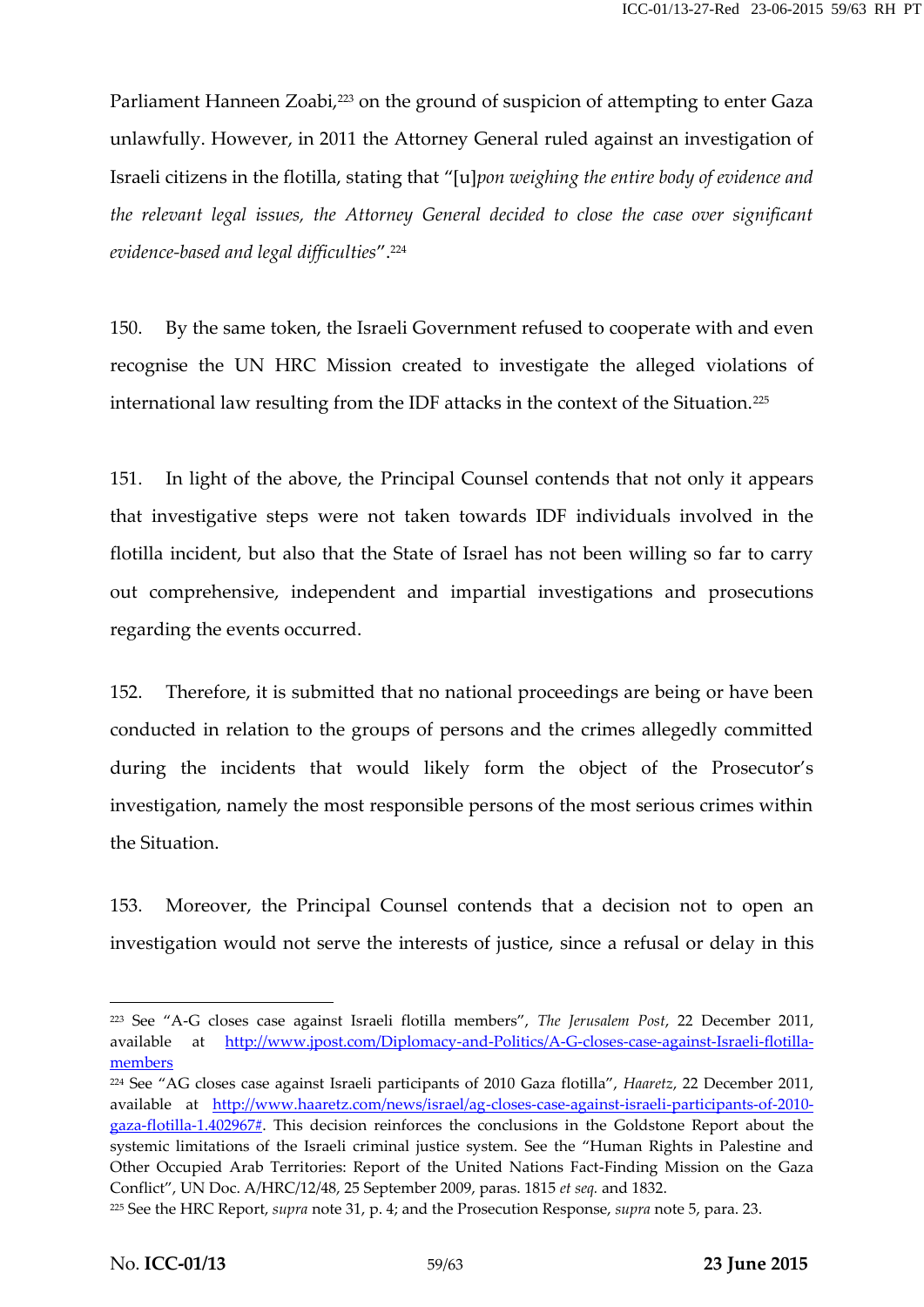regard would reduce the potential deterrent effect of the investigation on the commission of further crimes.

#### **III. SPECIFIC VIEWS OF VICTIMS**

154. The Principal Counsel wishes to inform the Chamber that the fulfilment of her mandate to represent the interests of unrepresented victims in accordance with the Decision on Victims' Participation has been to some extent impeded by circumstances independent of her will. Indeed, after the issuance of the Decision on 24 April 2015, some victims have provided powers of attorney to the other legal representatives until at least  $1<sup>st</sup>$  of June 2015.

155. While the Principal Counsel does not challenge the possibility for victims to freely choose their own lawyer, the fact that victims have been contacted by organisations or the team of the other legal representatives to provide said powers of attorney while already being represented by another Counsel for the limited purposes of these proceedings and without said Counsel being aware of this circumstance, has caused confusion amongst the persons concerned, as well as difficulties in reaching these victims and collecting their views and concerns.

156. Therefore, the Principal Counsel was only able to contact and meet with part of the victims she represents by order of the Chamber.

157. As a preliminary remark, the Principal Counsel notes that most of the victims appeared to be aware of the main procedural developments before the Court in relation to the Situation. Most of them were also aware of the Prosecutor's Decision not to open an investigation. As explained *infra*, the victims' reactions to the findings made by the Prosecutor in the Decision revealed mixed feelings of anger, disbelief and fear at the prospect that they may be abandoned by the Court.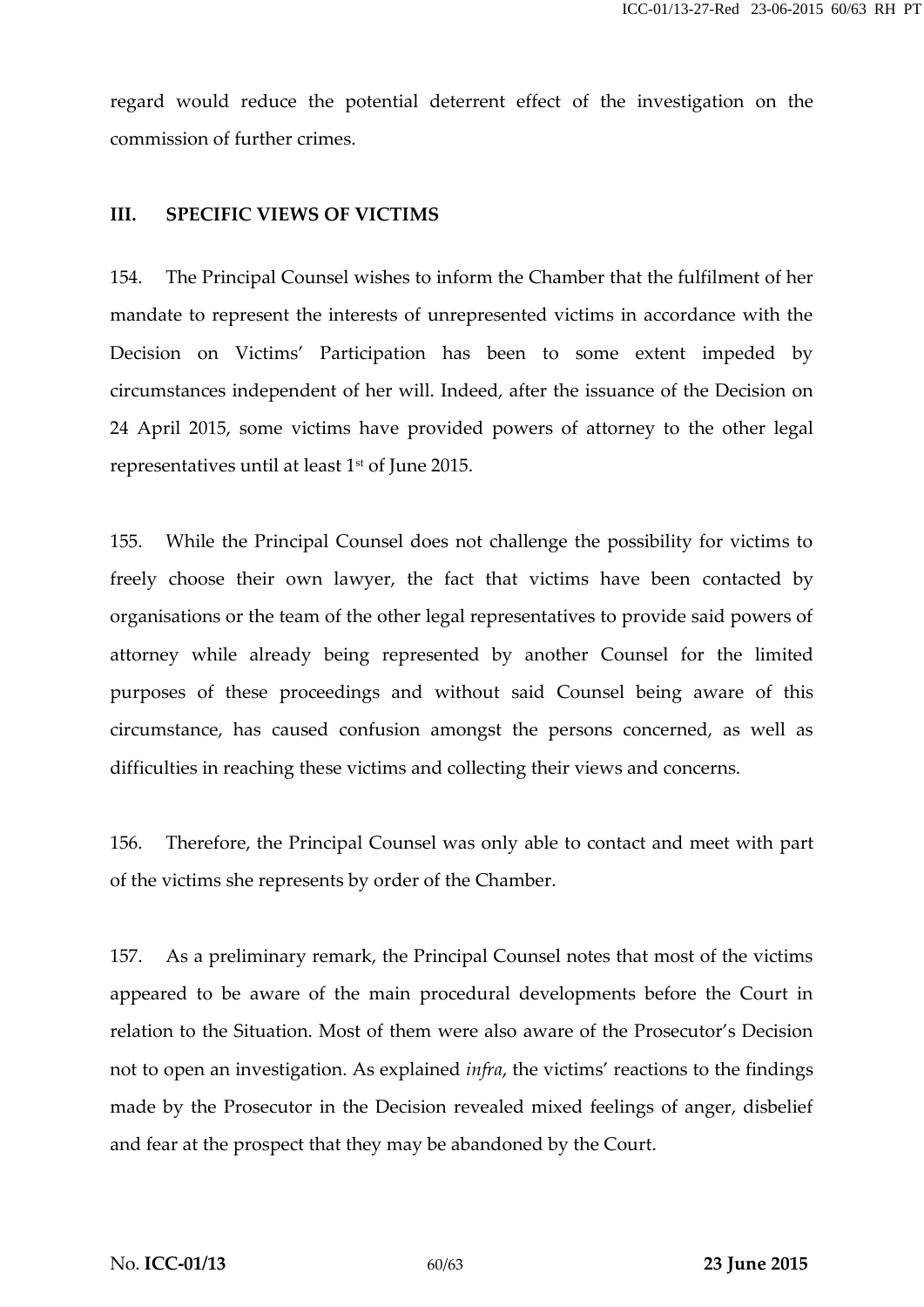158. As to the lack of a finding by the Prosecutor that the attack was unlawful *per* se, the victims indicated that the raid on the vessels was deliberate and planned.<sup>226</sup> Overall, victims seemed to agree that the alleged crimes form part of a wider pattern of abuses against civilians, and that the attack represents a further illustration of "*Israel's continuing disregard for international law*".<sup>227</sup>

159. Victims underlined that the impact of the events was massive. In this regard, one victim described the attack to the *Mavi Marmara* as having a significant impact upon a number of people: "*ten were killed, over fifty were injured, and the number of traumatised probably runs into the hundreds*".<sup>228</sup> Several victims have reported being diagnosed with post-traumatic stress disorder following said attack, after seeing people killed and injured in what victims have described as a humanitarian action. Victims also said that being forced to watch others suffering and being gratuitously humiliated is unbearable.<sup>229</sup> Moreover, victims indicated that said impact goes beyond the immediate effects of the crimes, and that the incidents had severe emotional and psychological consequences not only for the victims and their families, but also for the entire communities affected. In this respect, victims pointed to the fact that, each year, a massive commemoration is held in Istanbul where tens of thousands gather in remembrance of the victims of the attack on the flotilla.

160. Victims also heavily criticised the Prosecutor's finding that the situation was not grave enough. One victim questioned "[w]*hat is the minimum number of victims* that needs to be killed<sup>"230</sup> for the Prosecution to open an investigation. Another victim asked "[i]*f this situation is not grave, then what is the value for having a Court*".<sup>231</sup> One victim stated that perpetrators can simply get away with their crimes "[j]*ust by killing*

<sup>226</sup> See, for instance, a/05063/14 ("[w]*e were attacked in the international water, isn't this enough* [for the attack to be unlawful]*?*").

<sup>227</sup> See a/05010/14.

<sup>228</sup> See a/40018/13

<sup>229</sup> *Idem*.

<sup>230</sup> See a/40098/13.

<sup>231</sup> See a/05003/14.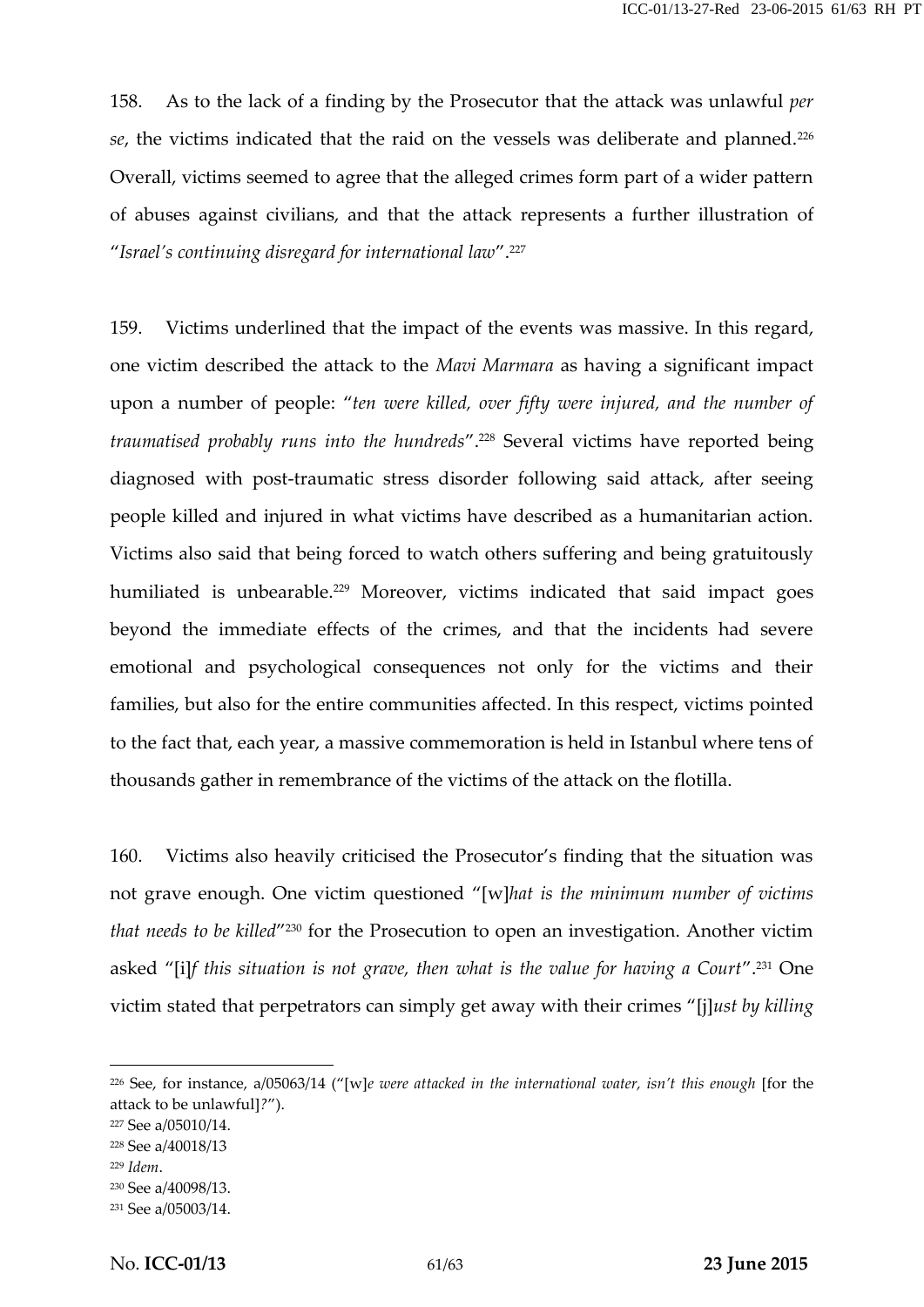*their victims one by one in different days as if there was no plan behind*", meaning that in this way a systematic and widespread attack could not be proven.<sup>232</sup>

161. With respect to the Prosecutor's finding that the flotilla lacked "neutrality", the victims indicated that the aim of the flotilla was to provide humanitarian aid. Although personal motives may differ from one participant to another, victims insisted that the primary objective of all participants was to provide moral and material support to the civilian population in Gaza.<sup>233</sup> In fact, some of the victims specifically raised concerns over the fact that their participation in the flotilla, or even in the instant proceedings before the Court, may be perceived as politically motivated.<sup>234</sup> Victims also underlined that the flotilla included participants from all ethnic, cultural and religious backgrounds, which demonstrates compliance with the principles of "humanity, impartiality and neutrality", and thus satisfies the requirements for a humanitarian operation.

162. Although some of the victims seemed to question the Prosecutor's impartiality, and asked whether the Decision was influenced by political considerations, the overwhelming majority stated that they still have hope that the ongoing proceedings would lead to a reconsideration of said Decision. In this regard, victims have indicated that this matter is so important because if an investigation is opened before the Court, this will send a signal that events of this kind might be evaluated by an independent court of law and it could have a dissuasive effect for the commission of crimes against unarmed civilians who simply seek to alleviate the suffering of other people.

163. Finally, many victims questioned the assessment of the Prosecutor in relation to the evidence provided to her. Indeed, victims indicated that for them the material

<sup>232</sup> See a/40098/13.

<sup>233</sup> See, for instance, a/05010/14; a/ 05003/14; a/50059/14; a/15026/15; a/15028/15; a/15048/15; a/14144/15; a/40025/13; a/40039/13; a/40055/13; a/40098/13; a/40132/13.

<sup>234</sup> See, for instance, a/15092/15.